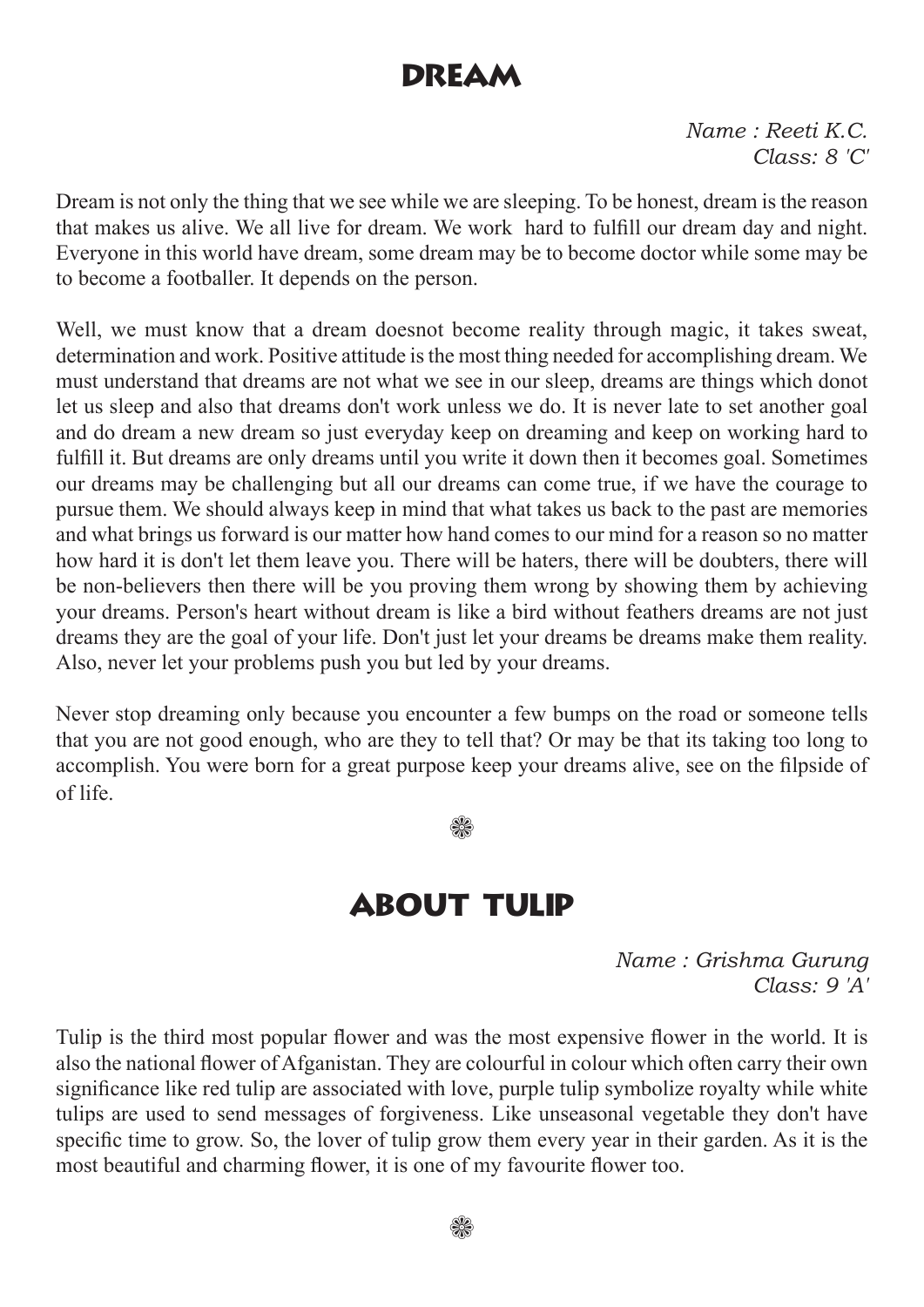## The rain is sadness; god's cry

*Name : Mamata Poudel Class: 9 'A'*

There was a boy named Mart who lived in the city known as hope in a country. He was a very obedient and helpful child of Kevin and Sally. He had lots of skills. He used to paint very well. He used to spend time in prayer and reading bibble. He always tried to be reflection of Jesus.

When Mart was 14, some boys started teasing him and beat him. He prayed to lord for hours and asked him to not to let these things again. But it started from next morning to and almost everyday. He was sad and started loosing concentration in study also. In all this situation Mart tried to be thankful but he couldn't whenever he was sad he used to walk in streets or in open space asking lord, "Why does things always happens to me but not someone else? Aren't you there for me lord?" Whenever he walked in streets in sadness. It used to rain heavily. Kevin and Sally saw their son being depressed and they were really worried. They consult doctors and psychologist but nothing worked. Mart passed away due to depression at the age of 15. Kevin and Sally were sad but they also thank god for taking their son to the heaven. Yeah, Mart was in heaven. He left his physical body but his spirit went heaven. He was really happy to be there one big and sparkling man come near Mart he said, "Mart! How are you feeling here? Are you happy to be here with me" Mart replied, "yes lord! I am happy for now but where were you there when I was in pain. I was in very sadness but you didn't show up. Why lord? Weren't you there for me?"

Then the man replied "Mart, I was always there for you. I always saw you. I was happy when you were and I was more sad when you were hurt. I was always there, whenever you were sad, tears rolled out of my eyes and it come to you in rain which coded you down".

#### 82

#### YOUTUBE

*Name : Swornim Dhungana Class: 9 'B'*

Youtube is the biggest social media to share the thoughts, and feeling. Youtube was founded in 2005 A.D. Jawed Karim and other two members founded this. The first video of the youtube is "me at the zoo" uploaded by the founder, Jawed. The most subscribed channel in youtube is "Pewdiepie". The most disliked video in youtube is "Baby" of Justin Biber. The most liked video in youtube is "Despacito" of Daddy Yanke and Luis Fansi. And, it is also most viewed video of youtube with +5 billion views. Many Nepalese people have gave significant role in youtube.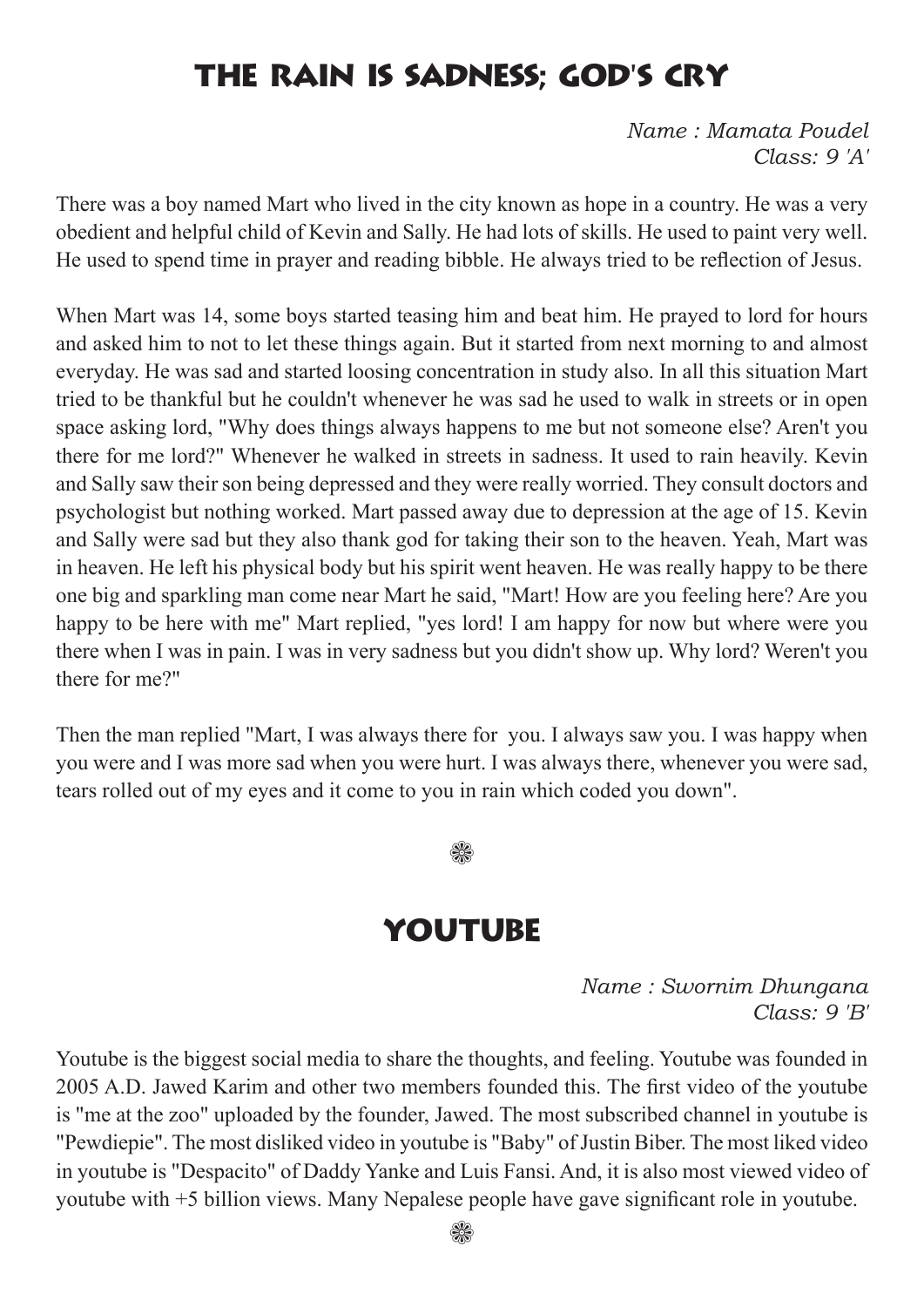## FAther's love

*Name : Alina Gurung Class: 9 'A'*

A Father's love is irreplaceable. He may love his child differently, but it always come from his heart. Nothing in this world can replace the feeling that our Father's love can given us for his love is eternal, righteous and unconditional.

Fathers are the perfect beings to show love. They may not be as expressive as our mothers, cute like our brother or super jolly like our sister, but in the end, they are the ones who deeply cares enough about us. Being a father, in a matured daughter's or son's view, is not easy. A father gives effort, time to his family. He has to maintain balance, between his work and his family. He is the "provider", the breadwinner.

Unconditional love is very common among father's but only a few can express it. Father love you the most. It is not easy to be one, but at least some beings knows how to be one.

❀

#### **RTS**

*Name : Chismi Karki Class: 9 'A'*

Nowadays, people are influenced by foreign music. Among different music, pop and English songs come first which have already spread across the world. Then, there comes the k-pop or Korean songs that are not getting proper attention. BTS is one of the Korean Pop-artist groups who are able to bring the K-pop to the door of Billboard. BTS stands for 'Bang Tang sonyeaundaen' whose members are commonly known as 'Bang tang boys and they were made up by the big hit company. They had started their campaign from Seoul, South Korea. They are all from South Korea. The leader of the group is Kim Nam Joon, also known as Rap monster, who is named so because of his rapping skills. They are all cheerful, helpful to each other and dedicated towards their work. They have been working really very hard. Their hard work has paid off as they are receiving big honorable awards and people have been respecting them than any other K-pop group. They have won the title 'Artist of the year' for several times and even two billboard awards for 'Artist of the year and Top Social Artist' of the year.

At last, I would like to conclude by inviting you to join the forum of BTS and give them a hand to precede their hard work and dedication. I would like to tell you that 'they are worth it'.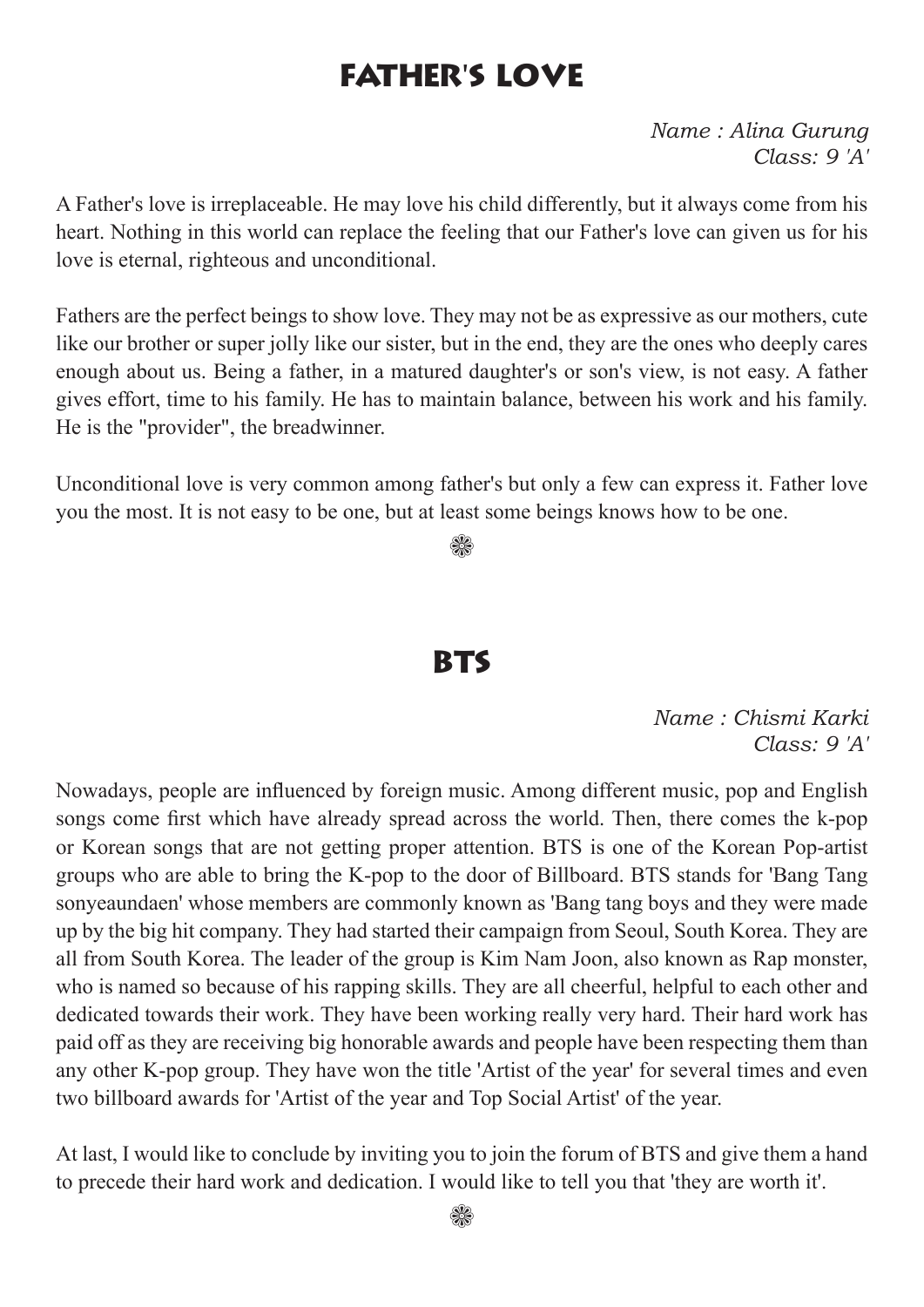#### Value of education

*Name : Smriti Gurung Class: 9 'B'*

Education is one of the basic activities in every society. Most people view education as a formal process of acquiring knowledge that takes place in a class environment. Education is a process that starts right at birth. Education can be considered as process of discovering new things that a person was not previously aware of and increasing knowledge.

Education is very important because it is an avenue that facilitates the process of cultural transmission. Education allows the culture of a society to be transmitted to young people, hence the continuation of society. Education fulfills the needs of each society, as every society has its specific ways of doing things. It is also a process that promotes socialization. Education is valuable because it gives man freedom. The knowledge gained from the education process empowers a person to act with authority without the need to continuously consult other person. One is given the intellectual freedom to engage in different activities as they wish.

Education is, therefore, a very important tool that is essential for every person. Education helps people to develop positive social relations, fit in different stages of life, acquire knowledge, and live a good and peaceful life. Education also empowers people with skills that enable them to gain employment, hence, be empowered economically, It is, important that everyone invests in education.

₩

#### Human beings

*Name : Kassav Shakya Class: 9 'A'*

Earth, our home is a planet located in the solar system of the milky way galaxy. Currently it is the only planet we are aware of which can house life. It has suitable temperature, atmosphere and water for the existence of life. We, humans live here. We are the self entitled most intelligent animals on earth. Scientists believe we are the defendants of an animal very similar the monkeys we have on earth. Some theories state that we are the product of an evolution that took thousands of years. Although we are said to have evolved from monkeys, monkeys still exist, why? Because the existing monkeys are not our forefather but more like our far relatives.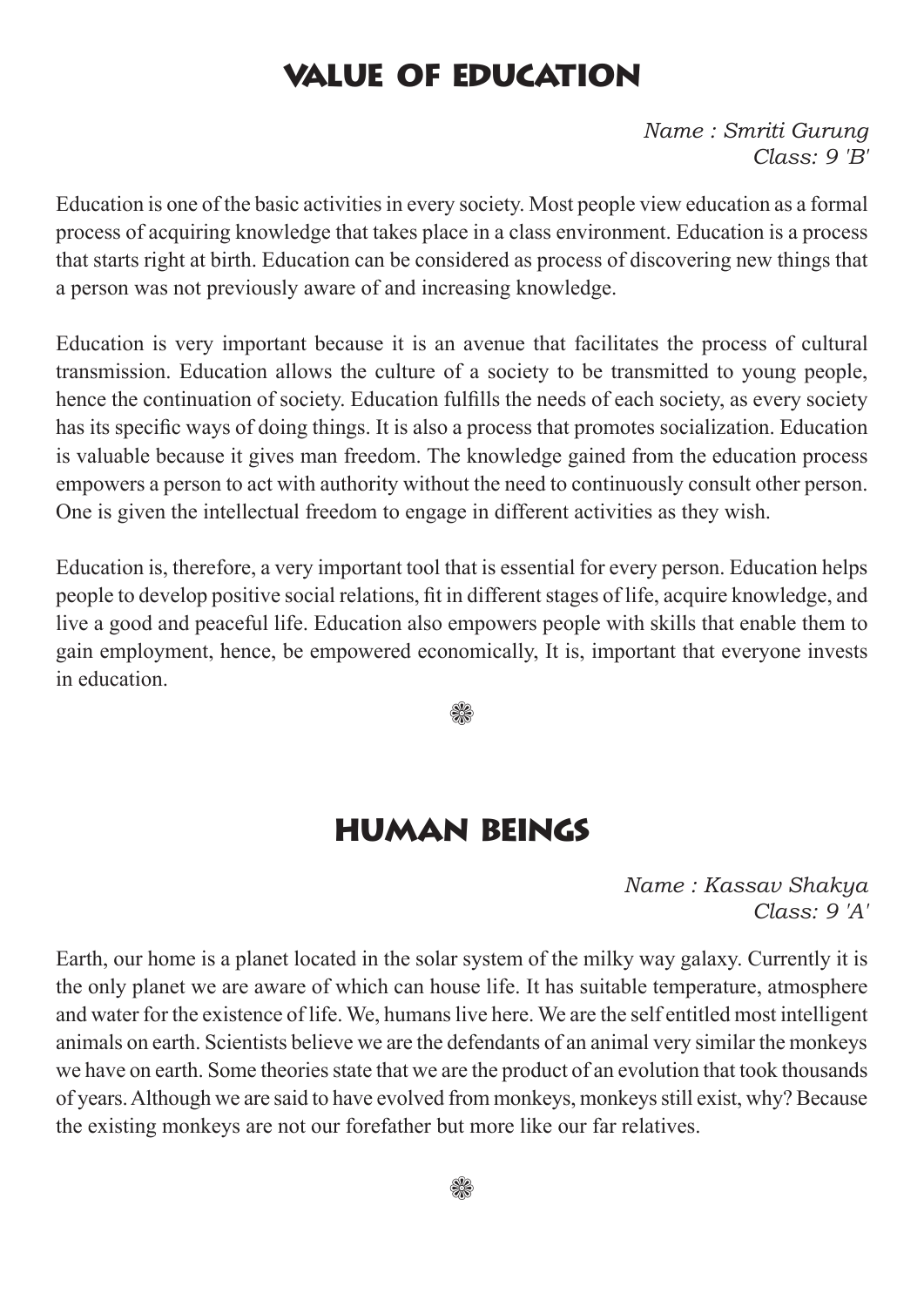#### Importance of robots in our daily life

*Name : Kabin Karki Class: 8 'A'*

The robots or robotics is the branch of the computer science, the mechanical engineering. They deal with the construction, the design, the operation and many more fields and sectors. At this present robot play very important role in our life. It is almost impossible to live a satisfied and healthy life without robot. As they play important role on medical field and in entertaining field. Robots are also used in educational field. it helps in the development of learning different knowledge about their study and more extra ordinary things. Prototype robot don't need a human to control it as these robots are self controlled like human being. These kinds of robot are mostly used in industries. Robots are the combination of hardwares and software student's course more interesting and makes student's more curious. Which helps in making student more learning friendly environment. It motivates students and cheers them to believe nothing is impossible. Even they can make if they work hard. Nowadays robots are used in hospital also. Mainly in the operation theater as they are very precise in these work because stepper motors are used in these kind of robot. After the massive destruction in Japan during world war 2, Japan also did a massive recovery to this destruction by their robotics technology. It was the only reason that made Japan one of the most developed country in the world. It was only possible due to the practical education. Japan only focused on their weakness as they were not good in technology before world war 2. They learned lesson from the world war 2. But our country thinks that theory is most important, and they ignore practical education. As our country is already too weak in technology we still don't focus on producing engineers related with robotics. We still think that we need the person who are first. But it's completely false. We need the person who are interested mostly in robotics. As we know in every school's science lab there is not a single thing's related to robots. Most of the people in Nepal have only seen robots in videos not in reality. There are literally for people in Nepal who are interested in this field. But making robot is also costly. Most of the people who are interested in this field mostly can't afford some parts for robot. No one are interested in giving them funds or donations. Governments were also supposed to help them by giving money for their new robotic inventions but they don't even care, which cause our country more undeveloped. As we know there are different classes, universities related with robots in Japan. There are also so many organization which help them in their inventions. As we know advertisement in the world are everywhere. If there was no advertisement we wouldn't be able to eat a single food because everything will get way too more expensive. Like wise there is no one helping the people who are interested in robotics so their talent is getting vanished which cause us to lose those future Nepalese pride and makes our country undeveloped in robotics and technology. As we don't have any industries related to electric gadgets. So, we all buy electronic component from other countries which are expensive and causes us trade deficit which is also currently happening due to these reason. Currently our country is like the country who do not have advertisement at all. After the destruction of the last earthquake Nepal still haven't learned their lesson at all that they are weak in technologies and they have to improve their technologies first rather than any other things. So, we can understand that now big importance of robotics in this world.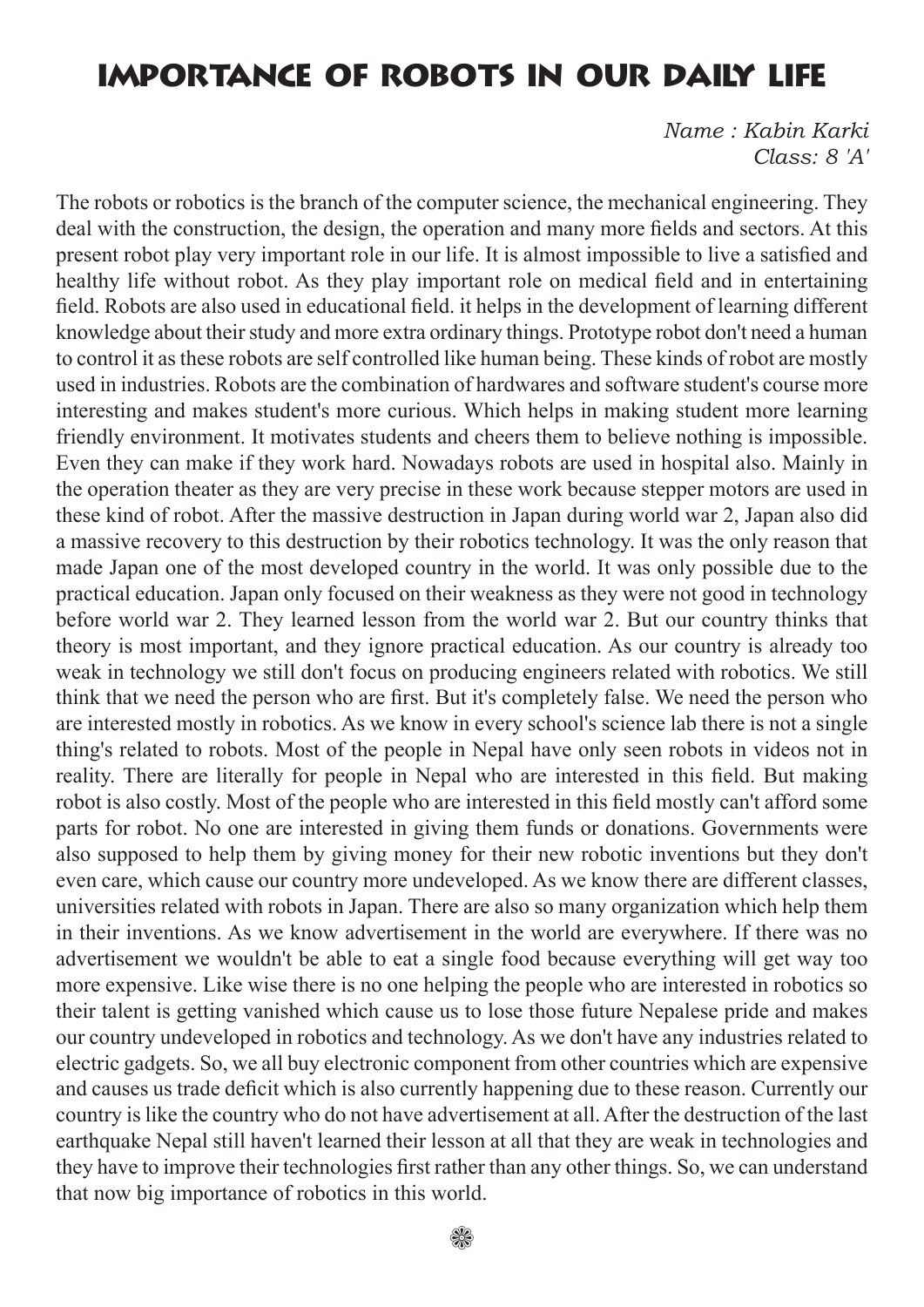# Importance of Discipline in a Student life

*Name : Ayush Gurung Class: 8 'A'*

We can say that student and discipline are both side of a coin. A student life is a period of learning and grooming, therefore s/he needs to be sincere, dedicated, firm and focused to achieving his/ her personal goals. Discipline plays significant role is shaping his/her personality and molding his/her personal character.

Discipline means complete obedience to certain rules and regulations at the home, school, community and society. It is important for the progress of society and the development of one's personality as well. It is all the more important for students.

A student needs to be very punctual to his/her daily routine. S/he should be very regular and sincere to his/her regular duties including studies. S/he should be hard working. S/he should always be ready and active in various other extracurricular activities. S/he should remain active and smart. S/he should learn how to face difficult situations and challenges and how to win over them.

A student is the future of the society and country. S/he should be healthy and physically fit. Physical education is therefore important for students as to be serious and sincere at studies. For this s/he should get up early in the morning. S/he should take physical exercise daily. S/he should play indoor and outdoor game of his/her choice daily. It is well known that a healthy body has a healthy mind. His/Her mind will be strong and sharp only when s/he is physically strong, fit and healthy.

The biggest task of a student in his/her life is to study. S/he should be very devoted and sincere to his/her studies. S/he should clearly know the importance of time. S/he should regularly do his/ her home work. S/he should always be ready to learn new things. S/he should be co-operative and helpful with friends. S/he has respect for his/her teachers, parents and elders and love to younger.

Discipline demands self-control and dedication. One who cannot control him/her-self cannot control others discipline is a virtue and needs to be cultivated from early childhood. It cannot be developed overnight. It takes and requires patience. When discipline is enforced, it fails to bring the desired result. True essence of discipline is lost when it is enforced. So, a student should be much disciplined in his/her student life. One who is disciplined raises high in life. Life of great people is examples of discipline. The great people have made mark in their lives, because they strictly follow their goals with all the sincerity.

So, a student should try to be disciplined from early stage of life. Both at school and at home, s/he should follow the rules of discipline and should always learn good habits. This will lead to the information of a good society and nation as well.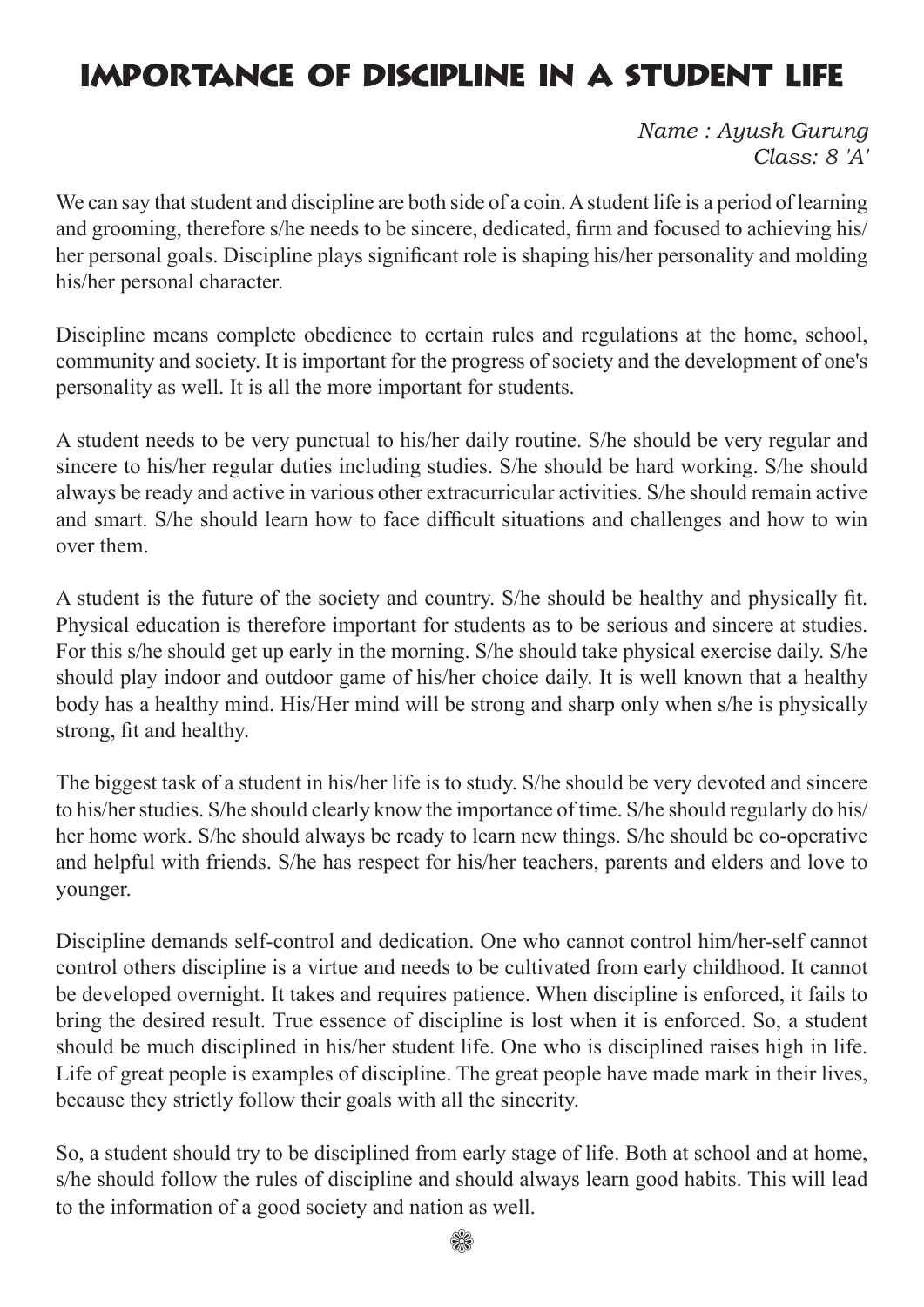#### Importance of Father in our life

*Name : Rista Regmi Class: 8 'A'*

Most of the man becomes father once or twice in their life. It is not only about being a father, it is about important role of being dad in a child's life. They are capable caretakers of children and disciplinarians. they contribute greatly to our cognitive, language and social development. They help us to develop good self-esteem in us. Fathers characters or characteristics will transfer to his children. If father is responsible, polite, kind and caring, child will be same. The children who have better terms with their fathers tend to do better in exam and other extra-curriculum activities. Children who are well-boned and loved by father, tend to have less bad behaviours and are somewhat inoculated against alcohol and drug abuse. Fathers are as important as mothers in their respective roles. Such as; caregivers, financial supporters and role models for social and emotional behaviour. Active father figures may play a role in reducing behaviour and psychological problems in young adults. Children who are raised with fathers perceive themselves to be more physically competent than their peers without a father. We should love our father and respect him too. We should recognize and reward dad for being there and actively teaching important life skills to us.

₩

#### **CHILD LABOUR**

*Name : Sampada Dhakal Class: 8 'A'*

As many people say, children are the backbone of the country. They are the builders of nation. They are the flowers of our national garden. They are the one to lead the nation from darkness to bright future. Children are the future of the country. But looking at the present status of the children, they are forced to do work. Their rights are taken away. They are not getting their rights. Child labour refers to forcing child to do work and earn money like adults. This is a global and socio-economic problem. Many children these days are found on street. These children work whole day to earn a little bit of money. We should think deeply on this matter. The government should take action against it. If the future builders are in the wrong track then really the whole world will go towards the dark and dangerous path. Government should find out solution for it. Let's save those children and save the world.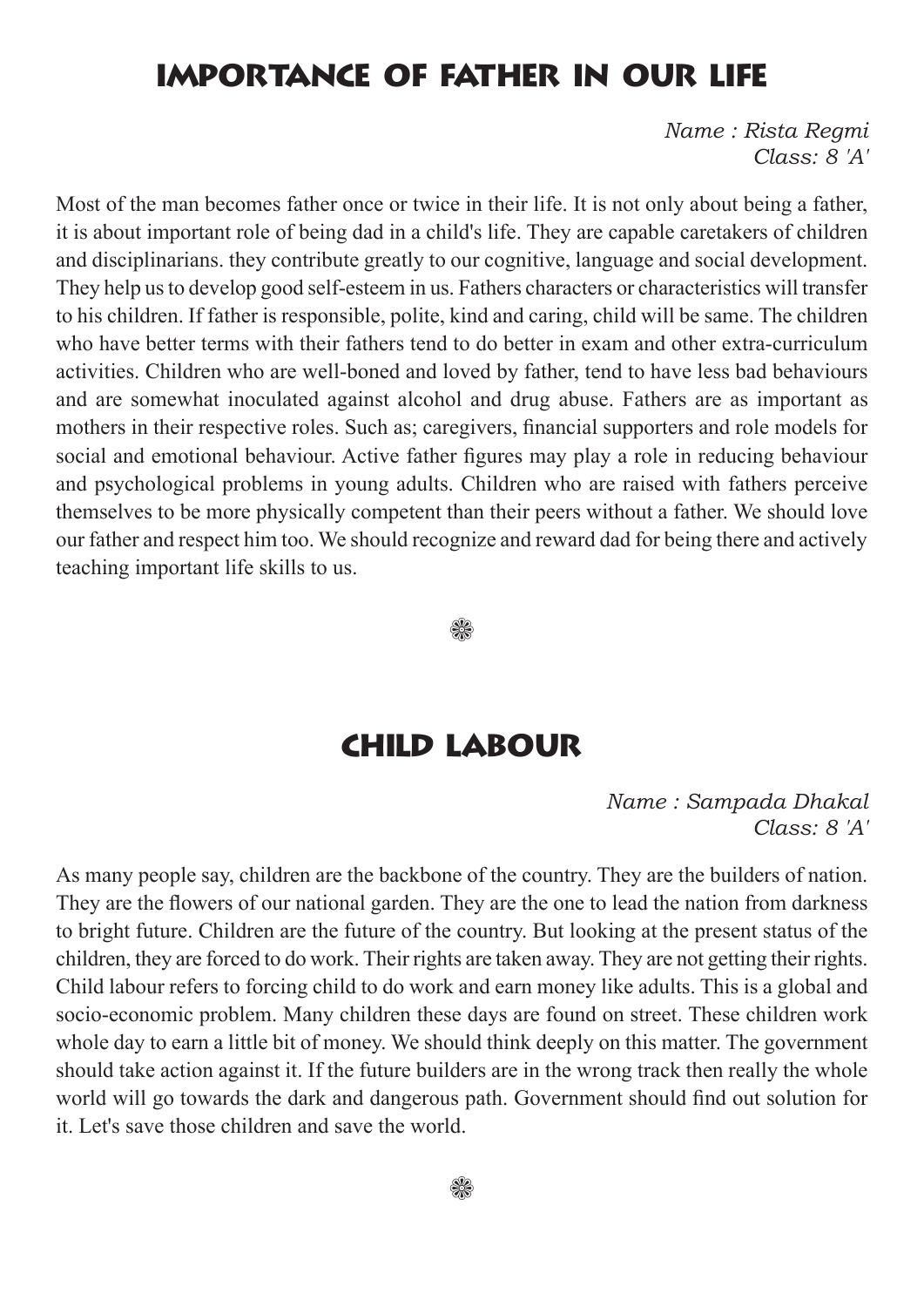# My Journey to Lumbini

*Name : Aryan Gauchan Manandhar Class: 8 'B'*

It was the holiday after  $1<sup>st</sup>$  term that I went to Lumbini with my family which consists of my parents, my two sisters and me. Lumbini was a great place to visit for the holidays. We took our own car to get there and it took 9 hours to reach there because of the traffic jam. He stayed there for 5 days in a hotel named 'Yeti Hotel'. On the first day after our arrival, we explored near our hotel and on the 2<sup>nd</sup> we went to Lord Buddha's birth place, Maya Devi temple, Ashoka pillar, etc. It was very existing. On the third day, we went to see various temples made by different countries in the name of Lord Buddha. On the  $4<sup>th</sup>$  day we went to the border of Nepal and India and bought some things as it was very cheap. On the  $5<sup>th</sup>$  day we rested and explored some more and went back to Pokhara. It was a very exciting journey and I believe that I won't forget it.

92

#### Racism-Global Issues

*Name : Ayush Adhikari Class: 9 'B'*

Racism is the belief that the characteristics and abilities can be attributed to people simply on the basis of their race and the some racial group are superior to others. Racism have been used as a powerful weapons encouraging fear or hatred of others in times of conflict and war and also even during economic down turns.

Racism is present in Europe, Africa, Australia, Middle East, North America and Asia. Concept of white people as owner of the black people was started very long time ago. The slavery system ended but the concept in some of the people's mind has not ended. In the world the racism is done on the basis of their skin colour black skin means slave. This should be ended. people with black skin donot get opportunities. In Asia racism is done in the basis of caste, colour, religion, gender, race etc. The called low caste people donot get good opportunities.

Everyone in world with black skin wants to have white skin. They don't know what's the problem with black skin. They have bear thinking that only white skin means the beauty. But its false. There is no problem with black skin. Black skin people has also won many beauty pageant.

It just need awareness, education, good low execution in order to remove racism and racist people's thinking.

93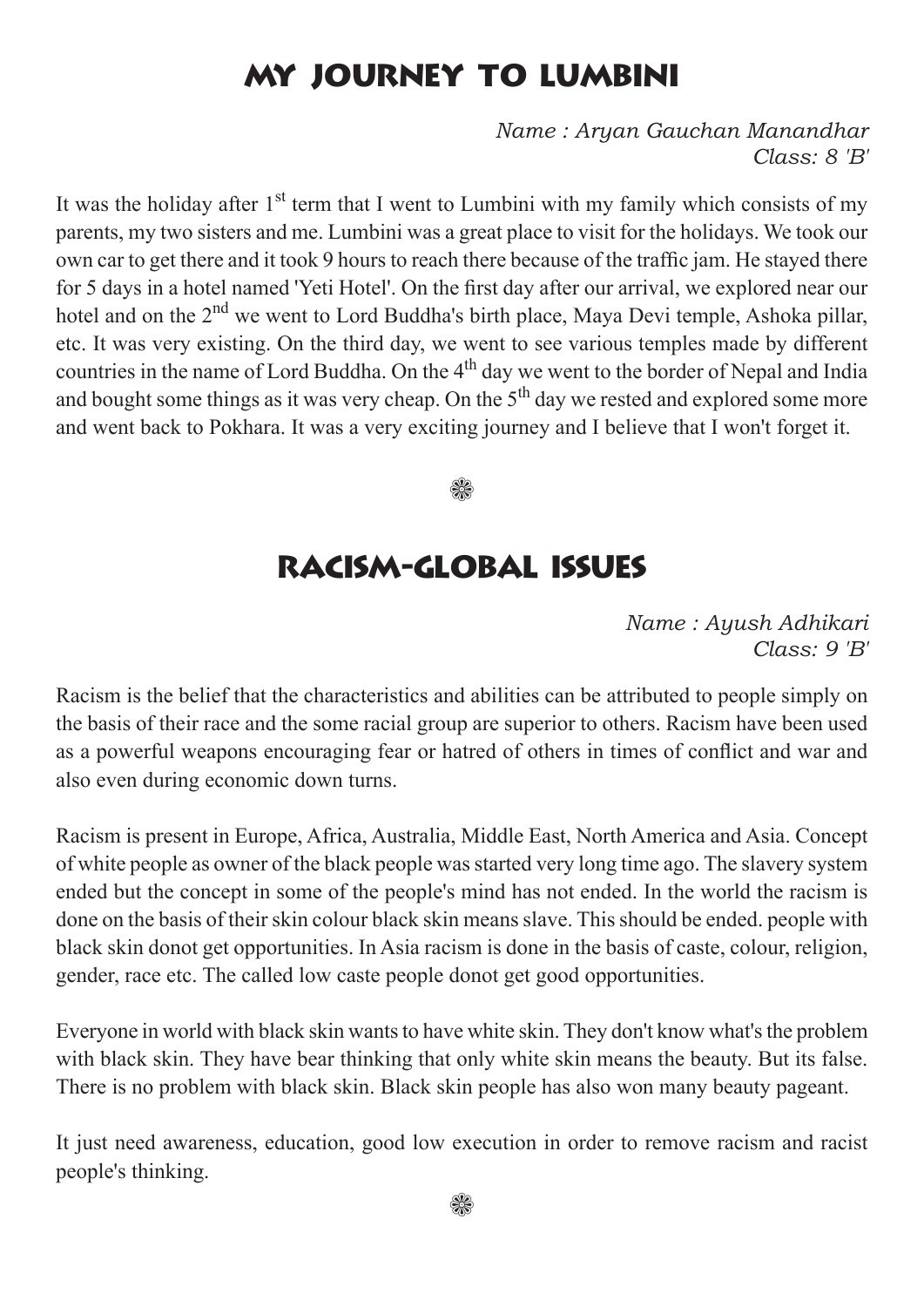#### Nasa

*Name : Shuvam pandey Class: 8 'B'*

NASA is space agency of United States with the full form National Aeronautics and Space Administration. President Dwight D. Eisenhower established NASA in 1958 A.D. to discover mystery of universe, to achieve a great step on other planet and to sent rockets to other planets NASA is sending many mission to different planet like sending rocket in Mars, etc. NASA has launched over 500 missions scientist are working hard to discover and open new mystery of the universe. In NASA there are more than 17 thousand employees. The motto of NASA is "For Benefit of All". To visit other planets or go to other planets Astronaut need to wear suits because space is dangerous place for humans. There is no air to breathe. Space has high level of radiation and some part of space are cold. NASA is an independent agency. NASA official website is www.nasa.gov. NASA also deals with space exploration, planet designing. The current NASA administrative head is Jim Bridenstine. NASA is first Apollo mission was Apollo 11, which was on moon in 1969. NASA is giving its best to open the secret of universe that we human being are not known. There are a lot of questions like are we alone in universe? Is there any planet except Earth suitable for us? etc. We may get its answer in future and became proud to be human. We should feel proud of NASA and respect astronauts who live in other planets for research, in spite of the danger.

₩

#### Universe

*Name : Suman Lamsal Class: 9 'A'*

The study of the universe has always remained challenging due to its vast space and for lack of sophisticated equipment. Universe is a vast space in which all the heavenly bodies lie. It is believed that the universe is expanding outward continuously. It is hard to determine the size and limitation of the universe. The universe consists of countless galaxies in it. A galaxy has numerous stars. The sun is one of medium-sized stars which is the source of life on the earth. Universe is a space wher different heavenly bodies and other luminous bodies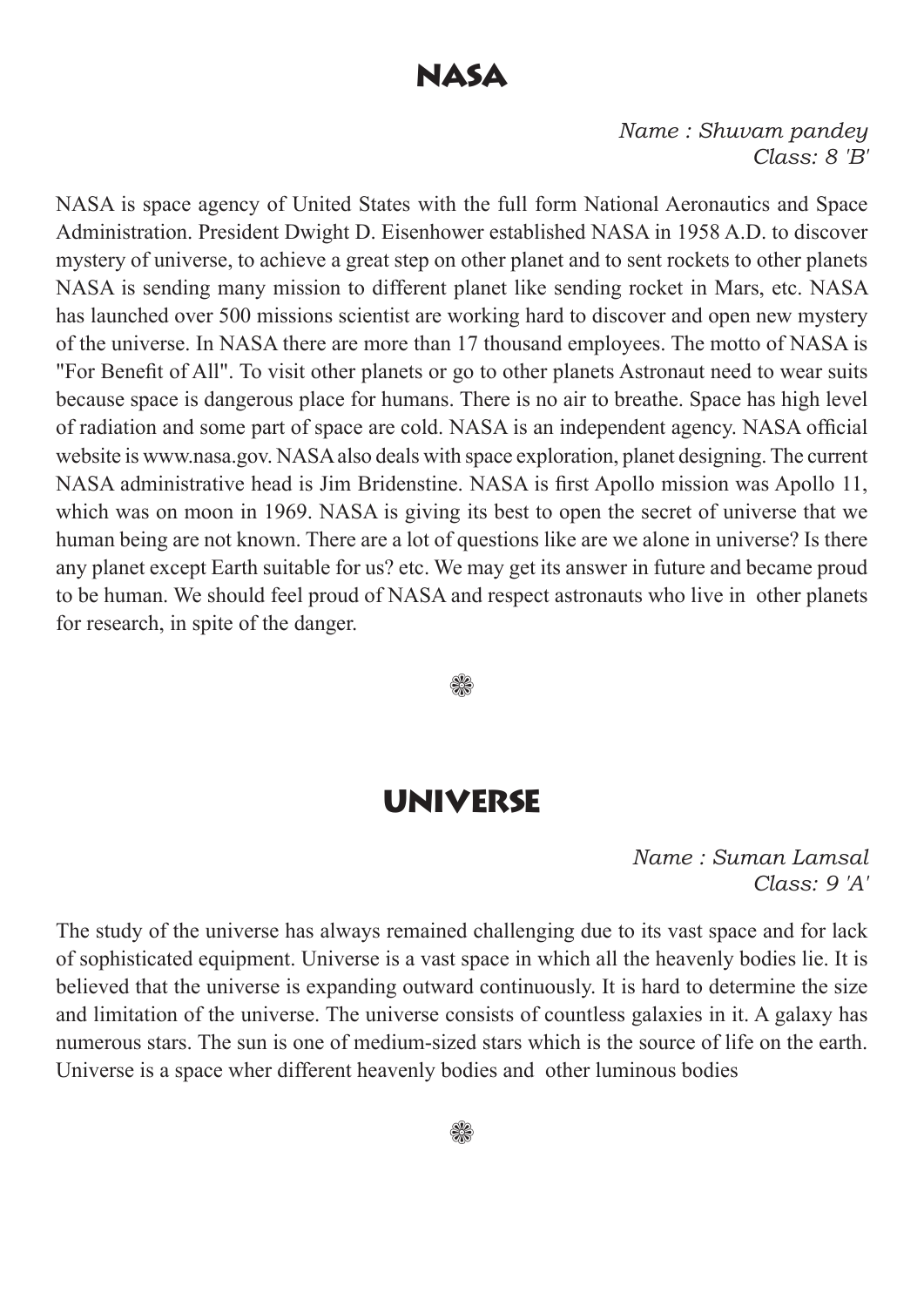## Environmental Pollution

*Name : Christina Acharya Class: 9 'A'*

Advancement and modernization of human life has been fortified due to different types of development activities. But the advancement and modernization has created a big program against the life process of the whole Earth are the pollutant substances produced by those development works. Smoke emits out from vehicles and industries, dust is another by product of running industries dust is another chlorofluorocarbon used as refrigerate agent has depleted the protective zone layer of the atmosphere and there are so many other hazards created by the activities of human being. Human being has been the most active creature in producing pollutant materials in the environment. Due to environment pollution the natural condition of environment and nature has been degraded in several way.



#### List of FIFA World Cup Winners

*Name : Madan Karki Class: 8 'B'*

This is a list of all the team or a country who have won FIFA World Cup tournament since its inception in 1930.

By team:

The 21<sup>st</sup> World Cup tournaments have been won by the eight different teams. Brzil has won the most titles, five. The current champion is France who won the title in 2018 A.D.

| $\frac{1}{2}$  |                |               |                              |  |
|----------------|----------------|---------------|------------------------------|--|
| $\vert$ S.N.   | <b>Titles</b>  | Team          | Year(s)                      |  |
| 1.             | 5              | <b>Brazil</b> | 1958, 1962, 1970, 1994, 2002 |  |
| 2.             | 4              | Germany       | 1954, 1974, 1990, 2014       |  |
| 3 <sub>1</sub> | 4              | Italy         | 1934, 1938, 1982, 2006       |  |
| 4.             | 2              | Argentina     | 1978, 1986                   |  |
| 5.             | $\overline{2}$ | France        | 1998, 2018                   |  |
| 6.             | $\overline{2}$ | Uruguay       | 1930, 1950                   |  |
| 7.             |                | England       | 1966                         |  |
| 8.             |                | Spain         | 2010                         |  |
|                |                |               |                              |  |

World Cup Winning Nations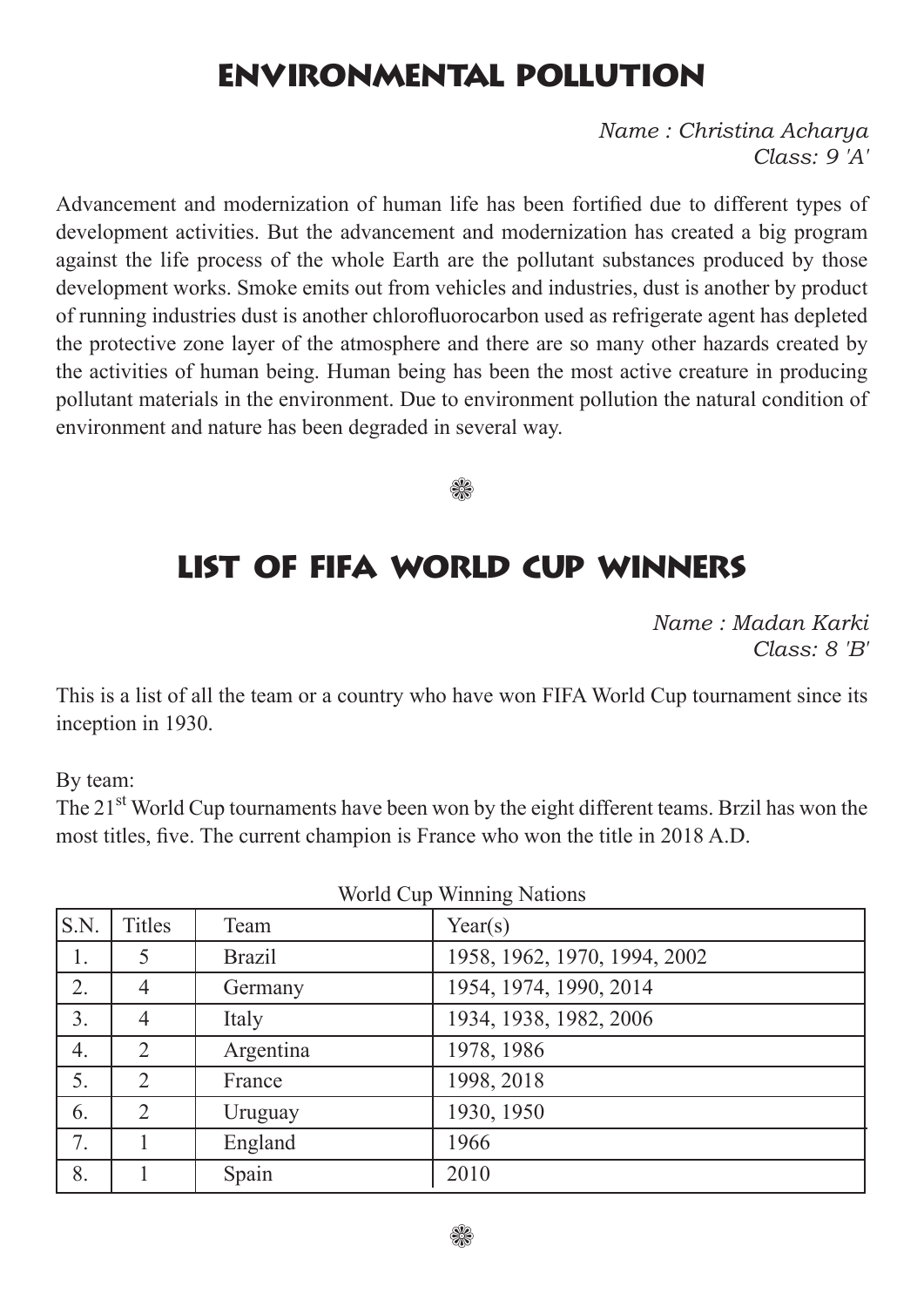#### General Knowledge

*Name : Biprash Subedi Class: 9 'A'*

- 1. Who was the third prime minister of Democratic Republic Nepal?
- Ans.: Jhalanath Khanal
- 2.

Which is the youngest district of Nepal?

Ans.: Kalikot

3. Where is the sign of volcano located in Nepal? Ans.: Dullu, Dailekh

4. Who introduced leather coins in Nepal? Ans.: Siddhinarsingh Malla

- 5. What was the other name of Bahadur Shah?
- Ans.: Fatyabahadur Shah

6. Who is the eighth General Secretary of UNO? Ans.: Ban Ki Moon

7. Where is the headquarters of UNESCO? Ans.: Paris, France

- 8. Which country is the largest producer of Banana? Ans.: Australia
- 9. Which country has no national anthem of its own?

Ans.: Switzerland

- 10. Who identified the cause of Tuberculosis? Ans.: Robert Koch
- 11. Who observed the moon of Jupiter first? Ans<sup>.</sup> Galileo

12. Which is the largest satellite of Saturn? Ans · Titan

- 13. Who invented wireless Telegraph? Ans.: Guglielmo Marconi
- 14. What is the atomic no. of Germanium? Ans.: Thirty Two (32)
- 15. Who discovered oxygen?

Ans.: Joseph Priestly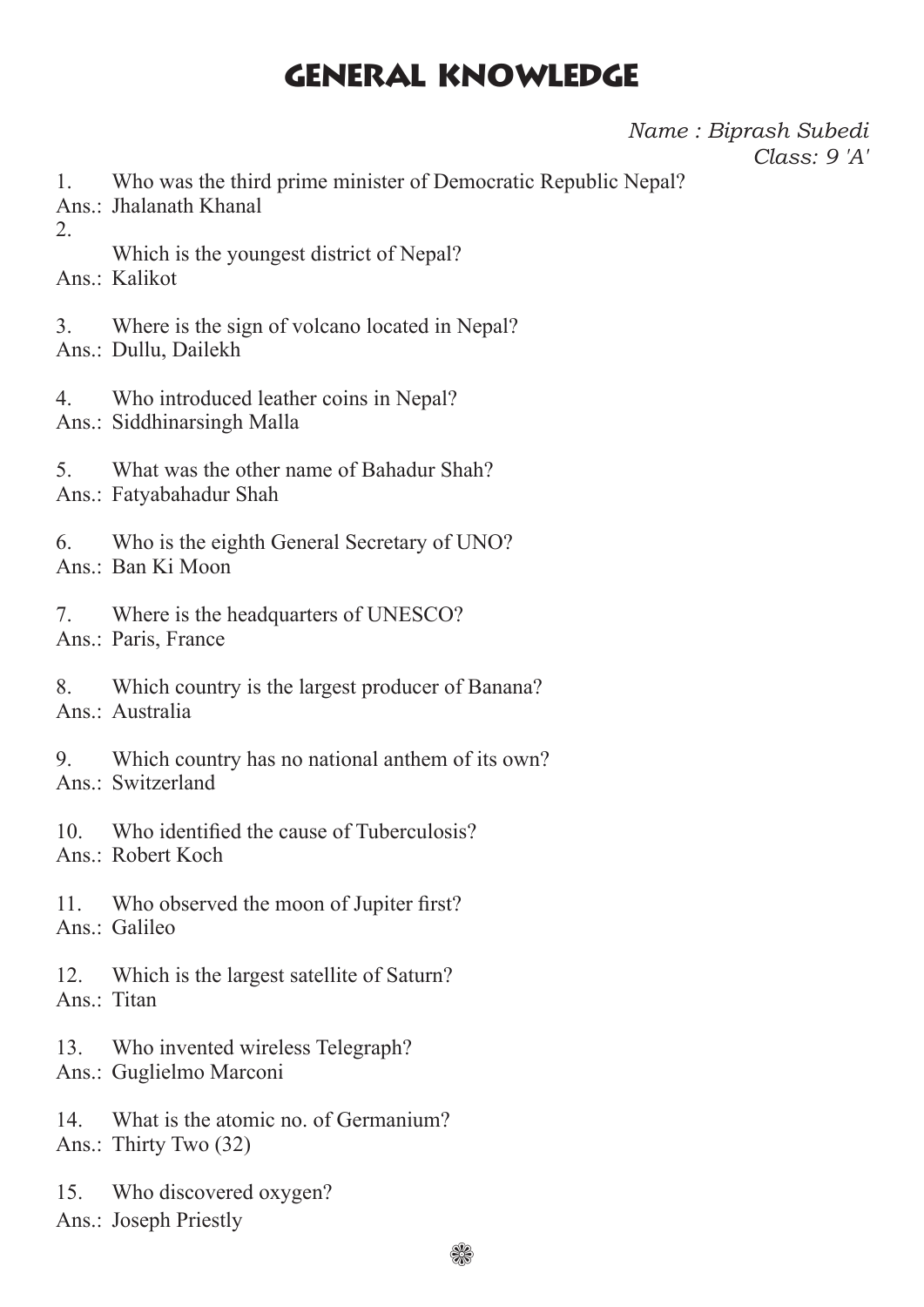# **EDUCATION**

*Name : Sarika Subedi Class: 9 'A'*

Education is the act of learning things around us. Education is the fundamental need of human beings. A man without education is no better than an animal, without horn and tail. Without education we are incomplete and our lives are useless.

Education helps to set a goal and go ahead by working on that throughout life. It improves our knowledge, skill, confidence level and personality. It brings maturity and teaches us to live in society with the changing environment. It trains us whole life and brings lots of opportunities to our way to get better prospects required for career growth. It plays a great role in the development of an individual as well as country. Hence, education is very important in student's life for their better and beautiful future.

▒

## Antonie Griezmann

*Name : Manish K.C. Class: 9 'B'*

It is an 26 years old famous football player who was born on 21<sup>st</sup> March 1991 in Macon, France. His father Alain Griezmann was town counselor by profession and his mother Isabelle Griezmann started his football career joining the youth academy with home town club of Macon. He later joined to club Real Sociedad in the year 2009 and signed a 5 years deal with the work of around 40 million to keep himself in the club for until 2015. He scored his first goal for the club Real Sociedad on october 2010.



## Interesting Facts

*Name : Babin Shrestha Class: 9 'B'*

- 1. The first world cup was held in 1930 A.D. which was won by Uruguay.
- 2. Hodded Pithou is the only poisonous bird.
- 3. The stapes is the smallest bone in our body present in the ear.
- 4. Liver is the only organ of our body which can regenerate after being cut.
- 5. The stampedes is the smallest muscle in our body located in our ears.
- 6. Giraffe is the only mammal without vocal cords.

∰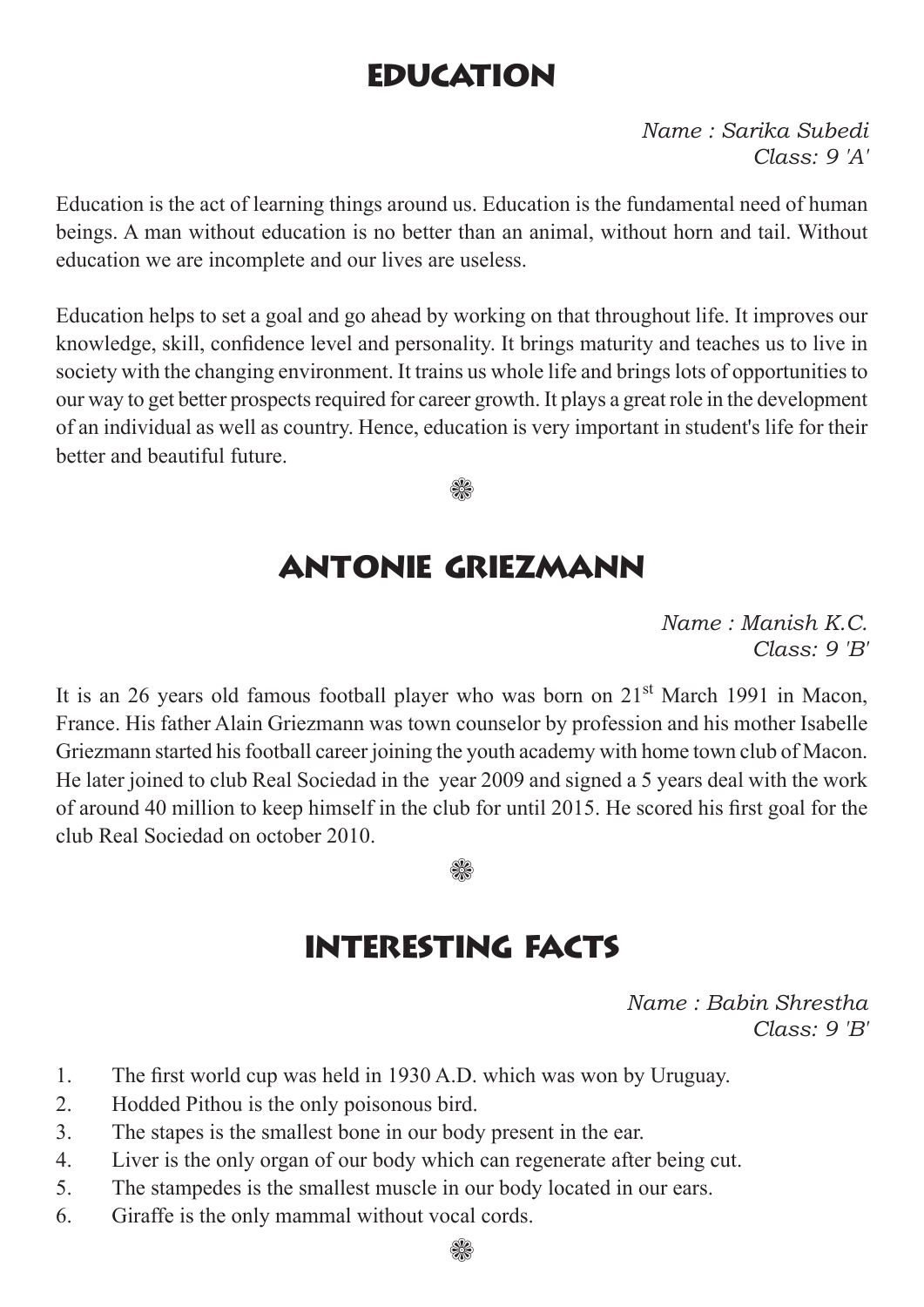## My Dream Nepal

*Name : Kaushal Gurung Class: 8 'B'*

I want my country without poverty. I want Nepal to be in equality, peace and good governance. I want development in Nepal. I want Nepalese politicians not to be corrupted. I want my Nepal to get technology and scientific knowledge.

Now Nepal is very for from my dreams. The rich are becoming richer and the poor are becoming poorer. I want my country to be rich not poor. All people should get equality and get same fruits and foods. Some people are enjoying all kinds of facilities. They are spending very luxurious life. But many people are dying of hunger. They don't have clothes to wear. Some do not have houses to live. I want my country to get proper justice and freedom.

The politicians do corruption and there is economic in equality. They do not do anything for country. There isn't political stability in my country. In my dream Nepal there should be no rich and no poor. Everyone should be respected equally.

▒

## Avalanche (Snow-slide)

*Name : Prajwal Raj G.C. Class: 9 'A'*

Avalanche is a natural disaster in which a large snow mass slides down a mountain side. It is an example of a gravity current consisting of granular materials. In an avalanche, lots of materials fall or slide rapidly under the force of gravity. It is also known as snow-slide.

Nowadays, due to global warming avalanches frequently occur in the mountain region of Nepal. On the 3<sup>rd</sup> of Baisakh 2017 BS many climbers and guides lost their life. On the 12<sup>th</sup> of of Baisakh 2072 BS when earthquake took place, avalanche hit Mt. Everest killing many mountaineers, guides and local people.

Avalanches are of 4 types;

- 1. Loose snow avalanches
- 2. Slab avalanches
- 3. Powder snow avalanches
- 4. Wet snow avalanches

₩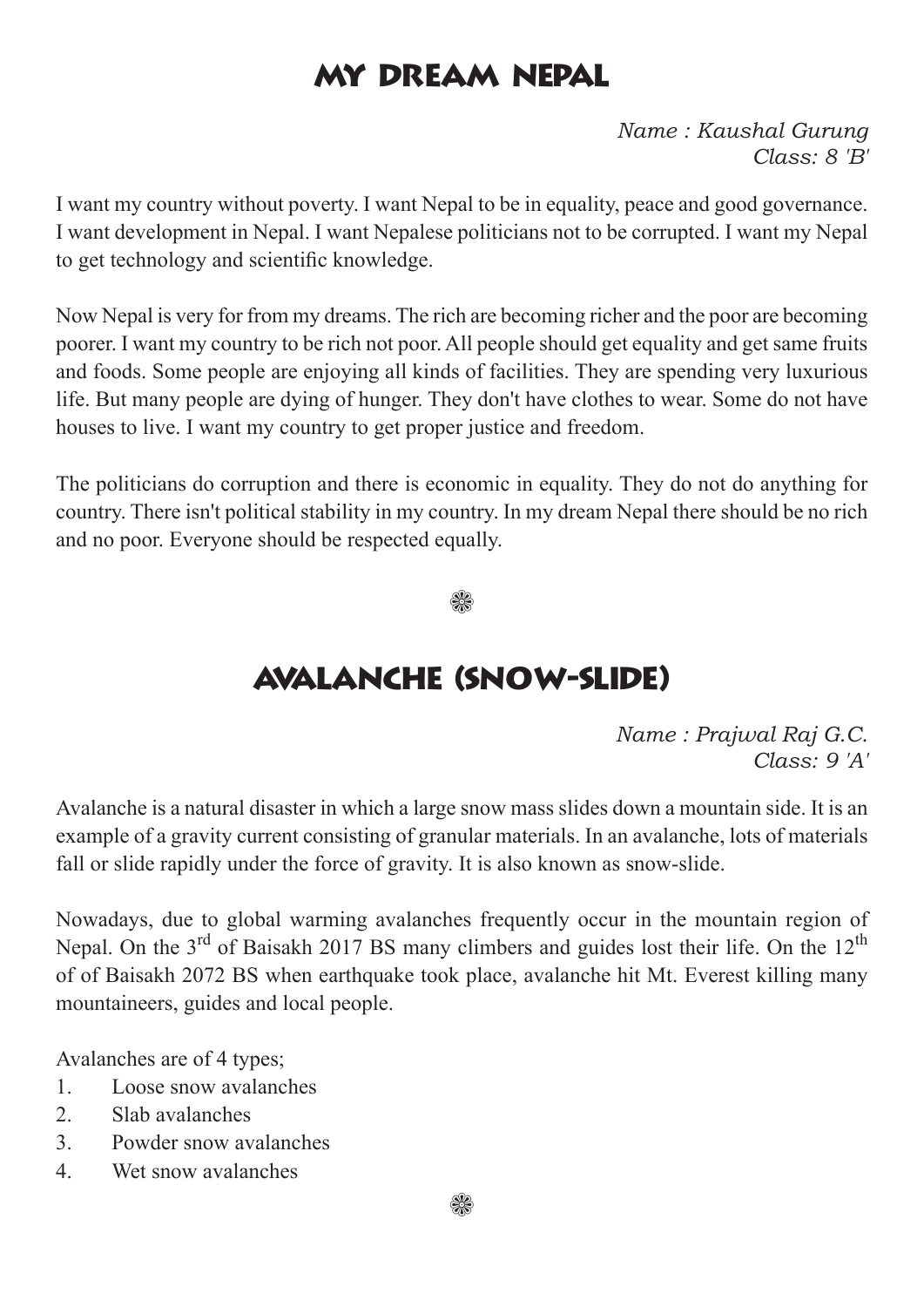## "Making you : for you or for the society !"

*Name : Binita Gurung Class: 10 'C'*

We live in a society, we build up ourself in the society and we are living not for us but for the society. We always want to make progressive change in ourself but due to the fear that, "what people will say? What will they think? is it tight from their view?" We forget ourself in that. We forget, "what we are? and who we are for?" We always keep our priority aside and keep people's priority in first which kills ourself inside. From that view it is our fault to achieve success in our life.

Let us think for a second, if there were no comparison between doctor and farmer, between science and management, people wouldn't be afraid of choosing farmer as their occupation and management as their field. But, due to the vision of comparison in the society, people kill their choices in themselves and build the fake choices for the sake of the society. Just think, how many days we can be happy with the fake choices? Not one day, two day, three day it ruins our life and make us dissatisfied. But, if we make ourself and build ourself not listening what people will say or rumors will say, we can get success. The best slap to your society will be your success which will give them a good lesson. So what is your decision now? Think for a while, "Are you really reading in school for yourself or for the sake of your name and fame in the society?" So, there can be different answers. If you are reading for yourself that's great but, for the sake of the society that's sad. Don't feel that you will be called as a bad person if you don't allow the societies vision. Take a positive mind and do the things that you think are right. In this way you can make you from the inner spirit. Sometimes, society can be a best example of changing a lazy person into successful person because sometimes pressure is needed for the people make them progressive and it is good too. But, giving pressure to the people in the field which they don't like is the biggest fault. So, we should think from all sectors while doing anything.

Lastly, I want to say that do whatever you like but it should be progressive one. Don't feel ashamed or afraid of choices taking against society but, build up you to a successful person which will lead the mind of society in the positive path. Be you, be you not for the sake of the society.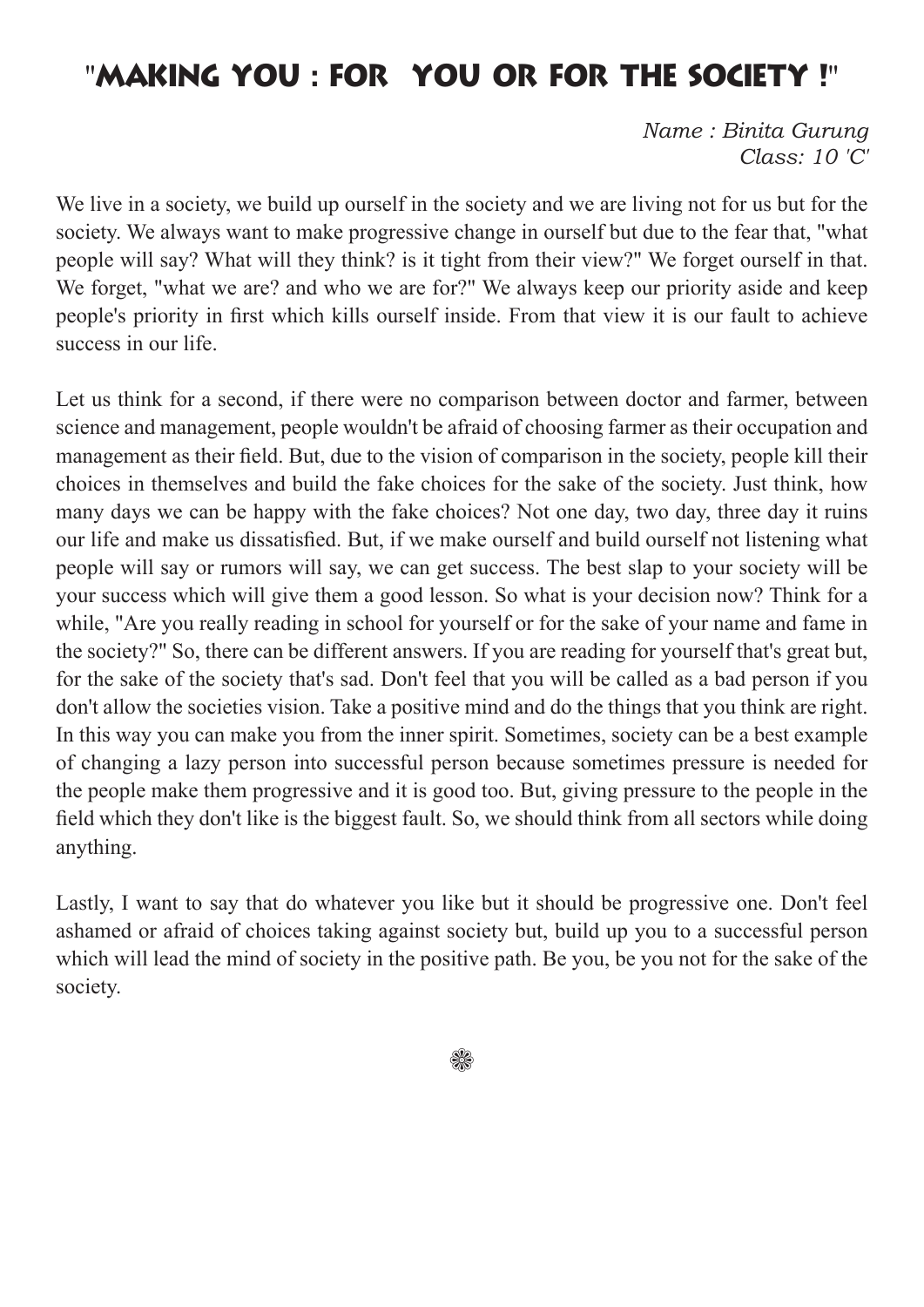## TOURISM IN NEPAL

*Name : Jasmine Shrestha Class: 9 'C'*

Nepal is one of the most famous tourist destination of the world. Tourists from all over the world came here mostly to trek across and climb the world famous Himalayas. Many of the local people depend on tourism for their livelihood.

The first and the foremost in Nepali tourism is the mighty Himalayas. It is the tallest mountain range of the world and has the tallest peaks like Mount Everest, Annapurna, Kanchanjanga and Dhaulagiri. They are the main mountains that attract tourists. They come from all corners of the globe to see and stay among the tallest peak of the world. They also trek accross the mountain trails to far off villages that are not accessible, either by vehicles or aeroplanes. They see and study the culture and the way the people in villages live.

The Himalayas are not only famous for its mountains. It is renowned the world over for its Flora and Fauna. 'Spiny Babbler' is a bird that is found only in Nepal. The variety of plant and animals life is numerous and different. One can also find a lot of scientists and con servationists camping in the Himalayas, collecting samples and taking photographs. The Himalayas is a heaven for people who want to study the Flora. Besides the Himalayas, the tourists also go to the Royal Chitwan National Park to see the rhinos, elephants, tigers and deer in their natural habitat. The Royal Chitwan National Park also houses the ethnic Tharu people. These people are sturdy and hard working. They are also immune to malaria. The Tharus are very good living example of people living in harmony with nature. It is one of the most successful conservation projects in Nepal.

A lot of Nepalese are directly and indirectly dependent on tourists for their livelihood. The people involved in the travel trade are directly dependent on the tourists for their livelihood. These are people who are involved in chalking out itinerary for the tourists and making their travel arrangements. Other people works as guides and porters when the tourists go to treks or sight seeing. People who own and work in hotels are also directly dependent on tourism. This kind of dependency and livelihood is directly related to the number of tourists coming to Nepal. More the tourists, better the business.

Other people who are indirectly involved in the industry are cab drivers, rickshaw pullers, shopkeepers and others. These people are not totally dependent on tourism for their livelihood but will thrive if tourism is good.

We can safely conclude that quite a number of people directly or indirectly dependent on tourism and it plays a vital role in the economy of the nation. An increase in the number of tourists means on increase in the direct earning of the people and country. So we have to try our best to encourage foreigners to come and visit our country.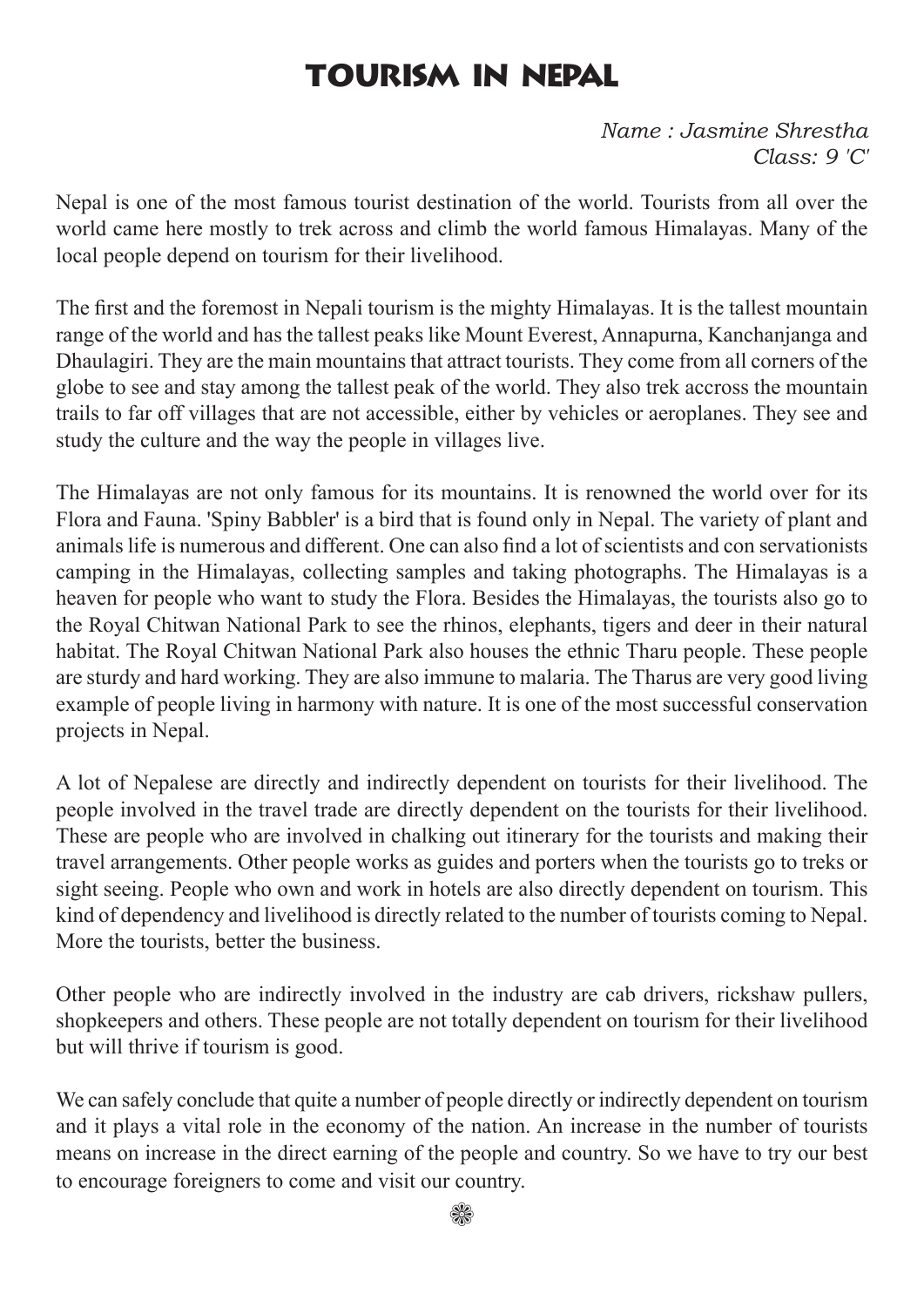#### School/Education System: the change it **NEEDS**

*Name : Prashant Gurung Class: 9 'B'*

Albert Einstein once said, "Everybody is a genius, but if you judge a fish by it's ability to climb a tree. It will live it's whole life believing that it is stupid".

Today on trial, we have modern day schooling. Glad you could come. Not only does it make fish climb tress, but also makes them climb down and do a 10-mile run. Tell me school. Are you proud of the things you've done? Turning millions of people into robots. Do you realize how many students relate to that fish swimming upstream in class never finding their gifts thinking? Believing they are stupid. They are useless. Well the time has come no more excuses, I accuse school of killing creativity, individuality and being intellectually abusive.

A modern day car and cars of past have huge difference. Grab a modern day mobile in a hand and mobile from 150 yrs ago in another, you see a big difference right. But, first you observe modern day class an go see a picture of class 150 years, ago, nothing has changed. Now ain't that a shame and literally more than a century nothing has changed yet. Tell me schools, you claim to prepare students for the future? But with evidence like that I must ask, do you prepare students for the future or the past?

I get it back then times were different. We all have a past, I myself am no Gandhi, but today we don't need to make robot-zombies. The world has progressed and now need people who think creatively, innovatively, critically and independently with the ability to connect.

See every scientist will tell you that no two brains are the same and every parent with two or more children will claim. So please explain why you treat students like cookie cutter frames giving them this one-size-fits-all. But, if a doctor prescribed the exact same medicine to all of his patients, the results will be tragic. So many people would get sick yet when it comes to school. This is exactly what happens. This educational malpractice where are teacher stands infront of 40 kids each having different strains, different needs, aims, dream and school you teach the same thing some way. That's horrific.

See I don't mean to blame the teachers. Teachers are heroes that often get blamed, but they aren't the problem. they work in a system without many options or rights. Curriculum are created by policy (makers) most of which have never taught a day in their life. Just obsessed with standardized tests they think bubbling in a multiple-choice question will determine success that's outlandish. In fact, Frederick J. Kelley who invented tests said, "These tests are too crude to be used and should be abandoned.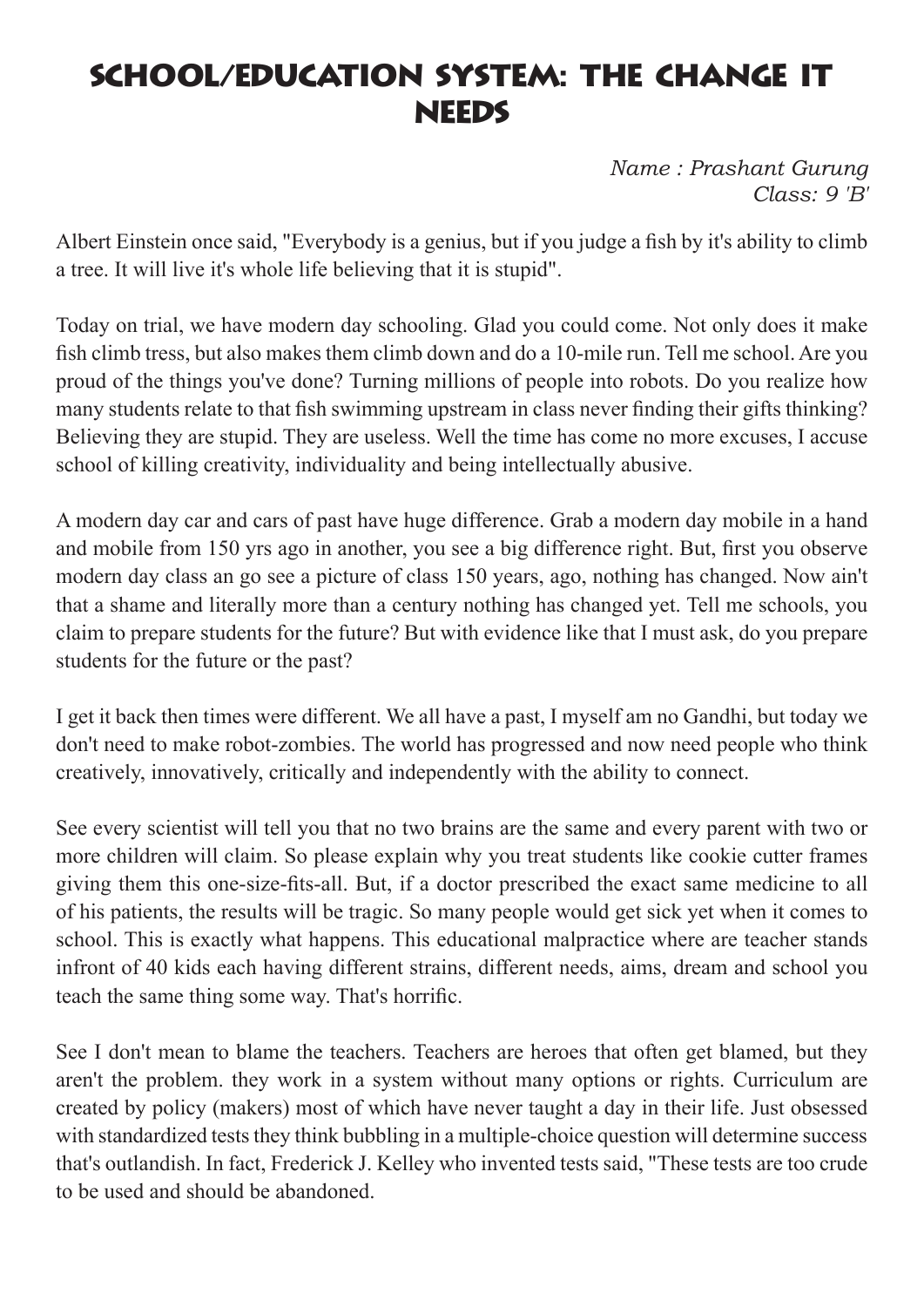If we continue down this road the results will be lethal. I don't have much faith in education system. And if can customize health care, cars and facebook pages, then it is our duty to do the same for education. No more common core instead let's reach the core of every heart. Sure maths is important, but no more than art or dance. Let's give everything an equal chance. I know this sounds like a dream but countries like Finland are doing this impressive things They focus on collaboration instead of competition. These are being followed in some parts rapidly. But let's get moving because we may be 30% of our population but 100% the future. So let's attend our dreams. There's no telling where we can achieve. This is a world in which I believe. A world where fish are no longer forced to climb trees.

▒

#### Taxation IN Nepal

*Name : Apex Maharjan Class: 9 'C'*

The word 'Tax' is derived from Latin word 'taxare' which means to estimate. It is compulsory payment by the people. Nowadays, it is the biggest source of public revenue of modern government. Paying tax is a kind of legal duty of citizens towards the country. Gifts, registration fees, etc don't require tax to be paid. Sources of taxation in Nepal are by custom tax, VAT, personal income tax etc. They are the main sources of government revenue. Citizens by law are to pay taxes for public welfare, in case that they don't pay taxes, then they are subject to punishment by law. According to World Bank, Nepal ranks 142 in global economy for ease of paying taxes. It has been estimated that 339 hours with 34 numbers of payments is required for compliance. Total tax rate of Nepal is around 29.5% which is lower than 36.2% in Asia Pacific Despite such a high total tax rate. Nepal's GDP ratio is only 15%. It shows that Nepal has narrow tax base and many people aren't paying taxes. These low numbers show many problems in our county. It shows inefficient administration and low tax payer morale. This weak tax collection is also associated with instable government, corruption and ignorant citizens. As taxes are important, these problems should be quickly resolved by simplifying tax rules awaring citizens and by having non-corruption and efficient administration.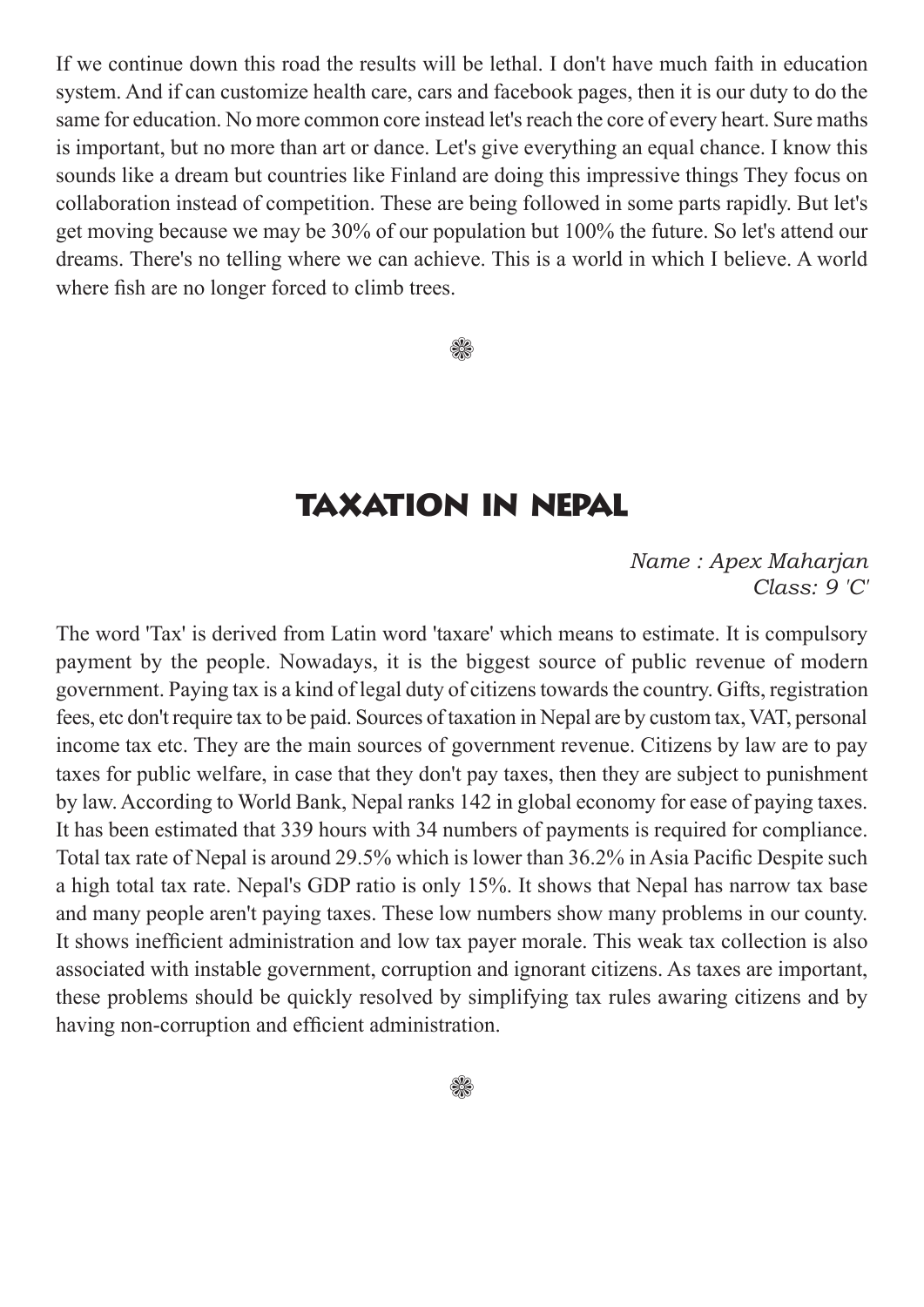# Existential Nihilism - Part 1

(The favours and the contrary)

*Name : Aayush Dhungana Class: 9 'B'*

What if life was the only to experience? Nothing to do after death, nothing to face after death. So, does this mean what ever we will do, that will never affect us? If yes, basically, how much evil we are, it wont matter if we survive happily doing bad. It's like a life of anarchism. If life has nothing to do with the things we are going on by, why is life here? Via emergence and evolution, we turned to humans. But now, what was the purpose of it? It's quite certain that the universe will die one day via heat death or may be vacuum decay. And our earth will pass away long before it. We may transport to a new home. But after all, we will have to die. Life has no intrinsic value.

The unsolved mysteries of the universe are rather to-be explained by science and not by the presence of a deity. So, no heaven or hell. Just a life and all gone. Now, rather than scolding the nature, we would have to face with other intellects around us. Life is just as we come. Suffer or enjoy and go. See, nothing much attentive. The most opposing view on this is that we enjoy the grant and that's why we are here. It's true and a happy news to be may be only one to think and solve the wonders of the world and it's the reason may be we are here. But, what's even the purpose of it? Literally, we turn out be simulations. This belief of the life to have no intrinsic value and to be an anarchism is known as the existential nihilism.

If life is just a long lasting illusion, why to do anything with it? It doesn't mean that, we should just live like animals do. But it means that, for a temporary existence, why shall we work so hard, earn the wealth and fame? A mediocre life would be still on priority. Saying personally, me, a 14 years boy is still confused whether to work really hard to be a billionaire in future or enjoy the most of my life with my families and friends and live a life just above than depressives. As we have nothing to take after our life, a life with happiness is all enough. This doesn't turn us to ambition-less person but increases the self-satisfaction.

Coming to the topic, life has nothing to regret and towards. We are just lonely creatures wandering for the answer of questions which would further create more questions. So, having a wikipedia in brain doesn't mean so much. Leaving happiness and working 18 hours a day to earn wealth doesn't turn out to be even matter too.

So, life is meaningless. I don't say that death should be the priority but all this endless race is what I actually call meaningless and its what life is being. A friend asked me, "who's the winner of the recent world cup?" He was trying to show himself an informative guy. I just said that I didn't knew though I did. Now, he was out of his limits. See, this society doesn't accept the people having rest.

What's the benefits of knowing these contemt prary events? What's the benefit of working hard? Fame and wealth can be gained even in a mediocre life. Why is it important to have so much wealth? Why is it important or people to be out of limits? It's not that essential. Life now is really worse.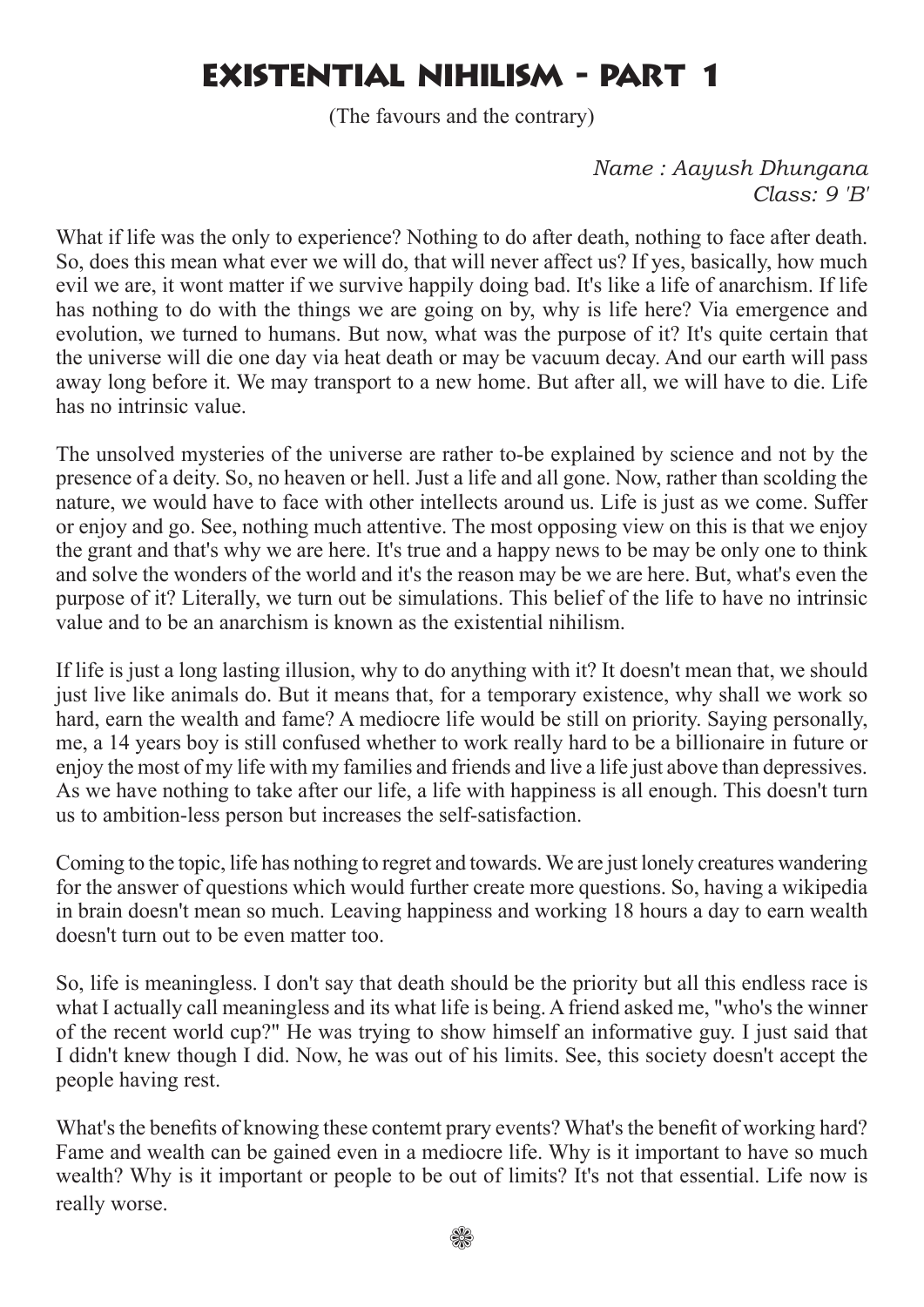## Importance of Games and Sports

*Name : Sangam Shrestha Class: 9 'C'*

We all are familiar with games and sports. We play many games and sports in our home, school, offices, etc. Games and sport is very important in our life. There are many games. We people play games to entertain ourselves.

There are so many games which we play in our daily life. For eg: football, volleyball, cricket, badminton, basketball, ludo, etc. Games are also of two types. One is indoor game and another is outdoor game. There are many types of sports like running, jumping, throwing, etc. There are many importance of playing games and sports.

We can get many benefits by playing games and sports. Games and sports develops discipline in an individual. From games and sports we can make our muscles compact. Games and sports develops individual physically, mentally and socially. It helps to increase our appetite. It makes our body healthy. It makes of body free from stress. Games and sports helps to make us free from diseases and make us healthy.

In many countries, they play various games like football, volleyball, cricket, basketball, etc. By playing games and sport a country can earn prestige and foreign currency. A country can be more friendly when they play games and sports. In different countries like: USA, Australia,America, Japan, Pakistan, India, etc. many games and sports are played. If we play many games and sport than a country can be more developed.

In our country some of the games and sports are played but most of the games and sports are not played. If we play more games and sports than we can be healthy, strong, etc. We will be save from various diseases. So, we should give more importance to games and sports.

₩

## The Longest Lunar eclipse of the Century

*Name : Ashim Sapkota Class: 10 'A'*

The longest lunar eclipse of the 21<sup>st</sup> century on July 27. It took place around 11pm and it's total phase ended at around 2:43pm. A rare blood moon happened that day. The eclipse lasted for about 1 hour 42 minutes and 57 seconds. During the eclipse, the mars appeared unusually large and bright as it. Will be nearly 57.7 million kilometers away from earth on it's elliptical orbit around the sun. The eclipse was mainly visible in Europe, Africa, Asia and Australia as well as some parts of South America. The eclipse was not visible from North America or most of the pacific. It was a worth watching and historic event of this century. Many scientists have stated that, the next lunar eclipse of such a long length is due in 2123AD.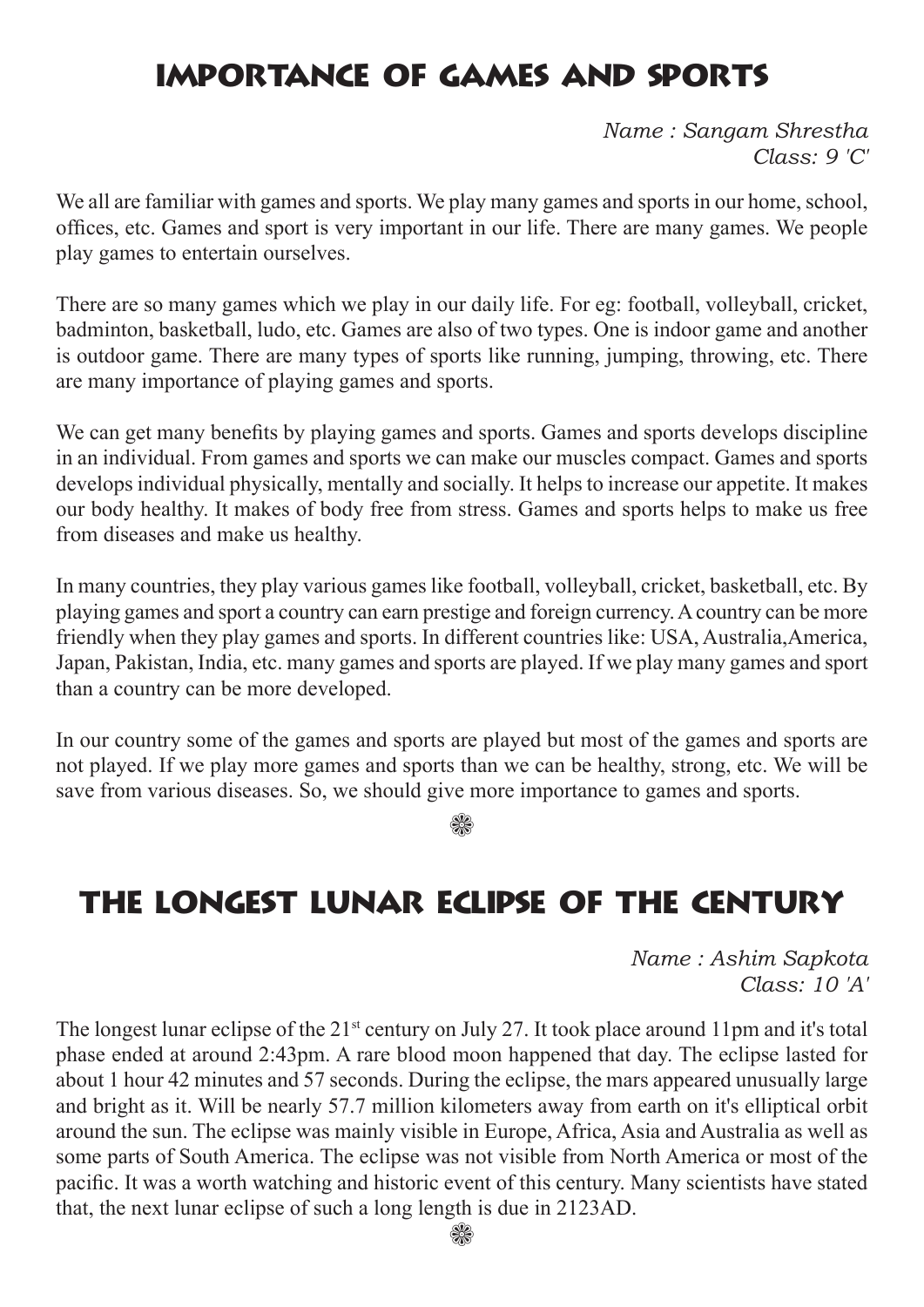## Should I Download You Tube Videos?

*Name : Krishant Timilsina Class: 10 'A'*

Before answering the "should" part, let me tackle the "can" part. Yes, you "can" download You Tube videos via different means. But, is it legal to download 'any' video from You Tube?

Almost all videos uploaded on You Tube have some kind of copyright protection associated with them. There are agreements between copyright owners and You Tube that allow you to watch videos on the platform without directly paying anything. Just like any other service or app, You Tube too has certain terms of use that prescribe different rules you are asked to follow.

You might boast" "I've a large collection of downloaded You Tube videos stored on my hard drive for personal sue". Well, it might be a common practice among users and Google isn't saying any user for doing the some, but it doesn't mean that it's legal to go on the download for every videos on the platform.

You might also consider the moral point of view. By downloading You Tube music videos or converting them to mp3, you are taking away a considerable amount of revenue from content owners. At the end, it's your own choice either to download or not.

#### 83

#### Impact of Computer in Modern Society

*Name : Spandan Timilsina Class: 9 'C'*

Since the invention of computer, there has been many reforms in it. They have become the central tool in modern societies. They are used in almost all fields, such as education, health, entertainment, banks, homes, etc. The terms computer and society have become complimentary to each other these days. Even the development of a country is measured on the basis of the country's advancement in the field of its Information Technology (IT). Like everything computer also has both positive and negative impacts in the modern society. It has many positive aspects as it helps to create employment opportunities in various fields, improving education system, conducting e-commerce etc. These days negative impact of computers are increasing. Cyber crimes an are at a raise these days. People's privacy is at risk. Even the reputed companies sell users' data. Therefore computer plays the role of both developer and destructor in the modern society. So, we should be safe from cyber criminals and use the computer safely.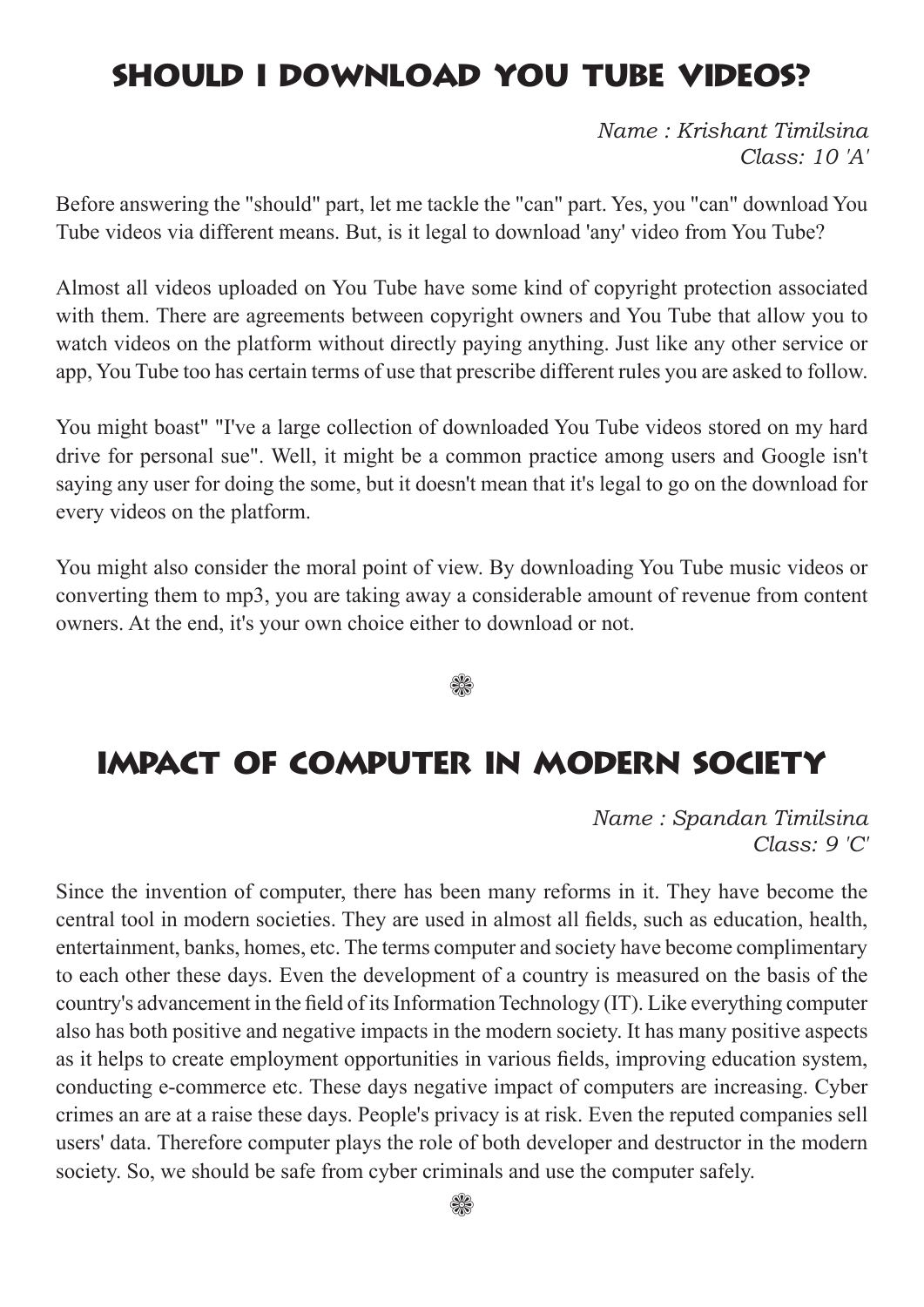## Facts about the Universe

*Name : Nirajan Dhakal Class: 10 'A'*

- 1. There are most likely more than 500 million planets able to support life in our gallery.
- 2. It takes our solar system 225 million years to revolve around the Milky Way.
- 3. All the galleries, planets and stars only make up 4% of the universe.
- 4. There is such a thing as "cosmic cannibalism"
- 5. The sunlight touching you right now is 30,000 years old.
- 6. Days on the Earth are getting longer.
- 7. There are most likely many more universes termed as "Multiversity".
- 8. There are upto 4,800 stars born every second.
- 9. Looking into night sky gives you a view back in time.
- 10. We are made up of stardust.
- 11. There are 100,000,000,000 neurons and only 15% are active in human body.

#### **Source: (https://www.teachscienceoutofcourse.wordpress.com/2018/07/20/10-amazingfacts-about-the-Universe/)**

▒

#### Believe

*Name : Sashanka Sigdel Class: 9 'B'*

Once upon a time there was a small village, it was quiet developed, there lived a woman and her son. They both were happy. The boy's name was Hari. Hari was a smart and helpful boy. But sometime Hari used to stay at his point, he didn't listen to other. One day his friend asked me him to go to the river, for swimming, but Hari's mother didn't allow him, because it was dangerous. Although Hari's mother didn't allow him, he went, while swimming the river flood's him, but he survives. He tell's his mother everything but his mother didn't scold him and she says if you had listened to this wouldn't have happened.

#### **Moral: People should obey and believe to seniors because they are always right.**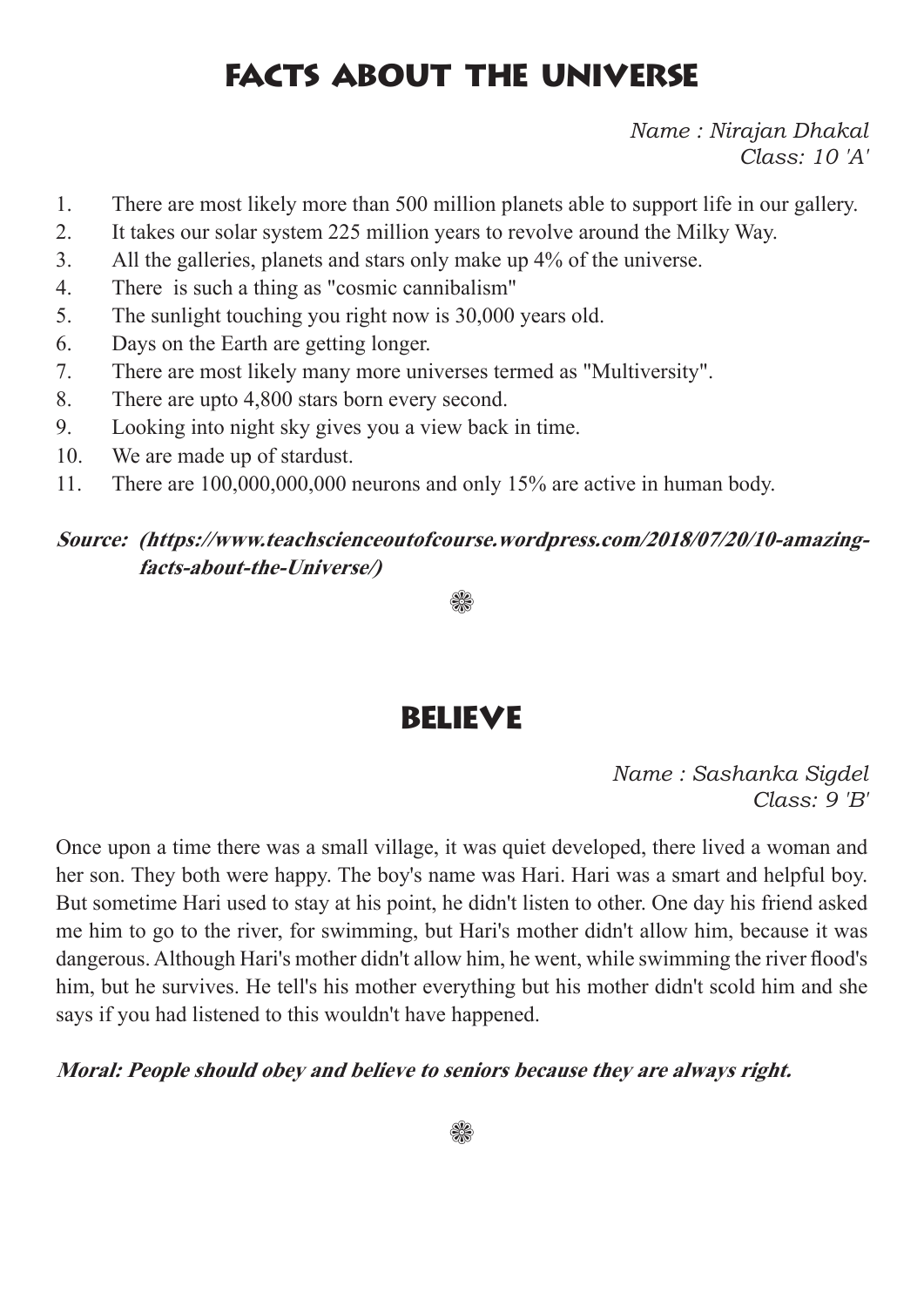# Pros and Cons of Federalism

*Name : Aayush Gurung Class: 11 'B' (Science)*

"For the growth and development of a country, for its prosperity and power Federalism plays a positive as well as a negative role". Federalism is the distribution of the administrative powers of a country into various states, municipalities and village development committees. Basically power is divided into central, state and local levels. Many countries of the world are established as federal state among them our country has also been established as a federal state.

Federalism has many advantages towards a country. These advantages can be : a country instead of being governed by a central body, is governed by many states and local bodies. Because of this there is transparency in the administrative works and the public feel more assured. Each an every state or local body can become independent and work according to the condition of their state or local level. When the state and local levels prosper then the whole country prospers as one. The valuable means and resources that are available in that particular state gets used and distributed equally. So that the means and resources get preserved. The ethnicity, cultures and traditions that are in that state are preserved and even the minorities many get the chance in the involvement of administration stream. As the candidates that are selected by the public are reachable easily there is transparency in their works and if not then those candidates may leave the past. The infrastructures that are available in the capital can also be asses side by the citizens all over the country. The tourism industry also flourishes when the country is divided into states. For example in our country, there are many tourism destinations. By dividing the country into many states the respective states can focus and developing their own tourism industry as they have full authority over the state and the country prospers.

Federalism also has some drawback that I will discuss in this part. The country used to with only one central government may take long time to figure out about federalism. The means and resources may be misused and over exploited by some powerful people which is a bad thing as a whole for a country. The central government may not give much concern about the state as a result or which the states may get into trouble or the central government might not perform the adminis travive works properly as a result of which the economy of country may collapse.

According to me federalism is a good thing for a country. Federalism helps each state to grow and prosper as an independent state as a result of which the whole country gets advantage. In my country too federalism has shown very new and remarkable changes in these past few years in all the sectors.

As a conclusion I would like to say federalism has both pros and cons but I really comes down the citizens. If the citizens are well aware and conscious about it the country prospers but if not the country collapses in all economic and other factors.

#### *(First Position in Essay Writing Competition - 2075 'Science')*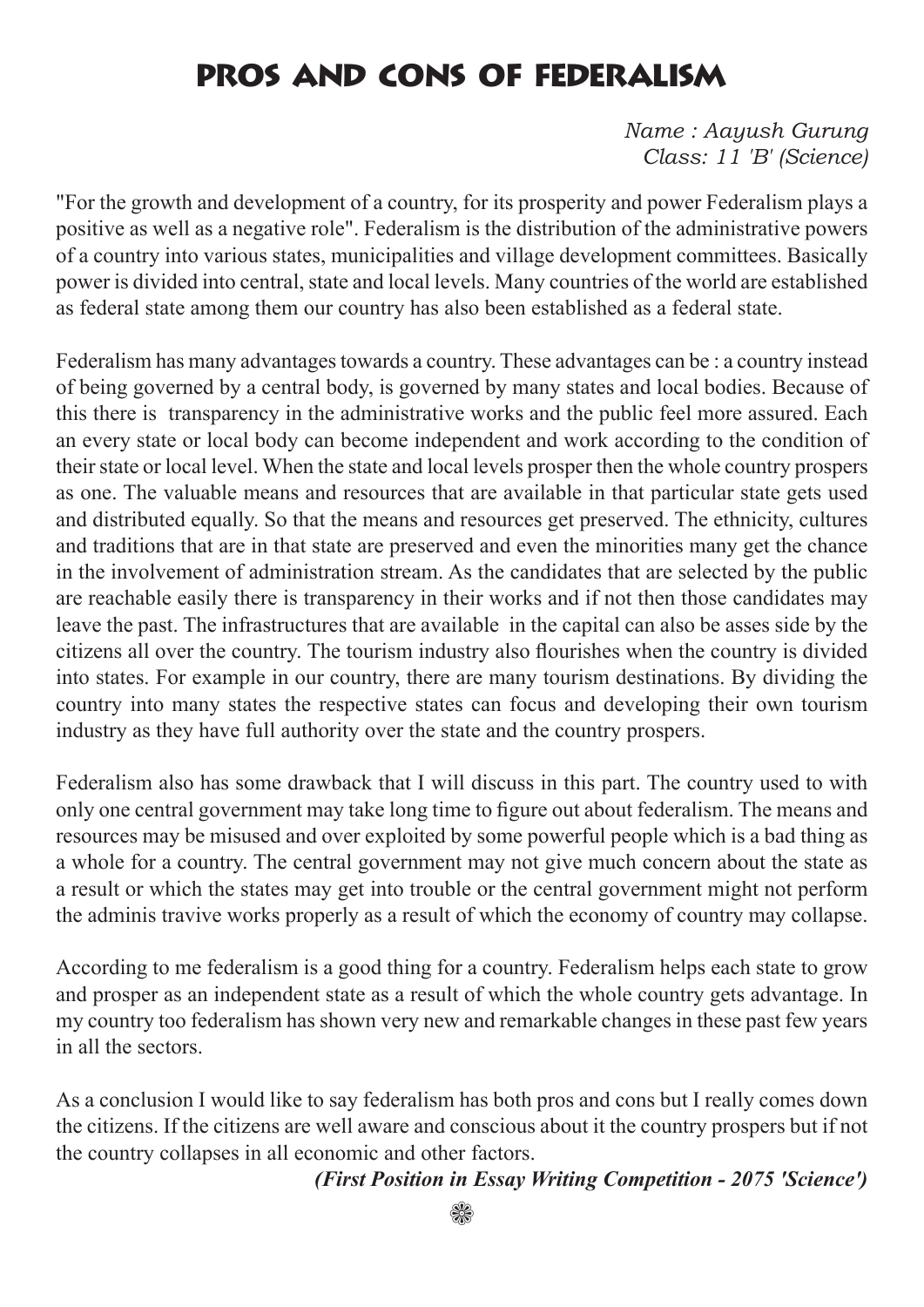# Pros and Cons of Federalism

*Name : Krishna Poudel Class: 11 'A' (Science)*

Federalism is a dual system of government where a single political system is divided into different states or provinces to run the administration smoothly. In this system, the principle of decentralization of power is followed. After a country acquires federalism, it is termed as a federal state. This system mainly divided the centralized power into two levels. Central and state level. Many countries in this world have acquired federalism and fortunately their history reveals positive impacts of federalism in their political situation. If we analyze the history of federalism in United States. Federalism there was introduced in around 1731 AD and coming upto 2018 AD. the system had been able to bring lots of positive impacts in their politics. However, few countries in this world are suffering a lot due to the negative impacts of federalism. Hence, federalism has it's pros and cons in different aspects.

Federalism as already mentioned, decentralizes the power of a political region or unit. It reduces the dependency of the whole nation to the centre. As it divides its power among different subunits or states, it becomes easy for the citizens to interact with the government. Through different sub-units like local government and state government, they can easily convey their demands and their needs which will definitely reach to the central government through the local and state governments. This helps to construct bridge between citizens and the government. Likewise, when the power are divided the work load on a single unit decreases. As a result each and every bodies can function administrative as well as developmental works in better way. The conflicts and disputes arising at local levels can easily be solved by the effort of local bodies. Similarly when the work load decreases in central level, it can maintain good foreign relationships. It will further help in maintaining foreign trade and so on.

Though, federalism has many pros, there are also some cons which cannot be neglected. Federalism instead of solving conflicts and disputes, brings conflict among the divided provinces or states. There may be dispute regarding the boundaries or regarding the area of the division. And the main problem arise while assigning the name for those provinces or states. Similar, situation had arised in our country few months ago. There became strikes and conflicts among different castes in Nepal too. This may create worst situation in the country. Further expoiling the political situation in the country.

Hence, federalism itself does not have any pros cons. In which way the citizens of a particular country implement this system makes the differences. If the system is applied in correct way it can bring and if the system is not implemented correct it may take any way.

#### *(First Position in Essay Writing Competition - 2075 'Science')*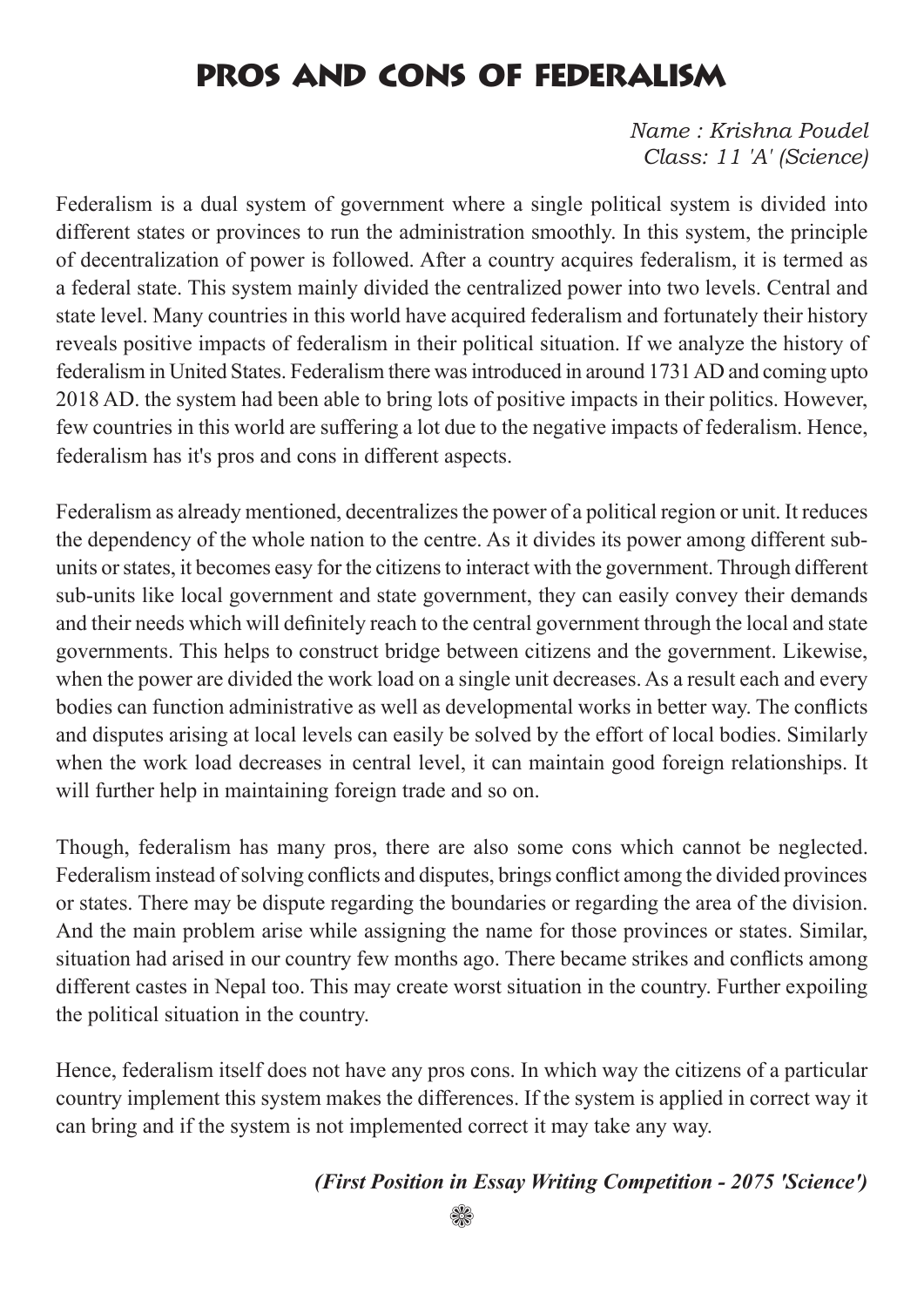## TECHNICAL EDUCATION - THE NEED OF 21<sup>ST</sup> **CENTURY**

*Name : Anish Banjara Class: 12 'A' (Management)*

In this 21<sup>st</sup> Era there have been overall development in the world. 2.5 billions of years, people have gone far away beyond the imagination and the main reason the people are in such period. It is due to education.

There are various types of education. Where people get through educated one or well know people or we can say that transfer of education, idea, knowledge from on person. After another all there are 3 type of education they are formal, informal and technical as far as my knowledge and understandability.

Firstly, Technical Education means those education which helps to provide knowledge about technical field technology such as tailor, plumber, cobbler, hairdresser etc. where the people learn and have job in order to fulfill his/her family belly. So, there is great important of Technical Education in this  $21<sup>st</sup>$  century.

Technical Education has played vital role in this 21<sup>st</sup> century. As in this Aka, people get formal education and aims to have great personality through doctor, pilot, or highly respected job but no one aims to have job of tailor, cobbler. As they think this job as low post job or poor people job. But they are unknown about the things that the suit they wear are made by the poor people, they are known about it but pretend about they are unfamiliar about it. As the pace of Technical Education is decreasing day-to-day due to formal education and people's concept about the low people, job. So, the people who involve in such job becomes the victim of racism. So, they don't involve in such job. But there is great need of such job in this century just like there is scarcity of the people who maintain electronical things, plumber work, cobbler work and so on. So, there is great need and necessities of technical education where everyone must treat every job equally and respect each and every job or profession.

When there are more technical human resources they can have more creativity just like today's fashion design, hairstyle or each personality of the people are changed and reach at maximum capacity and they are highly praised in such sector. So, they are highly dun anded in this 21<sup>st</sup> century all the people wants to look better and goods. So, there is great need and importance of Technical Education.

In the context of Nepal, the Technical Education is not so developed and there are only rare cases about Technical Education. According to data, the most runned Technical Education is Nepal are: Beauty parlour, which are highly forward and in great pace at the movement so, not only girl but boys are also involved in handsome parlour and these profession have provide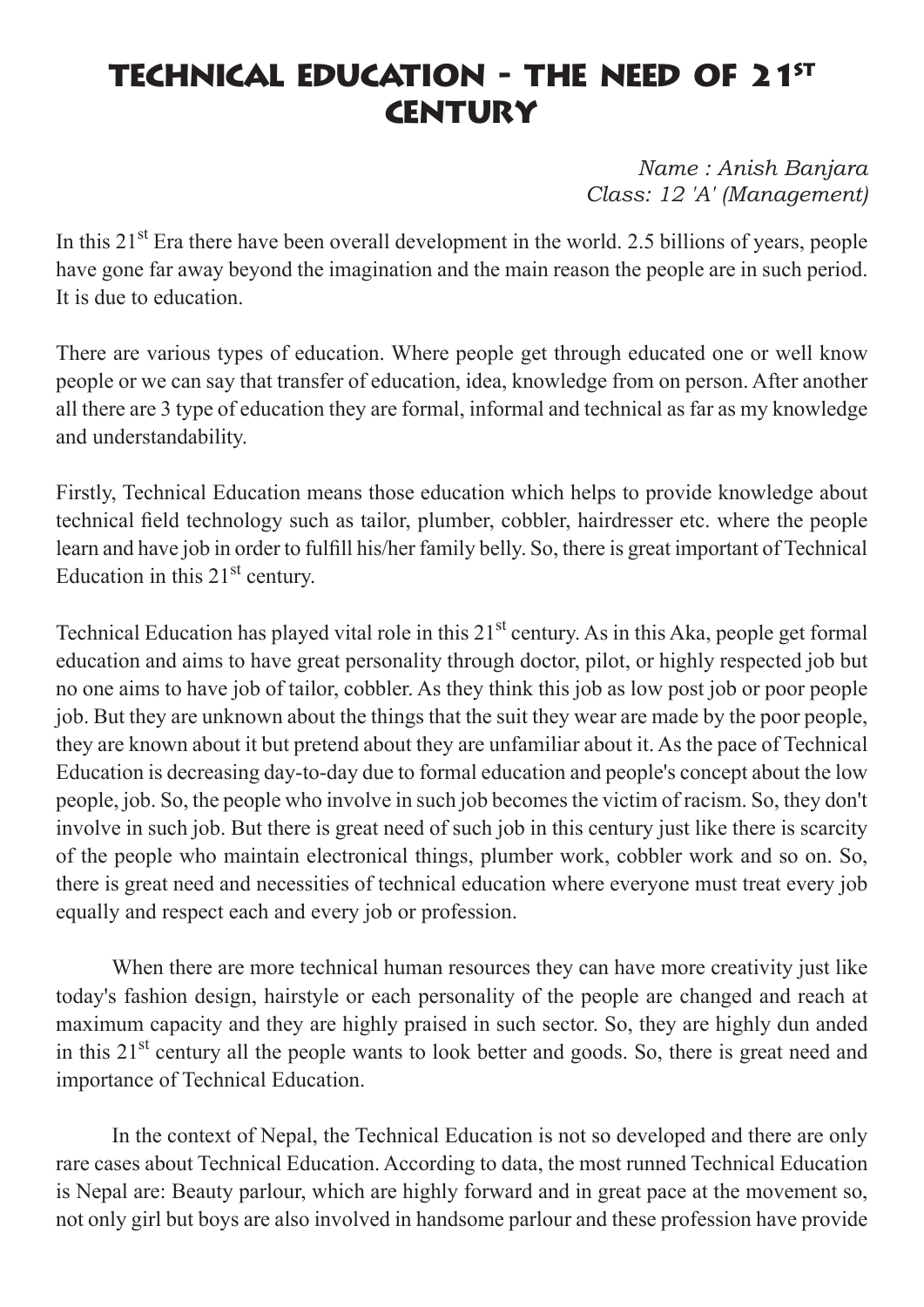great profit. Although there are other technical sector they have not got fassinated more. But in case of agriculture, we have more opportunity to get advantage of technical education. As we know that Nepal is agro based country and more than 80% people are engaged in agriculture but still the people inside the nation become the victims of scarcity of food it is due to lack of technical education. But in case of USA, there are engaged in agriculture about 20% but also they export their product fulfilling the need of the country. It is due to technical education like hybrid seeds, technical machine, proper JTA etc. But in the case of Nepal due to different causes like political instability, corruption etc.

So, we must get the lesson through USA and move forward for the nation. We think that it is the work of nation. But it is our responsibility to begin the step forward and make nation just like the Asian Countries like South Korea which is run or developed with 20 years interval from least developed country to be well recognized as developed country of the world so, there is great important of Technical Education in 21st century.

#### *(First Position in Essay Writing Competition - 2075 'Management-Morning Shift')*

#### 92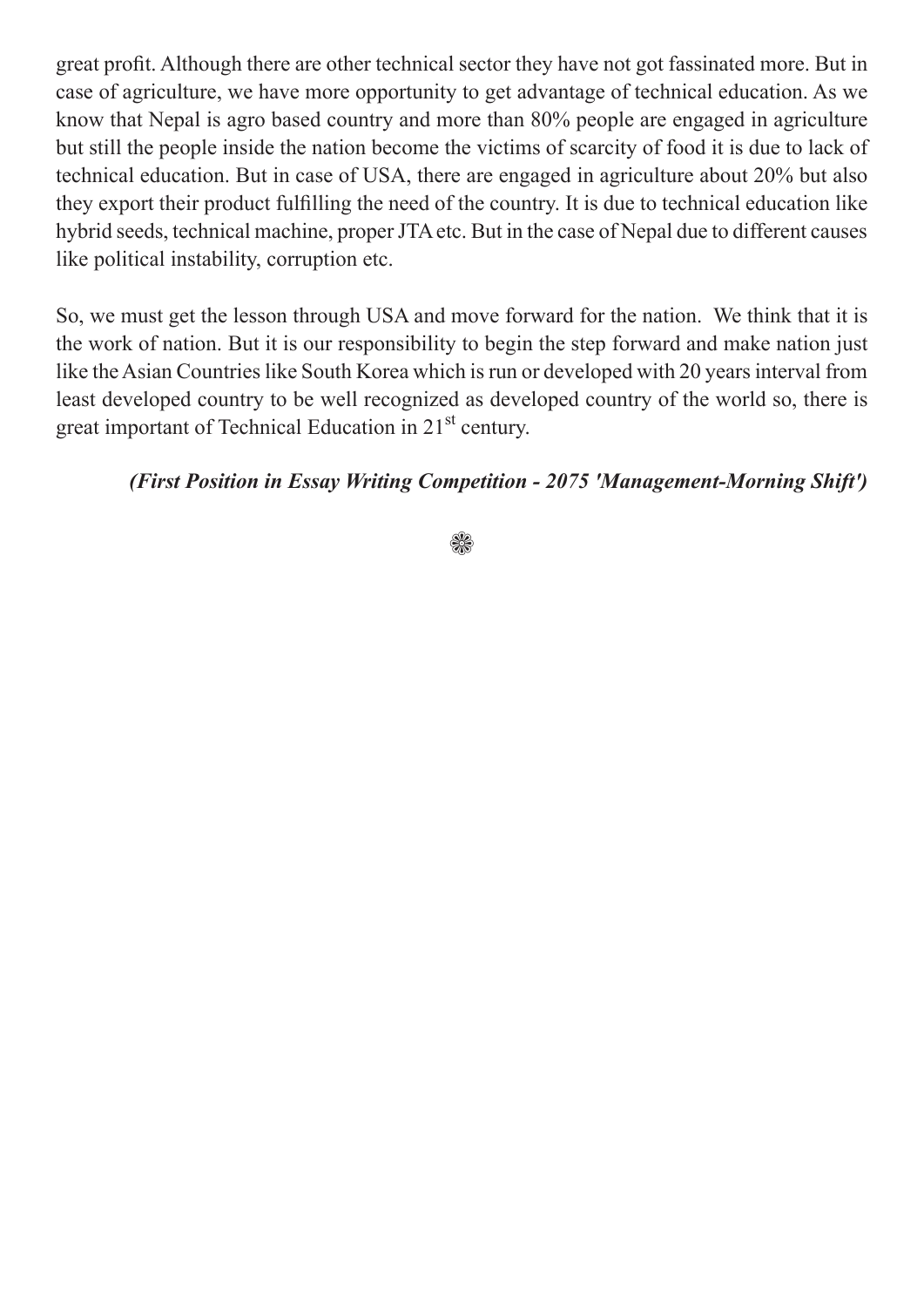# Pros and Cons of Federalism

*Name : Lil Bahadur Khatri Class: 12 'A' (Science)*

Multiple forms of governments prevail around the world. Some of them include, federal, monarchial, republic systems etc. Federal system of government is one of the highly appreciated form of government and is being exercised by more than 25 nations of world encompassing about 40% of world's population. It's the form of government in which a country is divided into multiple autonomous province or states. This form of government is based on the principle of decentralization of power among the administrative bodies. Powers are divided equally among central, provincial and local governments.

This form of government has recently been implemented in Nepal. The overall political history of Nepal isn't so smooth sailing unproportionate development, lack of political stability, lack of consensus among political parties, political instability, favouritism, nepotism were widespread in Nepal and even are today. These problems led to widespread dissatisfaction and frustration among people as a result of which maoists launched armed conflict. The primary purpose of rebellion was to overthrow monarchial system and establish people's republic. The concept of federal system of government was also raised at the same time to eliminate regional disparities and uplift the condition of marginalized and janajati people.

The federal system of government has it's pros and cons. For the country like Nepal with unproportionate development, federalism can assist to ensure the optimum utilization of available resources and generation of adequate income from that. Federalism can play an important role for the independence and self reliance of the state. Further more, federalism also helps in the realization of full potential of the state and proper it in the path of development. It has been implemented in Nepal so as to maintain the uniformity in development in each and every nooks and corners. There is a maximum people's participation in formulation, execution and implementation of different plans and policies.

On the other hand, there are con's of federal system. Since, federal system is very expensive form of government it may be inappropriate for developing countries like Nepal. Recently, the people have been victimized by over taxation. The aspect of finance is very crucial for local and provincial government. Similarly, the unhealthy competitions among the provinces can result in tussle and cold war among the states. Demarcation of border is really troublesome. Further more, the unscientific division of provinces can further aggravate the problem of regional disparities and non-uniform development.

No form of government is good or bad in itself. We overthrew monarchial system of government yet, ironically are still lagging behind in development with people's republic. But, the monarchial system became really effective for U.K. and it's still progressive. Similarly, the problem has further become adverse due to unqualified political leader and lack of consensus among them. This problem can only be curtailed when people become conscious and determined for the development of nation regardless of the form of government that we choose.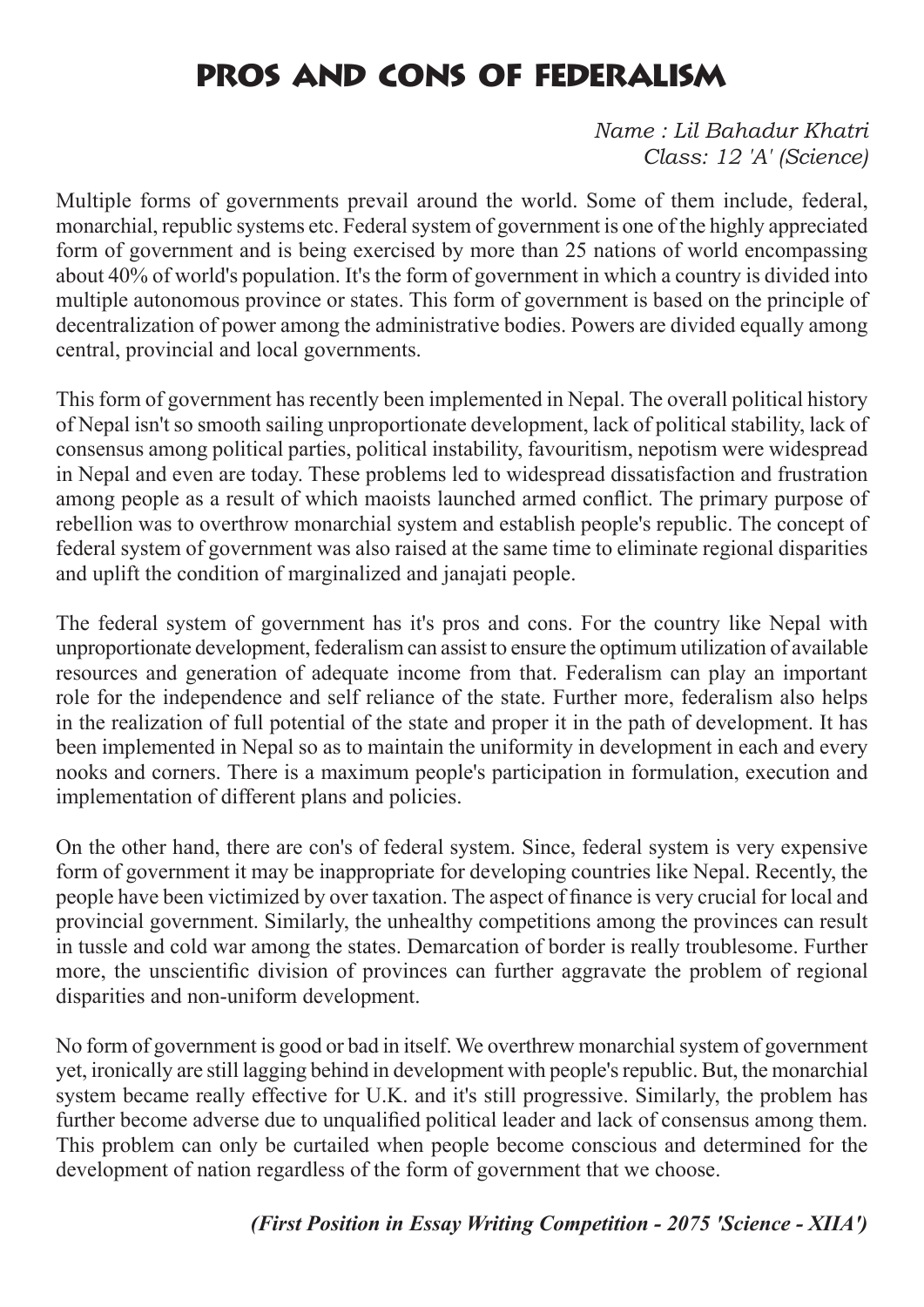#### **FRIENDSHIP**

*Name : Diya Gurung Class: 8 'C'*

I wanted to thank you but was unable to explain What it means to have a friend to share life's joys and life's pains It's good to know our friendship is one of endless devotion Forget of respect and every kind of emotion.

It's patient and forgiving never failing or forsaking When a hand is outstretched or one's heart is breaking It's ever faithful even when the world condemns And sparkles in the darkness like fireworks and gems It does my heart good at the end of the day To know that you will never be more than an email away ...

#### A Sister is a Friend for Life

*Name : Amulya Ghale Class: 8 'C'*

A sister like you is a joy forever You are great fun to be with Your sunny smile brightens therewise it's gloomy day. You do funny things to make the heart glad You help to find life's little pleasures A sister like you offers support and joy. You are never more than just a thought away. You have a special place in my thoughts and heart A sister is someone who stands by you lifelong. Having you for a sister, is a feeling so heavenly Life is sweet because of you sister You are the most important part of my life. A bouquet of love, for you my sister. I thank my god that I have sister.

₩

#### SK.

#### The Season I LIke Most

*Name : Nikita Dahal Class: 8 'A'*

All seasons come once in a cycle of one year. There are four important seasons in our country. Summer, winter, autumn and spring season. December and January are the best month and May and June are hottest, July and August brings heavily rains. Each season has its pleasure and pain. In our country, the month of February and March are very pleasant and bring happiness. This season is called 'spring' I like spring season. It is neither hot nor cold. It is season of greenery, flowers, fruits and festivals. The wind blows in its special way like playing with trees and having green leafy plants. It sings when passes through branches and leaves of trees and plants. In this season I feel healthy and fit. So, I like this season.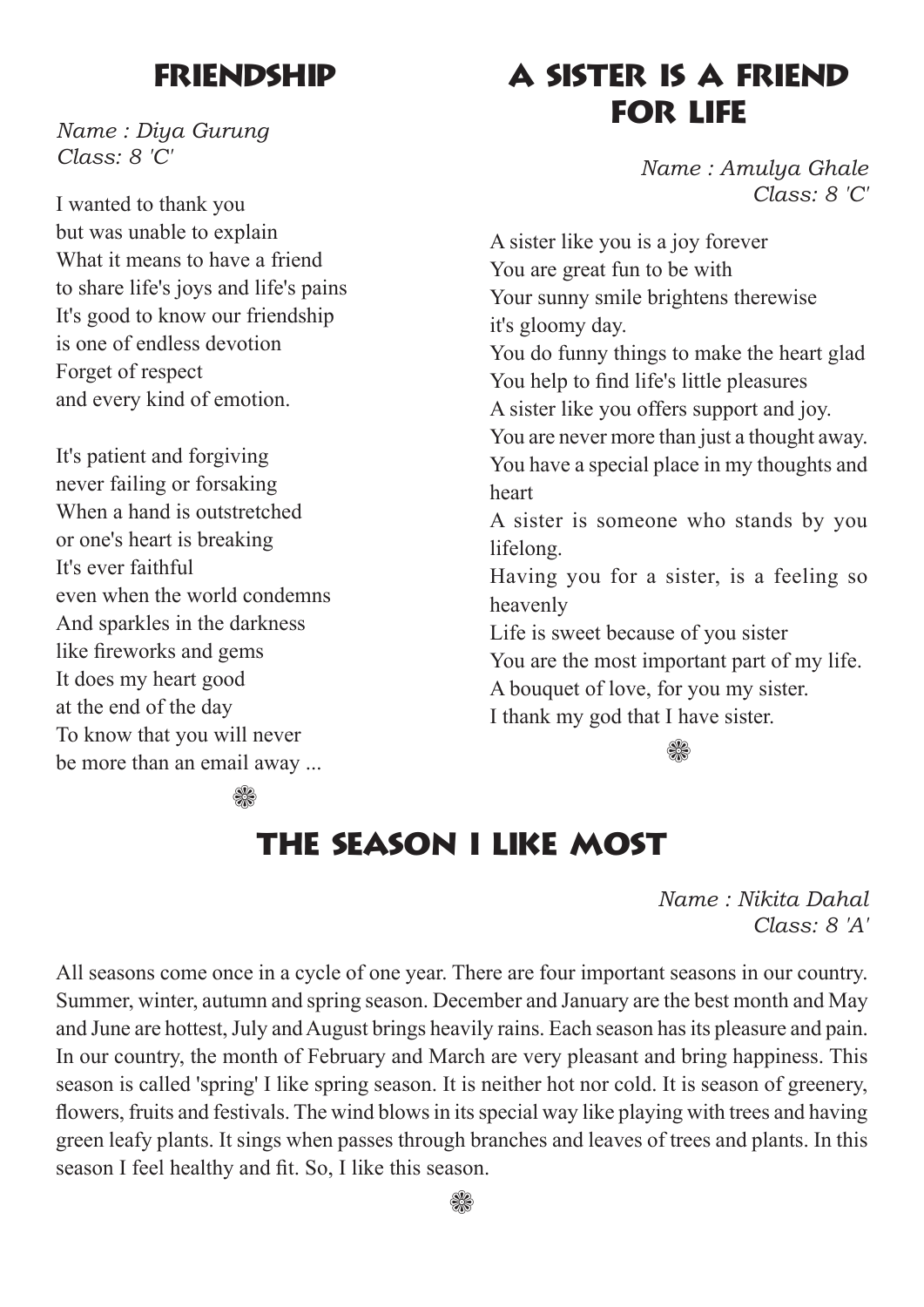#### Hardworking Life

*Name : Kritika Baral Class: 7 'A'*

Life, life is full of struggle either being a happy Life, life is full of puzzle being a part of lazy

Without any mistakes No one get success And, important is trying because of buying

Favourable result doesnot come flying Bad is hoping while you are lying Precious is doing Not by showing.

Do your optimum When life takes your trial Think that success can't get by snapping It is all about doing an unflagging

#### ₩

#### Before the Feast

*Name : Aarsina Shrestha Class: 7 'A'*

Rise and Shine People under Grape Vine Three witches across the sea So people be aware when you cross the sea king lear under fear Let's leave it for his dear. Now the knight will kill the beast Later everybody enjoy the feast.

#### YOUNG SOLDIER

*Name : Abhinesh Gurung Class: 9 'A'*

Stay calm soldier Do not panic or fear Stay calm soldier Think of your career You're too young to die My soldier You're too young to leave.

Run soldier run From the danger ahead Run Soldier run Don't let them, to blow up your head You're too young to die My soldier You're too young to tie.

Fight soldier fight To crush the enemy Fight soldier fight To make us free You're too young to die My soldier You're too young to fly.

Come home soldier I miss you terribly Come home soldier To bring happiness in my family You're too young to die My soldier Don't ever leave me.

₩

∰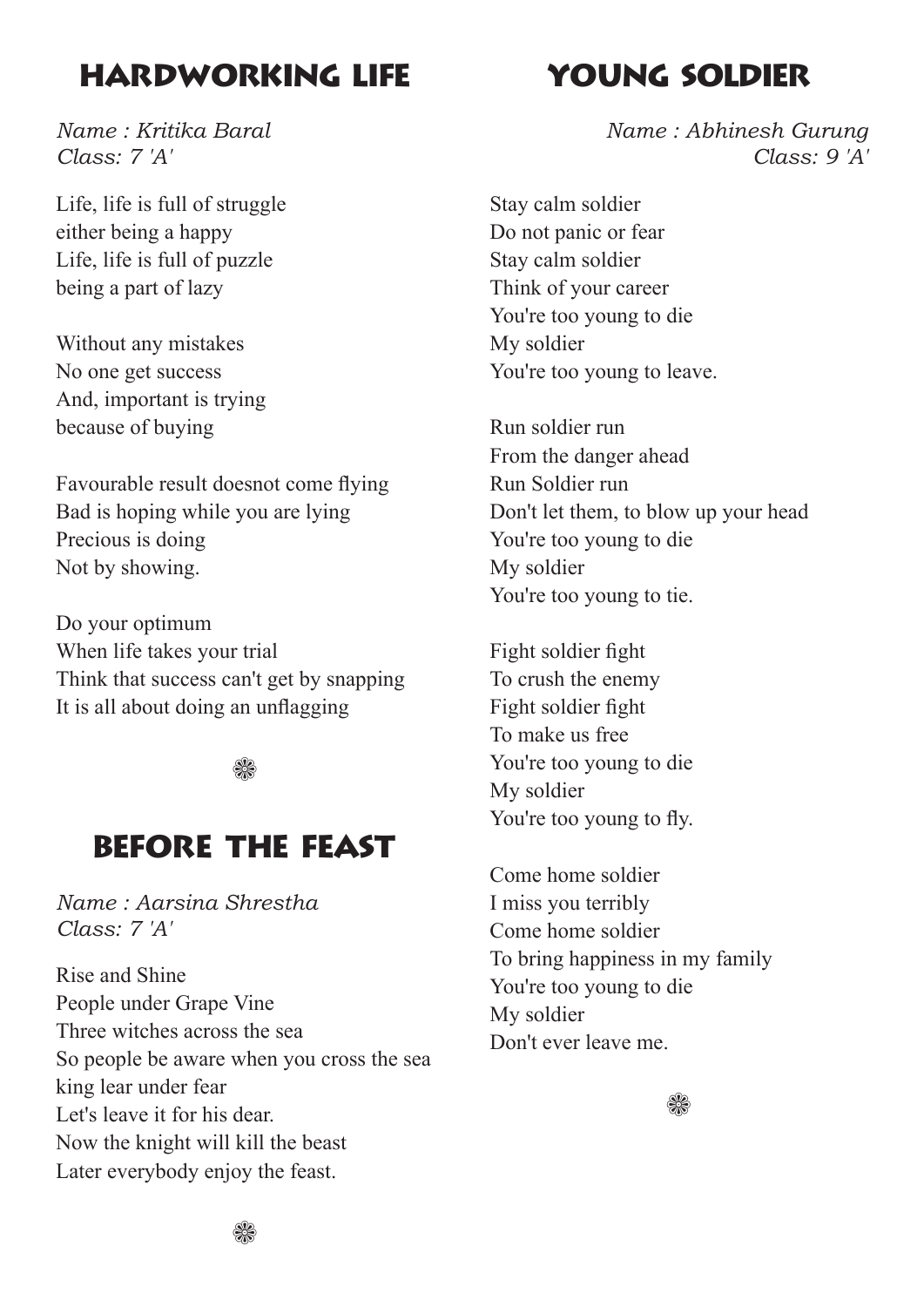#### My Dear Mother and Father

*Name : Adarsha Chhetri Class: 8 'B'*

My dear mother ! My dear father You are always greater than other You are there to wipe my tear When I am scared due to fear.

My dear mother ! My dear father You always guide me like a teacher You always stand infront with no fear You are the person whom I am near.

My dear mother ! My dear father You are the god to me forever You are the universe I am the earth. I want to be your son in every birth.

#### Life

*Name : Unnati Ranabhat Class: 9 'A'*

Life is a train It carries beautiful cranes

Sometimes there is fear Still we should be there

For good deeds there should be our name. Then we will gain our fame.

Life can be good or bad But we should never be happy or sad.

Life continues the path of a river In any difficulty we should be clear.

It can change it's structure anytime, Although we should think it as a gold mine.

₩



# The International System of Unit (SI Units)

*Name : Aayush Tripathi Class: 8 'A'*

| <b>Quantity</b> | Unit             | <b>Symbol</b>          |
|-----------------|------------------|------------------------|
| Length          | Meter            | m                      |
| <b>Mass</b>     | Kilogram         | kg                     |
| Area            | Square meter     | m <sup>2</sup>         |
| Volume          | Cubic meter      | m <sup>3</sup>         |
| Acceleration    | Meter per second | m/s                    |
| Time            | Second           | S                      |
| Force           | <b>Newton</b>    | N(kgm/s <sup>2</sup> ) |
| Temperature     | Degree Celsius   | ${}^0\!C$              |
|                 |                  |                        |

#### **Useful Symbols and Units**

- > Greater than
- < Less than
- = Equal to
- $\neq$  Not equal to
- $\approx$  Approximately
- $\equiv$  Equivalent to
- Map to **>**
- Therefore . . .
- Because . . .
- Perpendicular ⊥
- || Parallel
- ≥ Greater than or equal to
- $\leq$  Less than or equal to
- $\triangle$  Symmetric different

₩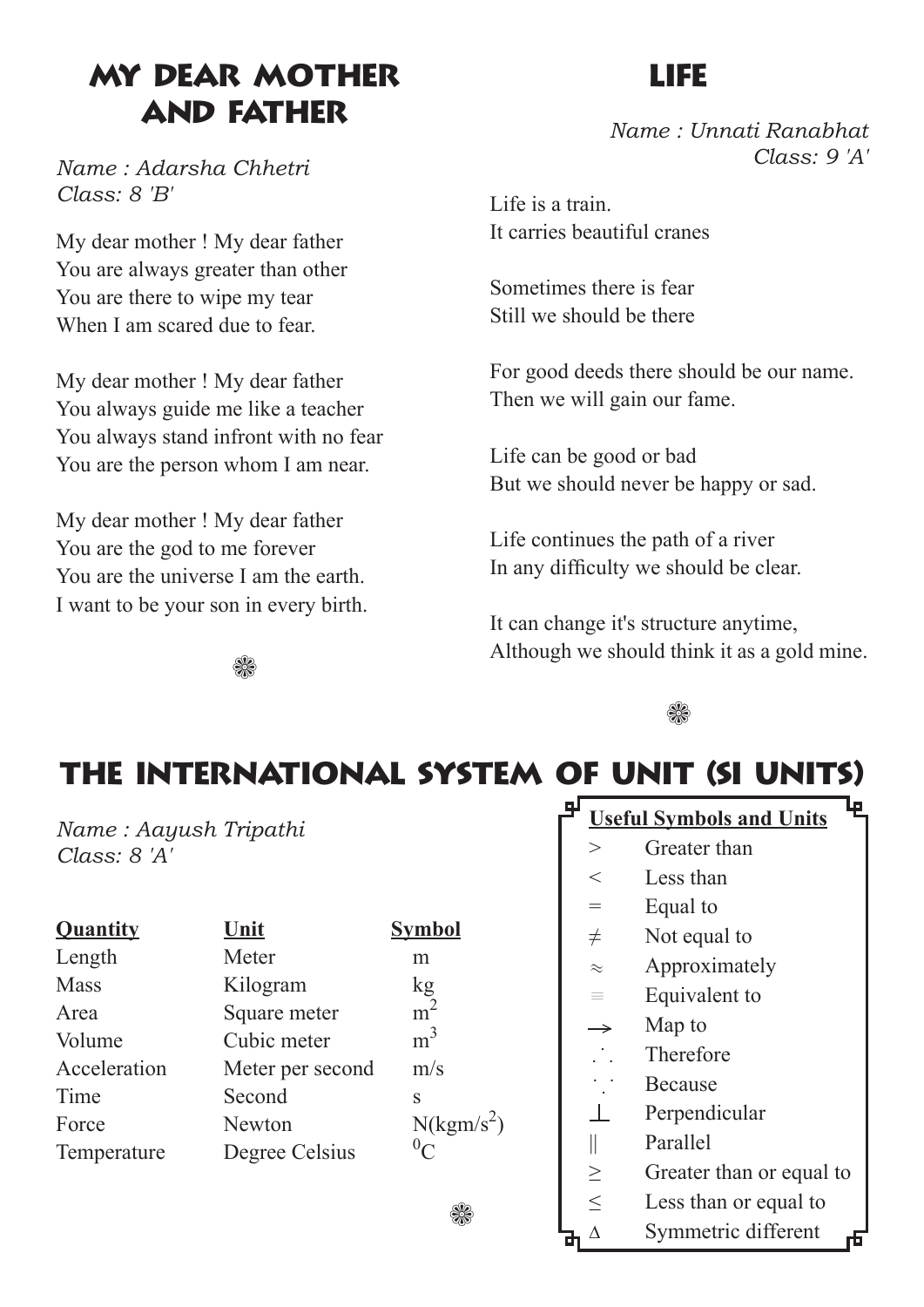## Environment

*Name : Karuna Adhikari Class: 7 'C'*

The environment with its treasures All so countries to measure Fish and whales in the deep blue water Life in the sea, so alive.

Grassland and forests with terrestrial life Cold, freezing mountain peaks. And hot, tiring deserts. Life among the trees and sounds, so alive.

Sky so blue with air so clean Only sun, moon and stars to see. Eagles and vultures take their turn. Life in the sky, so alive.

# Living in a Village

*Name : Nirajan Khanal Class: 7 'C'*

Life in the village is quite natural than the life in the cities. The people living in the village can live their life in peaceful and clean environment despite some difficulties.

At the present, there are many cities established along with the growth of population and the availability of the several modern facilities. Cities have the speedy and facilitated life but it lacks the naturalness and healthy environment. The people living in a villages can get fresh air, fresh food and water and healthy atmosphere.



₩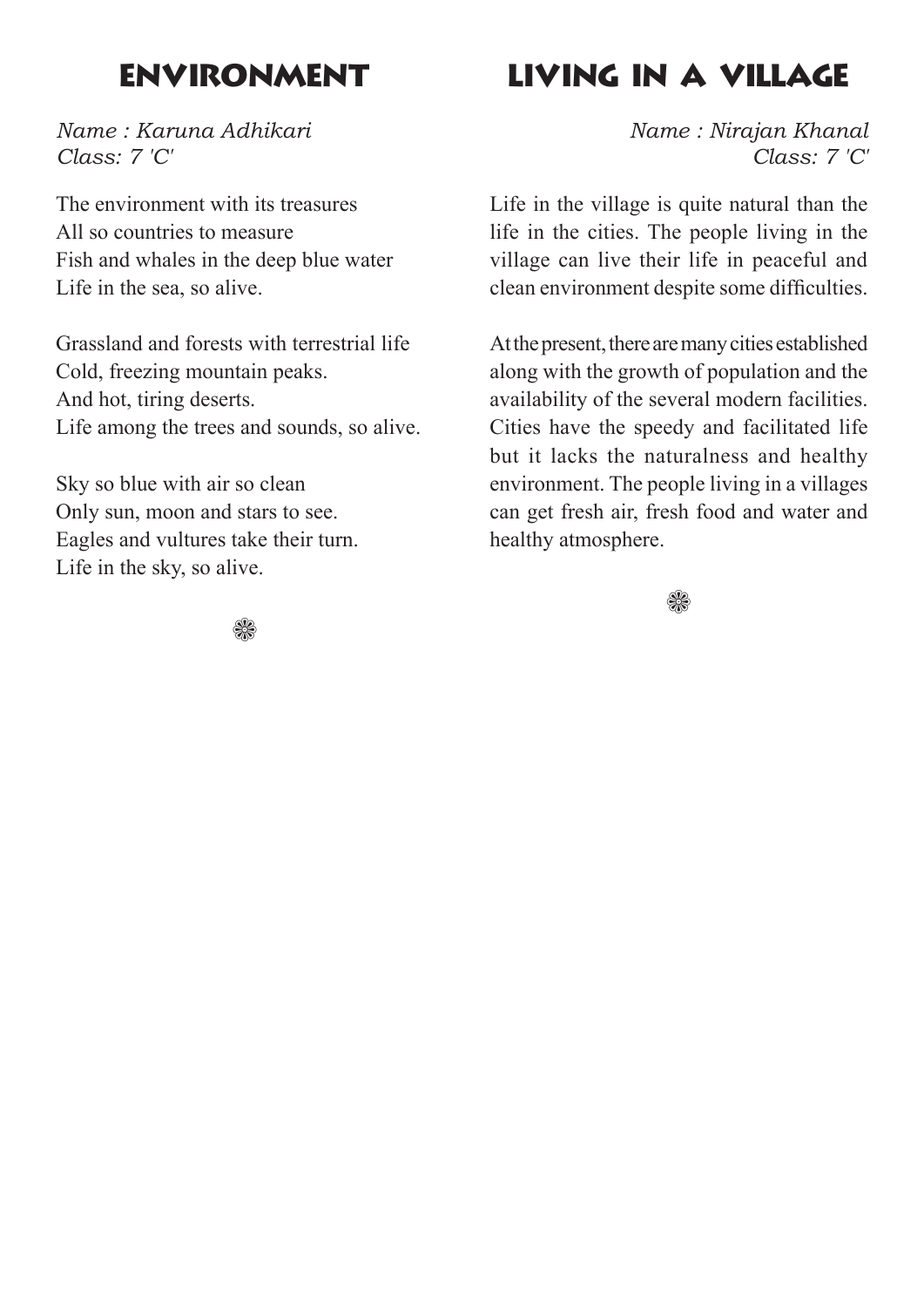# आमा रितको पहिलो यात्रा

नाम $\pm$  ममता श्रेष्ठ कक्षा : ९ 'क'

कार्तिक २१ गते वि.सं. २०७० मा म मेरी आमासँग जन्मेदेखिबाट नै मेरो पहिलो यात्रा, पोखरादेखि हाम्रो गाउँ अर्घाखाँचीसम्म थियो। त्यतिखेर मलाई धेरै रमाइलो अनभव भै रहेको थियो । म जन्मेदेखि मेरो रेखदेख मेरी सानी आमाले गर्नभएको थियो । आमासँग म पारिवारिक भन्मेलाका कारण ९ वर्ष टाढा रहनु परेको थियो । आमाको मायाको छाया ममाथि एकचोटि पनि परेन । सानो छुँदा निकै याद आउँथ्यो तर कसैले मलाई बोल्ने मौका पनि दिन्थेनन् । एक यात्रामा मैले मेरी आमाको पीडा छोरीबाट टाढा भै बाँच्न परेको पीडा मैले त्यतिखेर बल्ल बुभैँ ।

यात्रा त बिहान ५ बजे सुरु गरेका थियौँ । मलाई त धेरै निद्रा लागि रहेको थियो तर मेरी आमाले मलाई मेरो खातिर आफ्नो हत्केलामा मलाई आनन्दपूर्वक विश्राम गर्न दिनुभयो । मेरी आमालाई पीडा त हत्केलामा भएको थियो तर मेरो निद्राका सामु उनले सहनु भएको पीडा उनलाई केहीजस्तो पनि लागेन होला । आमालाई पीडा भै रहेको थियो तर उनले मलाई एक पटक पनि यस्को बारेमा केही भन्नुभएन । ११ घण्टाका यात्रामा ७ घण्टा त सुतेरै नै बितेको थियो र उठेर हेर्दा त आमाको हात त रातो भइसकेको थियो । आमालाई दुख्यो भनेर सोधैँ नाइँ दुखेछैन भन्नुभयो । त्यस दिन त्यो यात्राले गर्दा मात्र मैले आमाको माया ब्फ्गैं । त्यसैले मेरो यात्रा निकै यादगार यात्रा थियो ।

 $\ddot{\bullet}$ 

## द्यात्राबासको महत्त्व

नाम $:$  शीतल महत कक्षा: ९ 'ग'

छात्र वा छात्रा विद्यालयको आवासमा बस्ने व्यवस्थालाई छात्राबास भनिन्छ । स्थानीय सहयोग र सद्भाव भएमा छात्राबास जीवन सहज हुने हुँदा छात्राबासको महत्त्व छ । छात्राबासमा विद्यालयले विषयगत शिक्षकको व्यवस्था गर्ने गर्दछ । यसै गरी विद्यालयले शैक्षिक सामग्रीको, खेलक्द सामग्रीको समेत व्यवस्था गर्दछ । घरबाट आउन सम्भव नहने विद्यार्थीका लागि भने सबैभन्दा बढी महत्त्व छात्रावास हुन्छ । छात्राबासको व्यवस्था गर्दा डेरामा बस्नुपर्ने समस्याबाट मुक्ति मिल्दछ । महँगो डेरा भाडा तिर्नु नपर्ने, अभिभावकको भन्दा बढी शैक्षिक वातावरण सिर्जना गर्न सकिने, अनुशासनमा रहने जस्ता कारणले छात्राबासको महत्त्व हुन्छ । एकातिर विद्यार्थीलाई गृहकार्यको समस्या नहुने अर्कातिर छात्राबासमा सामूहिक रूपमा उत्तरदायित्वको भावना विकास हुन्छ । सिकाइमा पछि परेका विद्यार्थी लाभान्वित हुने हुन्छन् । बाबुआमा वा अभिभावक अशिक्षित भएमा पनि छात्राबासको व्यवस्थाले पठनपाठनलाई नकारात्मक प्रभाव पर्दैन ।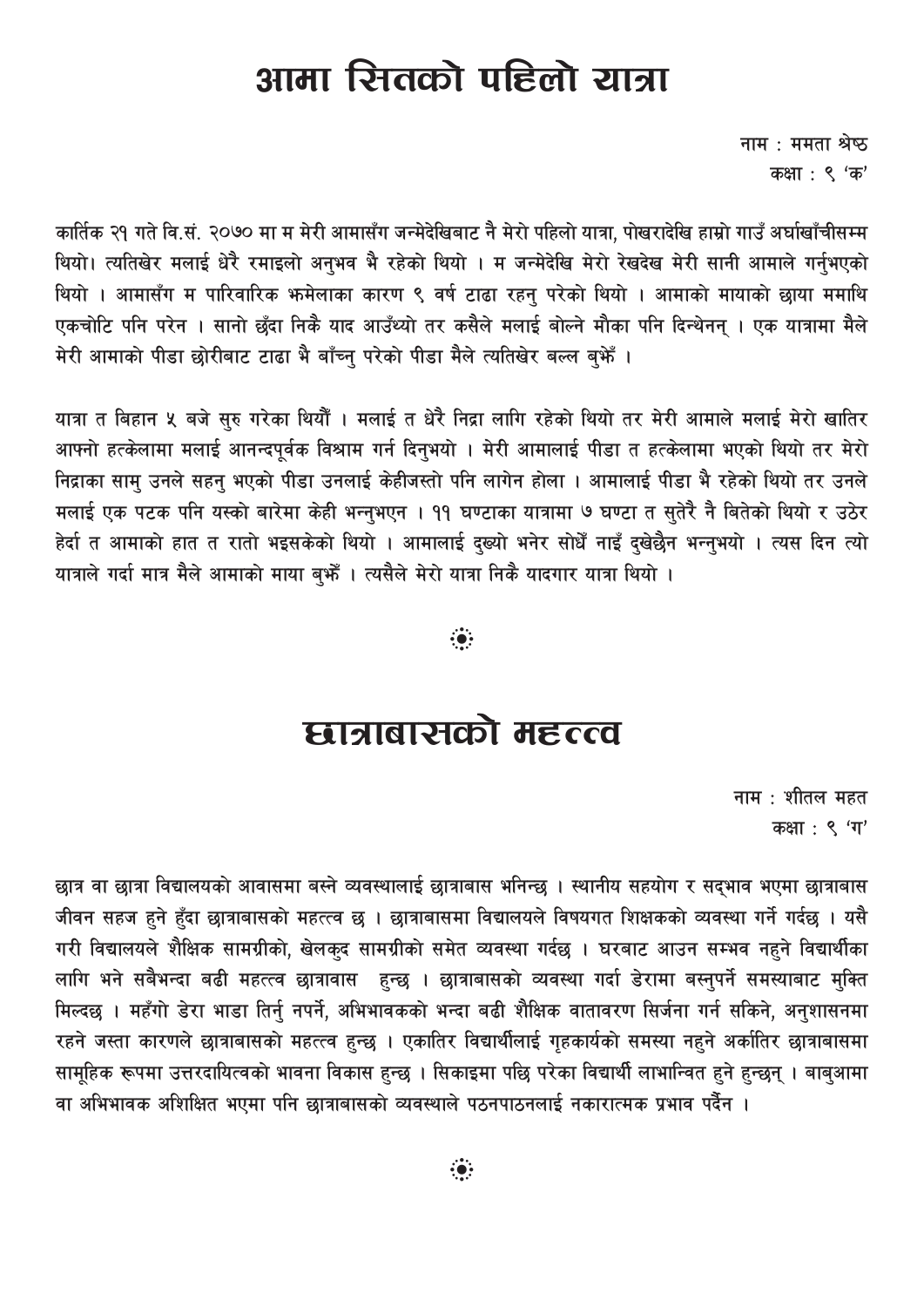# मेरो विडम्बना

नाम: अदिती सुवेदी कक्षा : ७ 'क'

ठूलो आवाजको माइकबाट उद्घोषकको आवाज गुञ्जियो, "अब म मञ्चमा बोलाउन चाहन्छु, यस वर्षकी उत्कृष्ट बाल ्.<br>प्रतिभा, विडम्बना आचार्य !" विडम्बना अगाडि आइन र भनिन्, "धन्यवाद ! नमस्ते सबैलाई, म निकै खुसी छु कि तपाईंहरूले चित्रकला क्षेत्रमा मलाई अगाडि बढन मददत गर्नभयो र आज म हजरहरूलाई आफ्नो कथा भन्न गइरहेकी छ ।"

म, भाद्र २९ गते जन्मेकी हँ । मलाई आमाले अस्पतालमा जन्माउन् भएको हो । अस्पताल घरबाट निकै टाढा थियो । म जन्मेको खबर सुन्ने बित्तिकै मेरो ६ वर्षीय दाइ र हजुरआमा गाडी चढेर अस्पताल आउनुलाई हिँड्नुभयो । तर बाटोमा गाडी दुर्घटना भयो र मेरो दाइको मृत्यु भयो । मेरो परिवार न हर्ष न शोकमा भयो । जुठो परेर मेरो न्वारान पनि भएन, यत्तिकै हावा तालमा नाम राखियो, विडम्बना । दाइ मरेपछि मेरी आमा पुन: गर्भवती हुनुभयो, तर बच्चा खेर गयो । हजुरआमा भन्ने गर्नुहुन्थ्यो, "भकोलाई त मारी मारी, आउनेलाई पनि बाँकी छोडिन् यो अलच्छिनीले ।" यसले मलाई निकै चित्त दुख्थ्यो, अन्तत: म १२ वर्षकी हुँदा मेरो भाइ जन्म्यो । परिवारमा निकै खुसी थियो । तर अरुले भन्थे, "यो बाबुलाई यो अलच्छिनीबाट पर राख है।" मलाई निकै रिस उठ्थ्यो । भाइ जन्मिएपछि मेरो स्कूल पनि छुट्यो । म रिसले घर छोडेर हिंडे । एउटा ट्रकको पछाडि लुकेर सहर पर्सें । तर सहरमा मेरा कोही थिएनन् । म केही हिन भोकै बसेँ । लेऊ लागेका भित्तामा सिन्काले मैले विभिन्न थरीका चित्र बनाउँथे । फुटपाथमा ढ्इगाले कोरेर चित्र बनाउँथे । मेरो सौभाग्य, त्यतिबेला प्रमुख चित्रकार त्यहाँबाट जानुभयो र मेरो चित्र देख्नुभयो । उहाँले मेरो बारेमा सोध्नुभयो, मैले मेरो सबै कथा भनेँ । उहाँले मलाई प्रोत्साहन दिन्भयो । एउटा कोठा खोजिदिन्भयो । उहाँको प्रोत्साहनले मैले धेरै चित्र बनाएँ र उत्कृष्ट चित्रकार हुन सफल भएँ । म उहाँलाई विशेष धन्यवाद दिन चाहन्छ । अन्त्यमा म भन्न चाहन्छ. आफ्नो प्रतिभा चिनेर काम गर्नुस् हजुर पक्कै सफल हुनुहुने छ । यति भन्दै उनी मञ्चबाट ओफेल परिन् ।

# रांस्कृति प्रेम (कथा)

नाम : आश्रिप्जन लामिछाने

कक्षा : ९ 'ख'

कनै एक देशमा एउटा गाउँ थियो । त्यस गाउँमा लोकगीत सम्बन्धी कार्यक्रम थियो र त्यस कार्यक्रममा एक जना मन्त्रीलाई प्रमुख अतिथिका रूपमा निमन्त्रणा दिइएको थियो । कार्यक्रममा मन्त्री उपस्थितसमेत भएका थिए र उद्घाटन समेत उनैले गरे । करिब तीन चार घण्टा त्यहाँ बिताएपछि उनले अन्तिममा सबै गाउँबासीलाई सम्बोधन गर्दै भने, "आदरणीय जनसमुदाय, लोक संस्कृति नै हाम्रो पहिचान हो, संस्कृति बिना हामी पुर्ण हुन सक्दैनौं ।" त्यहाँ तालीको गुन्जाहट सुनियो । मन्त्रीले पुन: भने, "हामी सबैले संस्कृतिको संरक्षण गर्नुपर्छ, यसमा नै हामी सबैको भलो छ ।" त्यसपछि उनी आफ्नो चिल्लो गाडीमा पसे । त्यस गाउँका मान्छेले उनलाई बाहिरैबाट बिदा गरे मन्त्री गाडीभित्र पस्दा गाडीमा सुमधुर आवाजमा लोक गीत बज्दै थियो र मन्त्रीले तत्कालै गीत बन्द गरी अङ्ग्रेजी र हिन्दी गीत लगाउन अनुरोध गर्दै भने, आज दिउँसोभरि नेपाली गीत सुन्दा सुन्दा दिमाग खराब भइसक्यो । अब त केही अङ्ग्रेजी र हिन्दी गीत सुन्नु पऱ्यो ।"

सन्देश : हामीले हात्तीले भैं देखाउने र खाने दाँत फरक फरक बनाउन् हुँदैन ।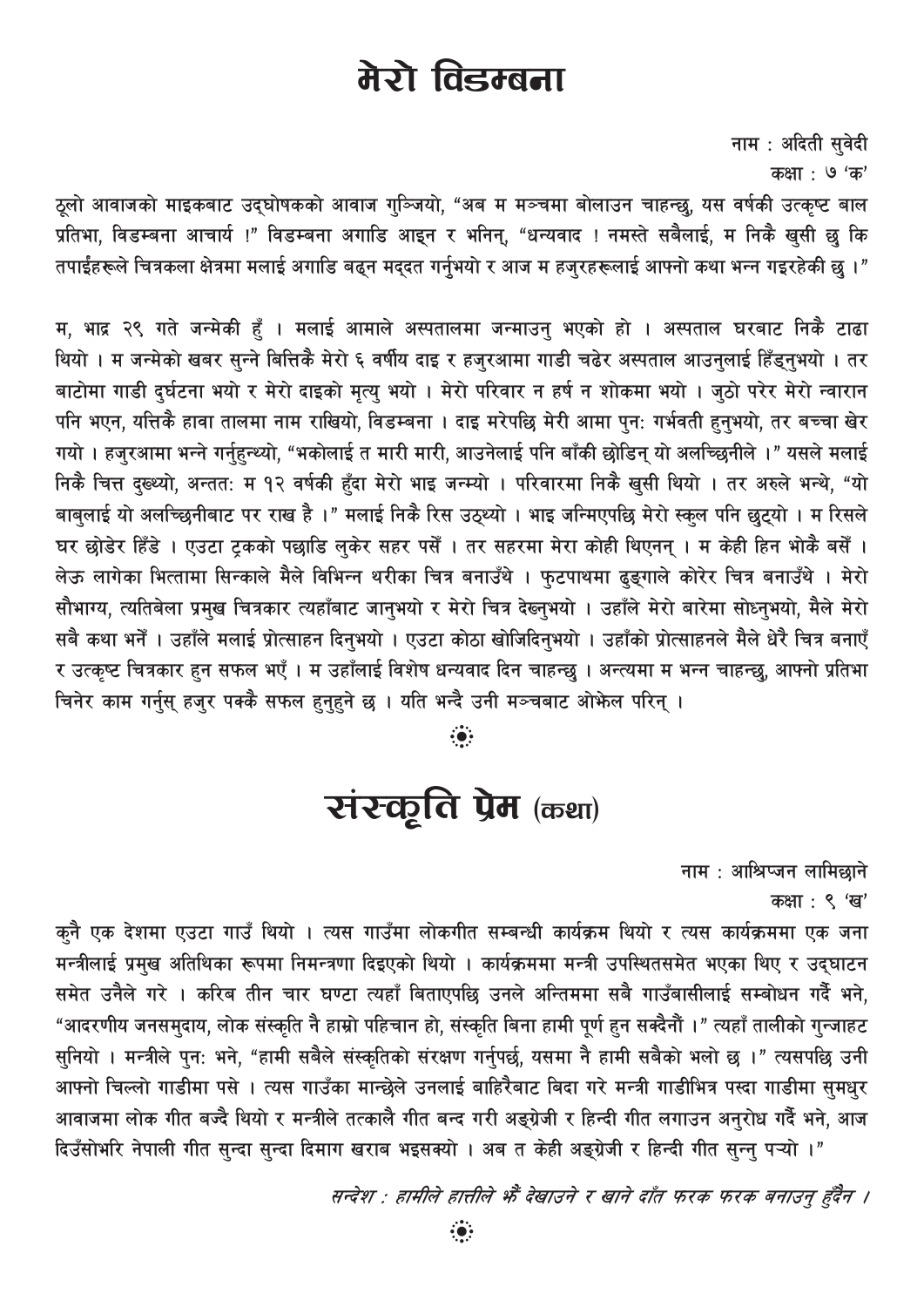# महिला शिक्षाको महत्त्व

नाम : सिद्धार्थ बगाले कक्षा: ९ 'ग'

हामीलाई जीवन जिउनका लागि धेरै आधारभूत कुराहरू चाहिन्छ । जस्तै: खाना, कपडा, घर आदि । यस्ता कुराहरूमध्ये शिक्षा पनि अहिलेको युगको एउटा महत्त्वपूर्ण आवश्यकता हो । शिक्षाबिना अहिलेको यो युग केही गर्न पनि सकिन्न । हामीले जन्मिएदेखि नै सिक्दै आइरहेका छौँ र नमर्दासम्म पनि सिकिरहेका हुन्छौँ । मानिसलाई पूर्ण योगदान रहेको छ । मानिसलाई दिने पद र इज्जत पनि शिक्षाको अनुसार दिइने गरिन्छ ।

नेपालमा ५४% जति नेपाली महिला छन् । महिलाको पनि नेपाल विकासमा ठूलो हात छ । शिक्षा सबै मानिसको लागि एउटै हो तर नेपालमा छोरालाई विद्यालय र छोरीलाई बिहे गरेर पठाइदिने चलन पहिलैदेखि चलिआएको छ । समाजमा पनि महिलालाईभन्दा पुरुषलाई बढी सम्मान दिइने गरिन्छ । नेपालको धेरै जसो पदहरूमा पनि पुरुषकै हात छ । नेपालमा पुरुषहरू बाहिर गएर काम गर्ने र महिला घरभित्र बस्ने चलन चलिरहेको छ ।

हामी २१औं शताब्दीका मानिस हौँ । हामीसँग विवेक र बुद्धिको प्रयोगले यस धर्तीमा बाँचिरहेका छौँ । हामीलाई थाहा छ कि पुरुष र महिला दुवै एकै समान हुन् । हामीलाई थाहा हुँदाहुँदै किन भेदभाव गर्छौं त ? यो सबै महिला शिक्षाको कमीले भएको हो । देशमा महिला शिक्षाको आवश्यकता छ । महिला शिक्षाको लागि विभिन्न कार्यक्रम चलाउनपर्छ । महिलाको लागि ठाउँठाउँमा विद्यालय खोल्नपर्छ । महिलालाई परुष जत्तिकै सम्मान दिनपर्छ । आमाबबाहरूलाई छोराछोरी एकै हुन् । छोरालाई माया र छोरीलाई हेपाइ कहिल्यै गर्नुहुन्न । छोरीहिरूलाई पनि विद्यालय पठाउनुपर्छ जस्ता कुरा सिकाउन्पर्छ । नेपालका विभिन्न पदहरूमा महिलालाई पनि ठाउँ दिन्पर्छ । महिला र पुरुषलाई समान रोजगारीको अवसर दिनुपर्छ ।

नेपालमा पुरुषभन्दा महिलाहरू बढी छन् । पहिला महिलाहरू शोषित भएका थिए । महिलाहरूलाई निस्कन दिइँदैनथ्यो । महिलाहरूलाई बाहिर काम गर्न दिइँदैनथ्यो । महिलाहरूलाई बच्चैमा बिहे गराइदिन्थ्यो । महिलाहरूको साक्षरता एकदमै कम थियो । महिलाहरूलाई पढ्नुभन्दा काम गर्न पठाइन्थ्यो । तर अहिले समय बदलिएको छ । अब महिलाहरू पनि अगाडि आएका छन् । नेपालको राष्ट्रपति महिला हुन् । महिलाहरू पनि पुरुष सँगैसँगै उभिएका छन् ।

महिलाहरूको यस धर्तीमा ठुलो महत्त्व छ । उनीहरू नभएको भए मानव यहाँसम्म पुग्दैनथ्यो । महिला पुरुष जत्तिकै छन् । उनीहरूको पनि पुरुष जत्तिकै अधिकार छ । यसको लागि महिला शिक्षा महत्त्वपूर्ण छ । देशको विकास गर्न र नयाँ मोडमा पुऱ्याउनका लागि महिला शिक्षा महत्त्वपूर्ण छ । महिला शिक्षाको लागि हामीले घरैबाट आवाज उठाउनुपर्छ ।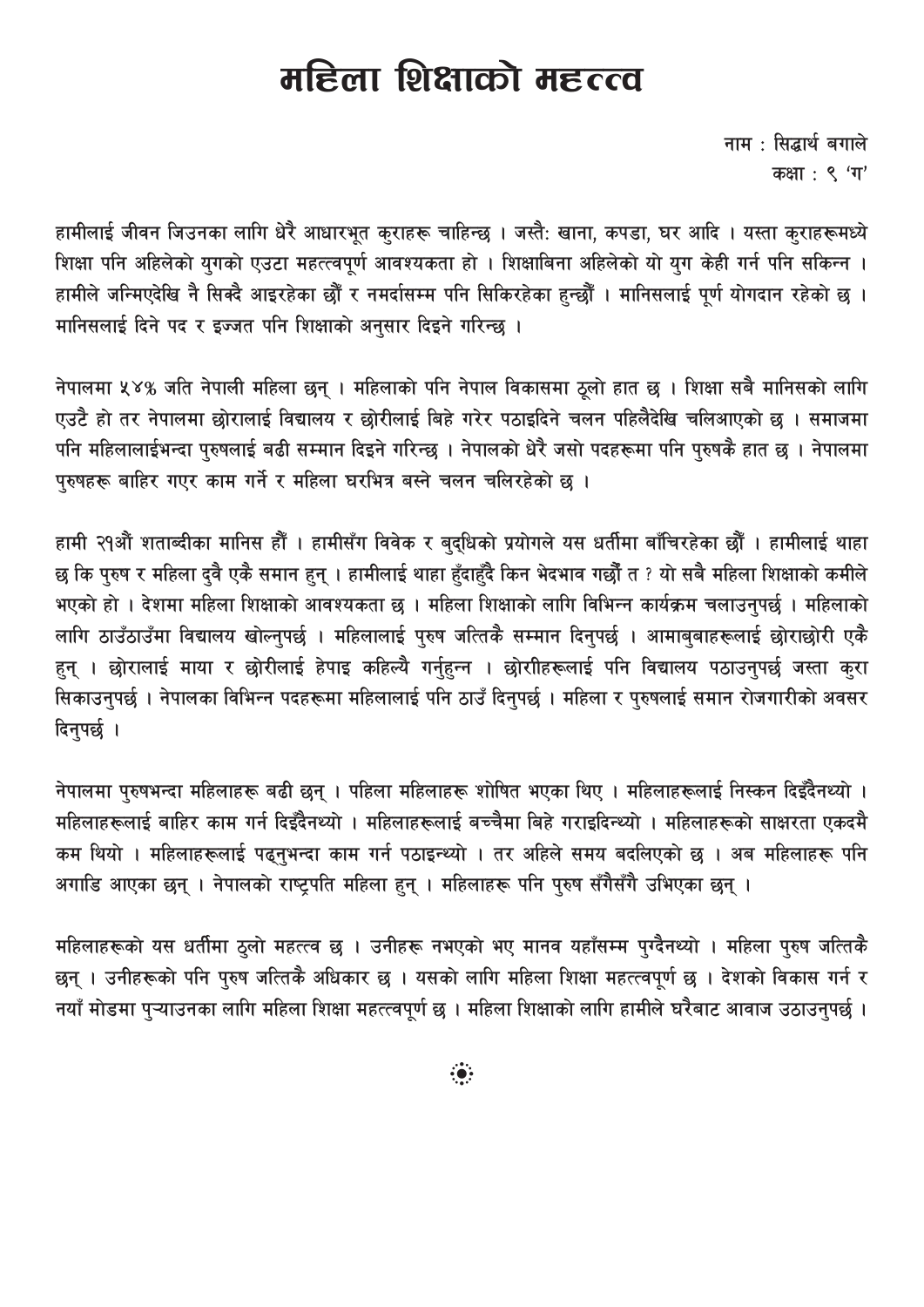#### <u> अात्मबल</u>

नाम : सुस्मिता रुचाल कक्षा: ९ 'ग'

धेरै समय अघिको करा हो । कुनै गाउँमा राम र हरि नामका दुई अत्यन्तै मिल्ने मित्र बस्थे । राम १० वर्षको थियो र हरि जम्मा ६ वर्षको थियो । राम र हरि गाउँमा असल मित्रताको राम्रो उदाहरण बनेका थिए । एक दिनको कुरा हो राम र हरि दुबै जना खेल्दा खेल्दै गाउँभन्दा अलि पर कुवाको नजिक पुग्छन् । उनीहरू आफ्नो गफमा व्यस्त थिए । त्यतिकैमा राम अचानक इनारमा खस्छ । ऊ डर र त्रासले आतिन्छ । हरि आफ्नो मित्रको अवस्था देखेर वरिपरि गुहार माग्न जान्छ तर त्यहाँ उसलाई सुनिदिने टाढाटाढासम्म पनि कोही थिएन । त्यतिकैमा हरिले त्यही इनारमा पानी निकाल्न प्रयोग गरिने डोरी देख्यो । उसले त्यस डोरी इनारमा फालेर रामलाई समात्न भन्यो । रामले पनि हरिले भने भेँ गऱ्यो । केही समयपछि ऊ साँच्चिकै सफल भयो । राम माथि आयो । उनीहरूले सारा गाउँलेलाई सबै वृतान्त सुनाए तर उनीहरूको कुरामा कसैले विश्वास गरेनन् । विश्वास गरून् पनि कसरी ? हरि जम्मा ६ वर्षको बालक जसले एउटा पानीले भरेको बाल्टी समेत उचाल्न सक्दैनथ्यो, त्यसले त्यति ठूलो रामलाई कसरी माथि ल्याउन सक्छ त ? तर त्यही गाउँलेहरूले पनि सौँच्न थाले, "यति ठूलो मानिसले उनीहरूको कुरामा केही न केही त होला नि ।" सारा गाउँले जम्मा भएर त्यस विद्वान मानिस कहाँ गए र सोधे, "हरिले यो कसरी गऱ्यो त ?" त्यतिकैमा त्यो विद्वान् मानिसले भने प्रश्न यो होइन, "हरिले कसरी गऱ्यो ?" प्रश्न यो हो की "हरिले यो किन गर्न सक्यो ?" र त्यसको एउटा मात्र जवाफ छ र त्यो हो, त्यति बेला टाढाटाढासम्म पनि हरिलाई हरि तैंले यो गर्न सक्दैनस भन्ने कोही पनि थिएन । त्यति मात्र होइन ऊ आफैँ पनि थिएन । सारा गाउँलेले आफ्नो जवाफ पाए ।

यस कथाको सन्देश यही हो कि, शारीरिक बल भन्दा मानसिक बल धेरै ठूलो हुन्छ । सकारात्मक सोंचले नै हामीले आफ्नो गन्तव्यतर्फ पाइला सार्न सक्छौँ । मानिसले चाहयो भने जे पनि गर्न सक्छन् ।

 $\ddot{\bullet}$ 

#### दुष्ट साँप

नाम : सनिस्मा गुरुङ कक्षा : ७ 'क'

एक पटक कुनै एउटा गाउँमा साँप थियो । गाउँमा एक दिन हिमपात सुरु भयो । साँप ठण्डीबाट जमेको थियो । साँप हिँडुन सकेको थिएन । एउटा गाउँले त्यही बाटोबाट आफ्नो गाउँ जाँदै थियो । उनी धेरै दयालु र सहयोगी थिए । उनले त्यस साँपलाई घर ल्यायो । उनले साँपलाई आगो नजिकै न्यानो गर्न राख्यो । त्यसपछि साँपले शक्तिलाई पुन: प्राप्त गऱ्यो र हिँडुन थाल्यो । गाउँलेका छोराछोरी आफूलाई न्यानो गर्न आगोको नजिक बसेका थिए । साँपले तिनीहरूलाई डस्न गए । सौभाग्यवश तिनीहरू भागे । गाउँलेले लटठी लियो र साँपलाई माऱ्यो ।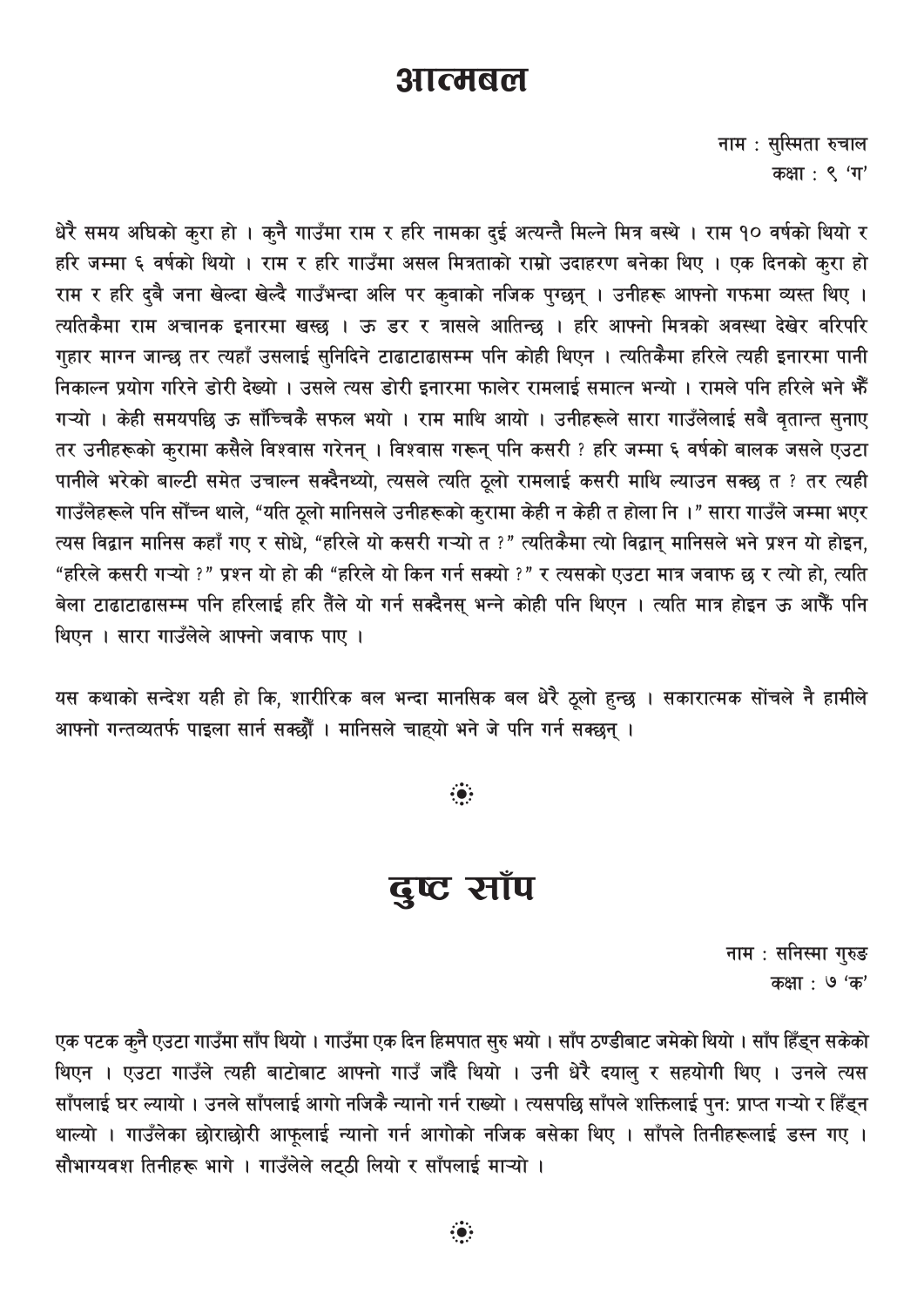#### वातावरण प्रदूषण समस्या र समाधान

नाम : सचिता रानाभाट कक्षा : १० 'ग'

मानिस बस्ने वरपरको हावापानी, भौगोलिक परिस्थिति नदीनाला, पहाड, हिमाल, वनजङ्गल आदि प्राकृतिक परिवेश वा पर्यायवरणलाई नै वातावरण भनिन्छ । मानिस लगायत अन्य प्राणी वातावरणमा नै निर्भर भई बाँचेका हुन् । यहीँ वातावरण मानिस र अन्य जीवलाई बाँच्न चाहिने हावापानी, वनजङ्गल जमिन आदि प्रदूषित भएको अवस्था नै वातावरण प्रदूषण हो । वातावरण प्रदूषणका कारणले प्रकृतिको गुण नाश हुँदै गएको छ जसका कारणले मानिस र अन्य जीवलाई पृथ्वीमा नै बाँच्नकालागि नै समस्या भएको छ । वातावरण प्रदूषणले अहिलेको समयमा विकराल रूप लिएको छ । त्यसै ले आज यो समस्याप्रति सबै मानवको चासो बढेको छ ।

प्राणीलाई बाँच्नका लागि वातावरणको माटो, प्रकाश, हावा, जल अािदको आवश्यकता पर्छ । मानिस र अन्य प्राणीले श्वास फेर्न हावा, शरीर बनाउन पानी, प्रकाश र शरीरमा शक्ति बनाउन अन्न आदिको प्रयोग गर्छन् । तर यी प्राकृतिक वस्तु प्रदूषित हुँदा यसले मानिसको स्वास्थ्य बिगारिरहेको छ । वातावरण प्रदूषणले प्राणी र पृथ्वी दुवैलाई हानि पुऱ्याएको छ । वातावरण प्राकृतिक प्रकोप र मानवको कारणले प्रदूषण हुन्छ । भूकम्प, ज्वालामुखी, बाढी, पहिरो आदिका कारण पृथ्वीमा प्राकृतिक नष्ट पनि हुन्छ तर वर्तमान दिनमा प्राकृतिक कारणले भन्दा मानिसका कारणले प्रदूषण बढेको छ ।

मानिव विकाससँगै भएको आधुनिकीकरण र औद्योगिकीकरणको पनि विकास हुँदैछ । तिनको विकाससँगै बढ्दो रूपमा कलकारखाना, उद्योग, आदिको निर्माण भइरहेको छ र यिनको निर्माणसँगै वातावरणमा हावा प्रदूषित, पानी प्रदूषण, जमिन प्रदूषण र ध्वनि प्रदूषण बढ्नका साथै प्रकृतिको पनि विनाश भएको छ । मानिसको जनसङ्ख्या वृद्धिले गर्दा धेरै घर, भवनहरू निर्माण गर्नु परेकाले पृथ्वीका कयौं वनजङ्गल नाश पारिएको छ । यसरी ठुला जङ्गलको विनाश गरेर बस्ती बसाउँदा एकातिर हरियाली नष्ट हुन्छ भने अर्कातिर पृथ्वीको माटो बग्न जान्छ । जसको कारणले पृथ्वीमा मरुभूमीकरण बढ्छ । त्यस्तै खेतीपातीमा विषाल् औषधीको प्रयोगका कारण उत्पादन कमी हुन्छ र यसको प्रयोगले वरपरको वायु पनि प्रदूषित पार्छ । वातावरणमा रहेका हरेक प्रदूषणबाट हुने प्रभाव पृथ्वी र पृथ्वीमा निर्भर हरेक प्राणीमा रहन्छ । वातारण प्रदूषणका कारण पृथ्वीमा अतिवृष्टि, अनावृष्टि, बाढी, पहिरो मौसम परिवर्तन जस्ता आदि समस्या देख्न पर्दछ । वातावरण प्रदूषणले रुख वनस्पति, जीवजन्त्, चराच्रुङ्गी लोप हुँदै छन् । कयौं मानिस छाला, मुट्, फोक्सो दुख्ने तथा क्यान्सर जस्ता रोगका आक्रमण बनेका छन्।

पृथ्वी सबै प्राणीको साभा घर हो । त्यसैले मानिसले प्रदुषित वातावरणलाई व्यवस्थित गरी वातावरणको रक्षा गर्न् पर्छ । मानिसले आवश्यकता पनि पूरा हुने र वातावरण पनि सन्तुलित रहने तरिकाले प्लाष्टिक, कीटनाशक औषधी, कलकारखाना आदिको प्रयोगलाई व्यवस्थित गर्नु उचित हुन्छ । यसका लागि मानिसले सर्प पनि मरोस् लाठी पनि नभाचियोस् भन्ने कुरा बुफेर व्यवहारमा उतार्नु जरुरी छ । वातावरण प्रदूषणले प्राणी र पृथ्वीको आयु छोट्ट्याउँछ अभाव र गरिबीबिच रोग निम्त्याउँछ । त्यसैले वातावरण प्रदूषण रोक्न हरेक व्यक्तिको कोसिस हुन जरुरी छ । यसका लागि मैले नगरे कसले गर्ने, यहाँ नगरे कहाँ गर्ने र आज नगरे कहिले गर्ने भन्ने सोच राखी हरेक व्यक्तिले आफूबाट काम सुरु गर्न जरुरी छ ।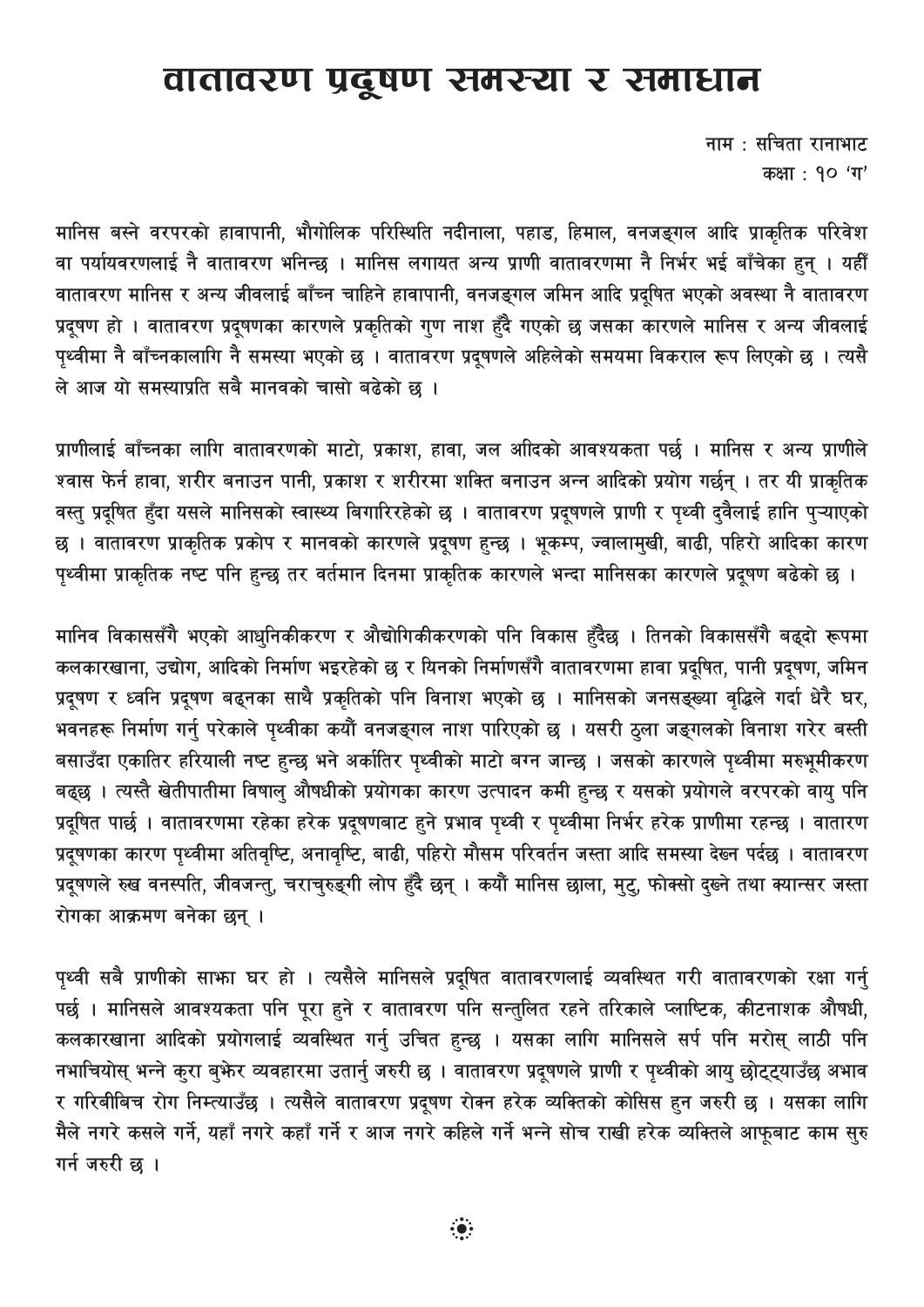# ताङ्कतिङ्क गाउँ

नाम: चेतना गुरुङ कक्षा:  $5'$  'ग'

कास्की जिल्लाको उत्तरपुर्वी दिशामा अवस्थित एक गुरुङ (तम्) जातिको घना बस्ती भएको गाउँ हो ताङतिङ गाउँ । समुद्री सतहदेखि करिब १६०० मिटर उचाइमा रहेको यो गाउँ साविक नामार्जङ गा.वि.स हाल मादी गाउँपालिका वडा नं. २ मा पर्दछ ।

पोखरादेखि लगभग २१ माइल हिँडेर करिब ६.८ घण्टा र अहिले कच्ची मोटर बाटोमा बस, जिप तथा बाइक र स्कूटर को प्रयोगबाट १:३० घण्टामा यो गाउँ पुग्न सकिन्छ । बाटै बाटो वरपरको गाउँ र हिमाल, पहाड र खोलाको दृश्य हेर्दै अवलोकन गर्दै जाँदा मनै लोभिन्छ । विशषगरी तम् (गुरुङ) जातिको मौलिक संस्कार र संस्कृतिको धनी गाउँ भनेर चिनिने यो गाउँमा पहिलो क्रममा यस क्षेत्रमा विभिन्न संघ संस्था तथा परियोजनाले गर्दा महार फेरिएको छ ।

यहाँ गुरुङ, वि.क, जस्ता जात जातिको पनि बसोबास छ । यस गाउँमा शैक्षिक विकासको हाइ स्कुल रहेको छ । गाउँलाई लोडसेडिङ मुक्त बनाउन यस क्षेत्रकै सबैभन्दा पहिलो स्थापना भएको २७ किलो वाटको लघु जलविद्युत् नि रहेको छ । गाउँलाई देश आफ्नै तथा विदेशमा चिनाउने ताङतिङ युवा क्लवको प्रयास ताङतिङ चैत्र मेला वर्षेनी सञ्चालन हँदै आइरहेको छ । मेलासँगसँगै आन्तरिक तथा वाहय पर्यटन प्रवर्द्धनको पन सचेतना तथा विकास गर्ने प्रयास गरिरहेको छ ।

युनिका फाउन्डेसन नेदरल्याण्डको सहयोगबाट हाल एक घर एक धाराके परियोजना साथै आधुनिक चुलो र चर्पीको परियोजना सम्पन्न भइसकेको छ । पर्यटन प्रवर्द्धनको सम्भावना तथा सुविधा सम्पन्न होमस्टेको राम्रो व्यवस्था पनि रहे को छ । गुरुङ जातिको मौलिक सोरठी र घाँटुलाई संरक्षण गरी पर्यटकलाई खुशी बनाउने, सत्कार सम्मान गर्ने चलन तथा प्रयास निरन्तर रहेको छ । पर्यटकको अर्को महत्वपूर्ण दृष्य आँखा अगाडि नै नजिकदेखि नियाल्न सक्ने अन्नपूर्ण दोस्रोबार खस्ने हिमपहिरो ज्यादै रमाइलो र मनमोहक देखिन्छ । गुरुङ जातिकै बोकेको करिव ४५ मिनेट उकालो दक्षिण दिशामा पर्ने नौजु डाँडादेखि हिमाल र पोखराको दृष्य अवलोकन पनि सजिलै गर्न सकिन्छ । त्यहाँका छहरा, खोला, वन, जङ्गल, हिमाल र लस्कारै परेका गाउँ जस्तै सिक्लेस, पार्चे, सौँदा, खिलाङ आदि साह्रै नै प्रकृति आमाले एउटा स्वर्गको टुक्रा लुकाएर राखे जस्तै छ । यहाँ एउटा म्युजियम पनि स्थापना गरिएको छ ।

त्यसैले आन्तरिक तथा वाह्य पर्यटन प्रवर्द्धनको लागि एक पटक यस गाउँ आउन निमन्त्रणा गरिरहेका छन् यहाँको प्रकृति तथा ताङतिङवासीह<mark>रूले</mark> ।

 $\ddot{\bullet}$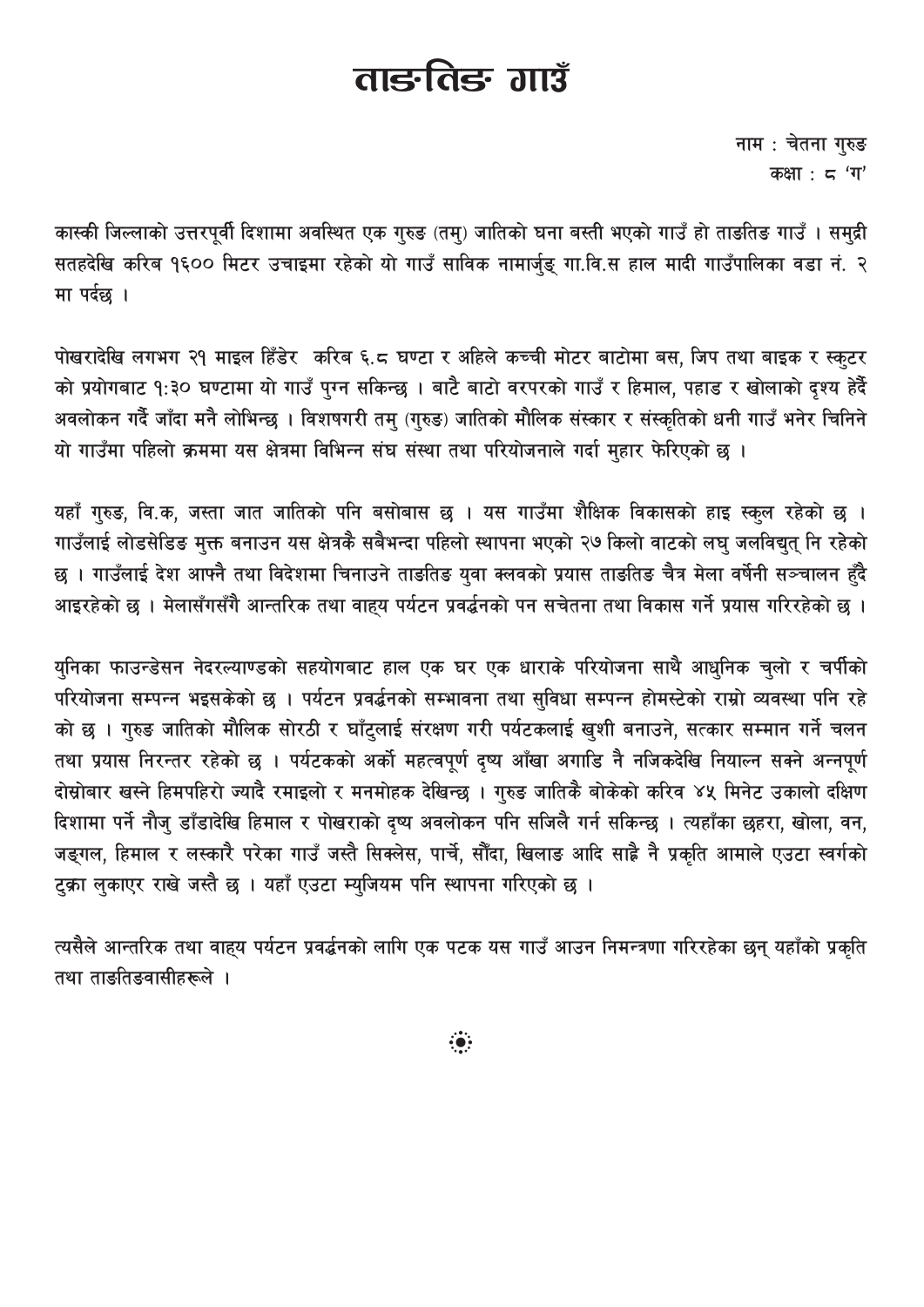# फेसबुकको पासवर्ड किन चाहियो ?

नाम $\pm$  सम्मान के.सी. कक्षा: १० 'क'

हिजो आज ऊ अति चिन्तित हुन थालेको छ । चिन्तित नहोसु पनि कसरी ? चार वर्षसम्म माया प्रेम बसेर प्रेम विवाह गरी घर भित्र्याइएकी अर्धाङ्गिनीको अचेल चालामाला अलि ठिक लागेको छैन उसलाई ।

बजारमा बाब् पढाउन डेरा गरेर बसेकी अर्धाङ्गिनी फुर्सदिली छिन् । उनी चौबीस घन्टामा बाह्र घन्टाभन्दा बढी त अनलाइनमै देखिन्छिन् । उसलाई शङ्का हुन थालेको छ, होइन मेरी श्रीमती कतै परपुरुषसँग रातभर चाहिँदा नचाहिँदा गफ गरेर त बस्दिन ? उसको मनमा नानाथरी कुरा खेल्न थालेका छ । फेसबुके लभ परेर आफ्नै साथी कि श्रीमती दुइटा छोरा छोडेर पुर्वतिरको तोरी लाहरेसँग हिँडेकी महिना दिन पुगेको छैन । कतै ऊ सशङ्कित हुन पुग्छु । दुबई गार्डमा कर्यरत ऊ कामको समयमा पनि यस्तै छटपटिन थाल्थ्यो । समस्यालाई समाधान गर्न उसले आफ्नो अर्धाङ्गिनीसँग फेसबकको पासवर्ड माग्यो । अर्धाङ्गिनीले निशङ्कोच पासवर्ड दिइन् अनि भनिन् – "सायद हजुरले मलाई शङ्का गरेर पासवर्ड माग्न भएको होला । म त साहित्यको विद्यार्थी, आफु पनि लेख्छ अरुका पनि पढेर प्रतिक्रिया दिने गर्छ । बरु चौ बीस घन्टामा अठार घन्टा फेसबुक मै रमाउने हजुरको पनि पासवर्ड दिनुस् न ।"

उसले उताबाट रन्किंदै मेसेन्जरमा लेख्यो – "होइन तिमीलाई मेरो फेसवकको पासवर्ड किन चाहियो ?"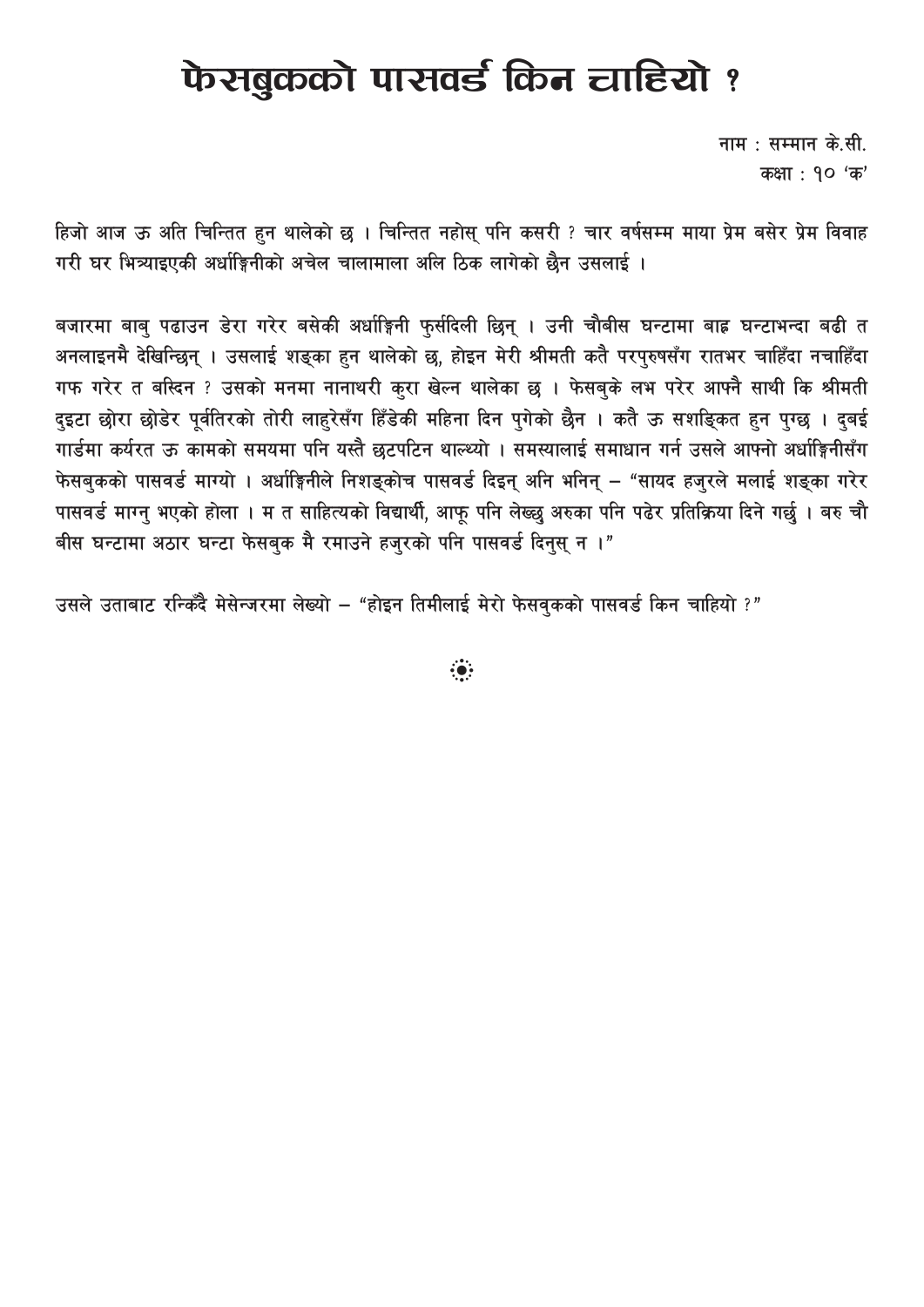#### म एक शिक्षक

नाम : सिम्रन ढकाल कक्षा: १० 'क'

निद्राले ग्रस्त छन् आँखा तर अफ्रैं बन्द भै सकेको छैन भोलि कक्षामा यो पाठ राम्ररी नबुफाई भा'छैन के गरेर बुझ्छन् अनि कसो गरी बस्छन् आज यस पाठको पाठ योजना नभ्याई भा'छैन ।

समुद्रमा आएको छालजस्तै मुटुभरि छचल्किएका दुःख र मर्म धेरै थन्क्याएको छु म विद्यालय हँसिलो र चम्किलो मुहार लिएर आएको छु ताकि मेरो खुसीले कोही अरूमा उत्साह जागोस् ।

दस चारको ड्युटी मेरो टयसन अनि कोचिङ तर अहँ म अफै थाकेको छैन ममा आफूमा भरिएको ज्ञानको खानी बाँढ्न कुनै लोभ लालच छैन त्यसै मैले यति पवित्र शब्द गुरु पाएको छ सुन्दै मन फुरूङ्ग भएर आउँछ ।

सानादेखि ठूलालाई ज्ञानको उज्यालोले भर्दछ परिवारको पेट भर्न र इच्छा आकाङ्का पुरा गर्न दिन रात एक गर्दछ ।

यसैमा छ खुसी मेरो यसैमा म रम्छ समयले आफ्नो बाटो फेरि सक्यो तर म यही कक्षा कोठाको चार दिवारबिच सन्तु<mark>ष्ट</mark> छु यही हातमा किताब लिएर आँखामा आशा र नवीनताको चाहना राख्दै ।

(२०७५ को गुरुपूर्णिमा विशेष कार्यक्रमा प्रस्तुत कविता)

<u>राशार्थमा</u>

नाम : कृतिका बराल कक्षा : .... '...'

अफिसमा गयो कर्मचारी काम हन्न भन्छन् सानो सानो काम गर्न खल्ती भर्ने भन्छन् ।

> परिवारलाई सुखी राख्न भ्रष्टाचार गर्छन् चिल्लो गाडी पजेरो नि यिनी आफैं चढ्छन् ।

यो देशमा नियम कानुन कहिले बन्ने होला अन्यायमा परिकालाई न्याय कसले देला ?

> घरमा खाने खाना छैन बाहिर नक्कल पार्छन् यो देशका मुनालाई दोधारमा पार्छन ।

कहिले होला सुख शान्ति कहिले होला विकास कसले खोज्ला यो देशको उन्नतिको निकास

> धेरै धेरै खर्च गरी विदेश पढ्न जान्छन् यो देशको शिक्षालाई भताभुङ्ग पार्छन् ।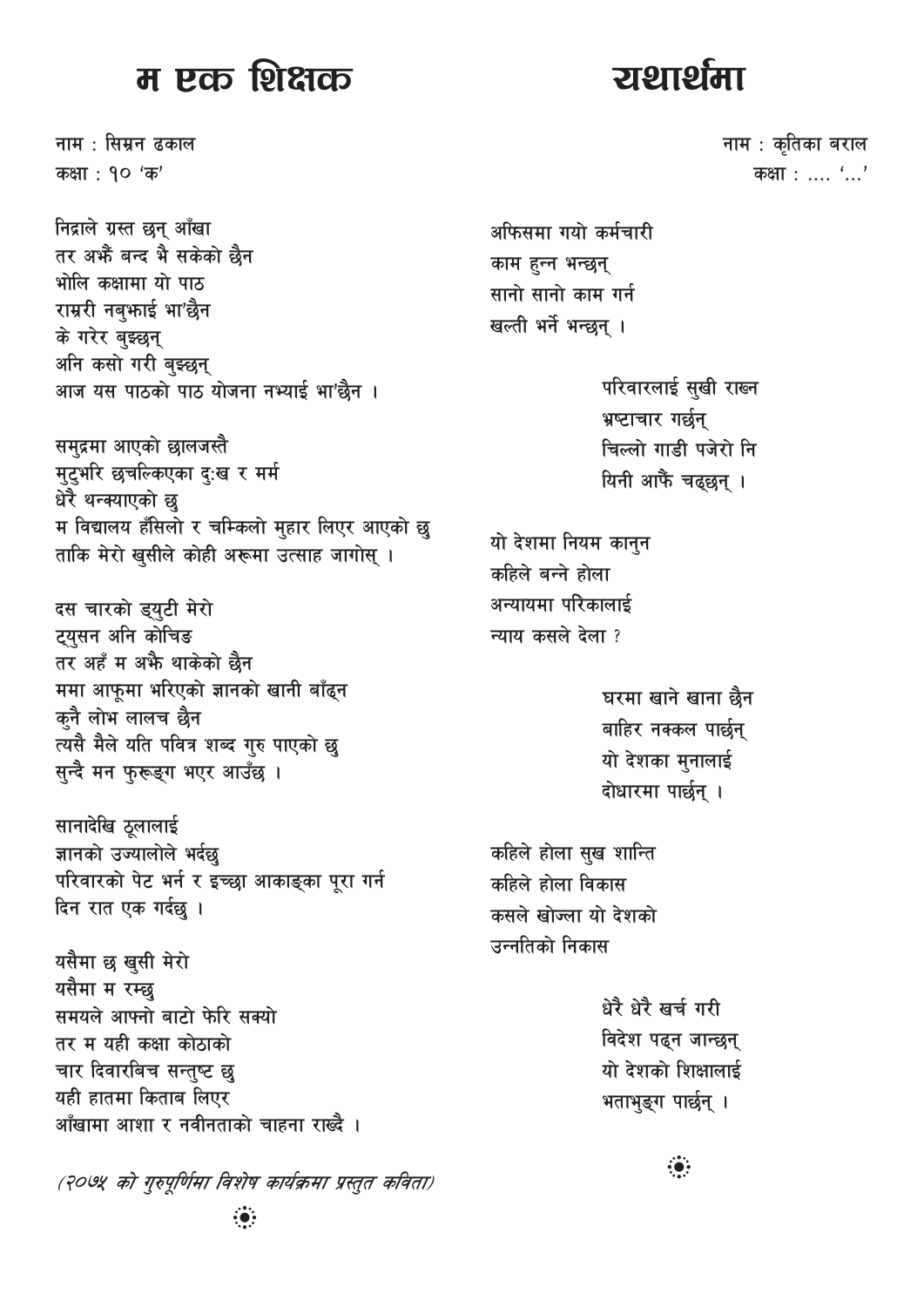# रि-तत्व

नाम $\pm$  सिम्रन रेग्मी कक्षा : ९ 'क'

खोजी हिँडेको छ म आफ्नो अस्तित्व अस्तित्वसँगै हराएको मेरो व्यक्तित्व हृदयका उत्साह र उमङगलाई मारेकी छु रे । खै ! किन आजभोलि त जितेर पनि हारेकी छु रे ।

वेदनाको सागरमा आफ्नो रहरलाई बगाएकी छु आफ्नो लक्ष्यलाई पीडाको रापले सेकाएकी छ मानिसको हलमा पनि एक्लै परेकी छ खै ! किन आजभोलि त जितेर पनि हारेकी छू ।

बाध्य बनायो पीडाको आँस् पिउन सक्दिनँ चर्किएको यो मन सिउन रहेँछ म इच्छा र आकाङ्का विहीन भएछ म आफ्नै जीवनसँग अस्तित्वविहीन

अरुलाई हँसाएरै आफूचाहिँ रोएकी छ मनको मैलो आशाले धोएकी छ मेरो अस्तित्व हराउँदै छ दिनका दिन हेर्दैछ म आफ्नै जीवनसँग अस्तित्वविहीन

भौँतारिन्छु जगत्मा अस्तित्व खोज्नलाई छैन ममा कनै विकल्प रोज्नलाई दिनदिनै खिइँदै छ रे मेरो अस्तित्व खै ! यहीँ हो त मेरो अस्तित्व ?

# मेरी आमा

नाम $\pm$  गौरव थापा कक्षा:  $5'$  क'

आमा तिमी हौ मेरो पहिलो गुरु, जसले गऱ्यो मेरो, जिन्दगी सुरु, आमा तिमीले मलाई, पढाउन गरेको दृ:ख कष्ट मैले कसरी भूलूँ ।

आमा, तिमीले आफुले नखाए पनि मलाई खुवार्यो, आफुलाई जाडो भए पनि, सिरक मलाई ओड़ायौ ।

आमा तिमीले, आफ्नो लागि पैसा खर्च नगरी मलाई यस्तो राम्रो विद्यालयमा पढ्न पठायौ म सानो हँदा, म स्तिन भने भत आउँछ भनी डरायौं ।

आमा, जिन्दगीमा कहिल्यै पनि तिमीसँग छुट्न नपरोस् जिन्दगी भर तिमीसँग बस्न पाइरहोस् ।

आमा तिम्रो माया र ममताको अगाडि भगवान पनि पऱ्यो पछाडि आमा तिम्रो माया र ममतालाई सलाम ।

 $\ddot{\bullet}$ 

 $\ddot{\bullet}$  :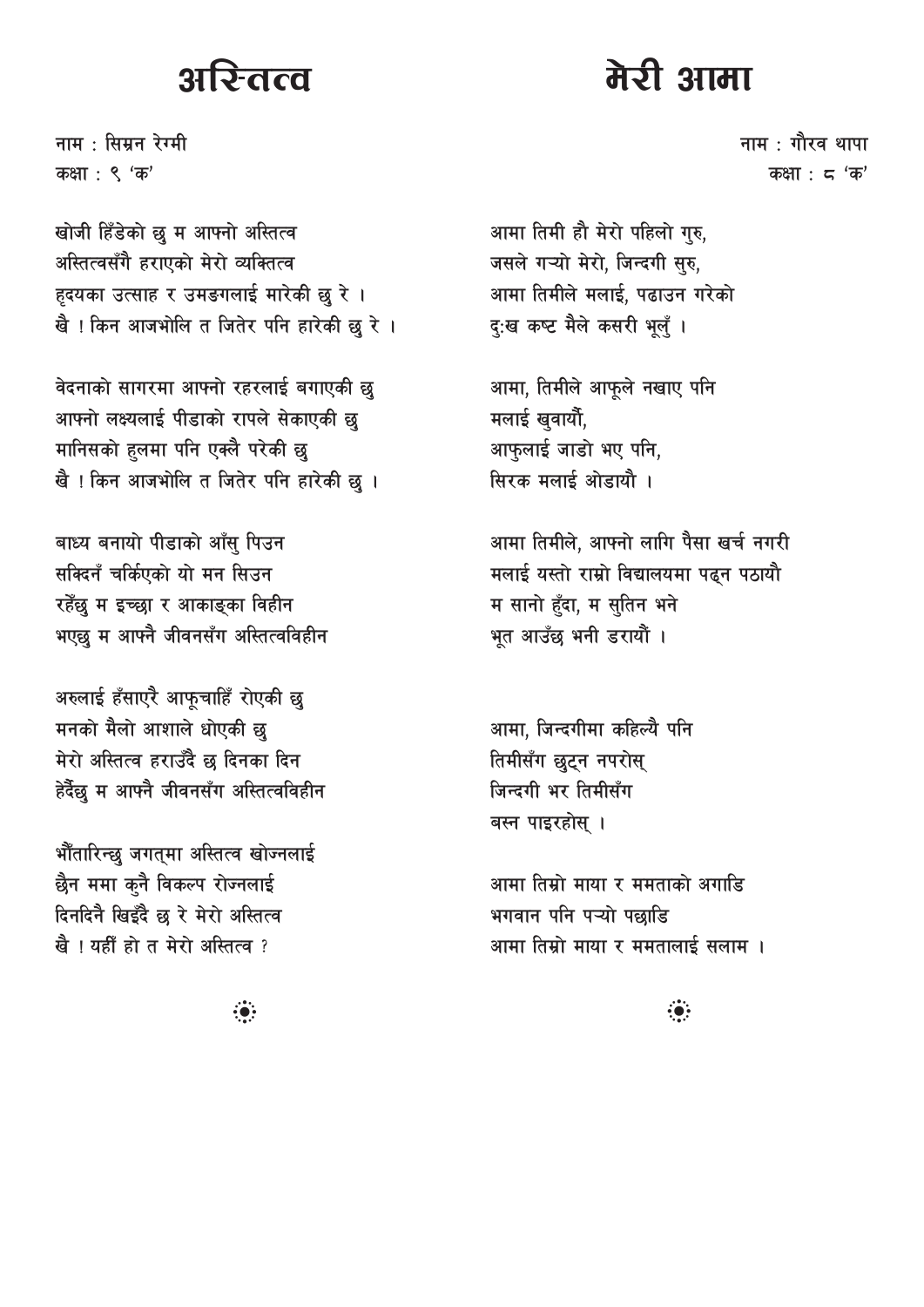## मोबाडल फोन

# दीपावलीको समय

नाम : डेनिल गुरुङ कक्षा: ९ 'ग'

मोबाइल फोन कति अचम्मको कति अनौठोको यता हेऱ्यो हातमा बोकेको उता हेऱ्यो पकेटमा बोकेको

मानिस मोबाइल फोन लिएर कोटमा किन लुकाको गोर्खालीको सन्तान भनेर भन्छन् तर बाटोमा हिँड्दा किन टाउको भूकाको

यता हेऱ्यो फोन उता हेऱ्यो फोन ब्यालेन्स सकिन्छ अनि सुरु हुन्छ लोन

केटाको फोन खोल्यो सबै केटी केटीको फोन खोल्यो सबै केटा १० रुपैयामा ३० एम.वी. डेटा

मोबाइल नं अन्ठानब्बे चार सात धेरै फोन चलायो भनी खायो बुबाको लात बजार गयो किन्नको लागि तरकारी गोजी रित्यो छैन कोही मनकारी

नाम $\pm$  स्नेहा पौडेल कक्षा : ७ 'ख'

जताततै हरियाली सुन्दरता छायो सिर्सिरे हावासँगै शीतलता ल्यायो ।

कञ्चन आकाशसँगै धर्ती जगमगायो अहो ! कति राम्रो फुल बहार आयो ।

जताततै पिङ र मेला सुन्दरता ल्यायो साथी भाइ सबै मिली देउसी भैलो गायो ।

सप्तरङ्गी टीका अनि फूलको माला लगाई नानाथरी मिष्ठान्न छ ओखर हातमा समाई ।

भाइहरूले ढाका टोपी. दिदी चोली लगायो लौ न यो कति राम्रो दीपावली मनायौं ।

 $\ddot{\bullet}$ 

मृत्यू

नाम : बिमिका कार्की कक्षा : **७** 'क'

यो कस्तो खेल हो मृत्युको ? यो कस्तो रिवाज हो रितुको ? जुन प्राणीले लिन्छ पृथ्वीमा जन्म मर्नु नै एक दिन पर्छ यो आउँदैन मादल ढोल सारङ्गी बजाई यसले फर्काइदिन्न जीवन रोई कराई यसले लैजान्छ हजारौंको बास र सास मर्न् नैं पर्छ एक दिन सबैलाई थाहा छ ।

 $\ddot{\bullet}$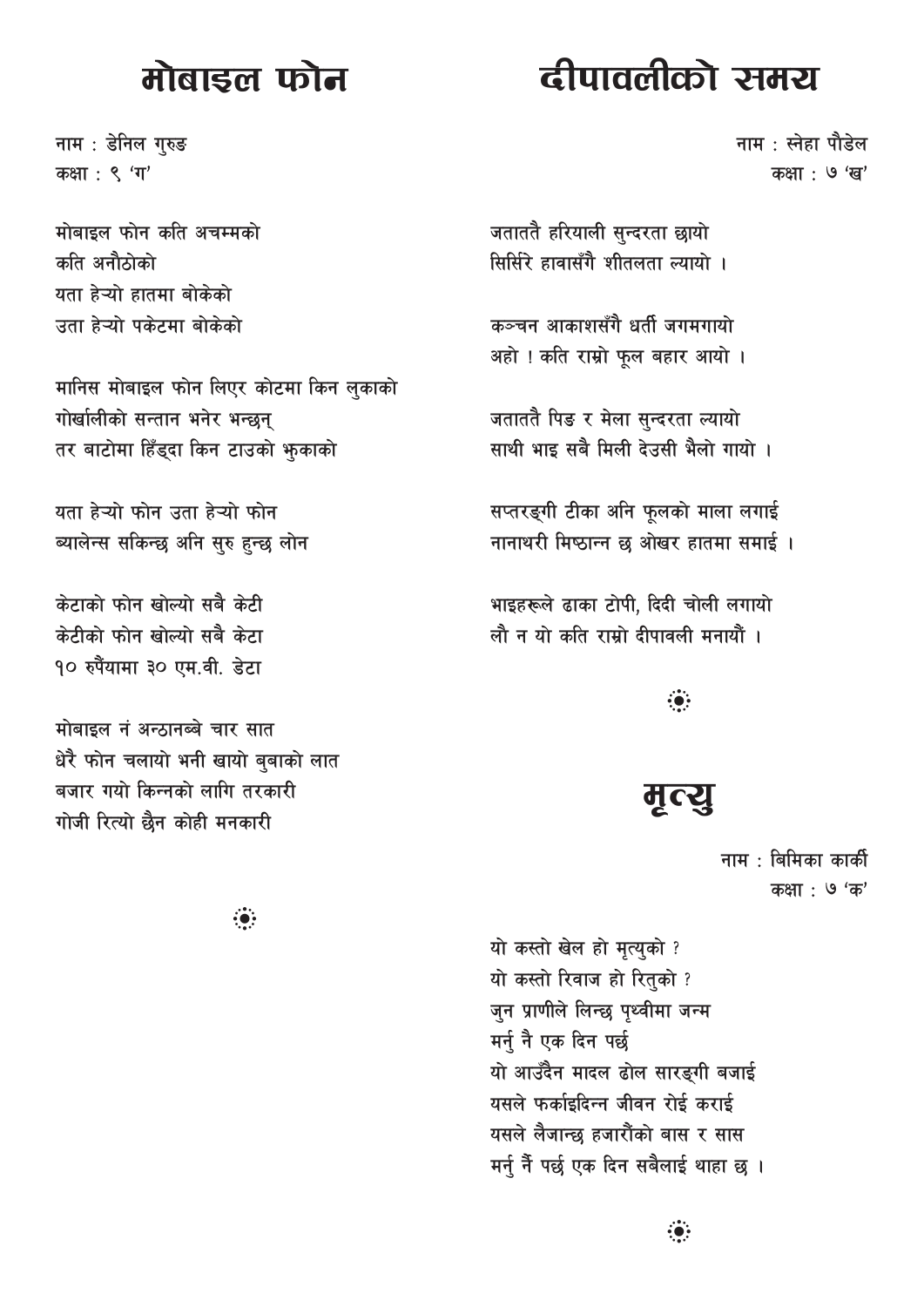# नेपाल र नेपाली

नाम $\pm$  सारा परियार कक्षा: ९ 'क'

विश्वभरिको देशभन्दा लाग्यो नेपाल राम्रो नेपाली बस्ने गर्छन. नेपाल घर हो हाम्रो ।

वनैभरि फुल्छन् रातासेता गुराँस ढकमक्क प्रकृतिको अनुपम रूपदेखि पर्छन् सबै मख्ख ।

विश्वको सर्वोच्च शिर हाम्रै सगरमाथा सबै नेपाली गाउने गर्छन् नेपालकै गाथा ।

जलसोतमा दोस्रो धनी नेपाल हाम्रै देश अनेक जाति लगाउँछन् हाम्रो आफ्नै भेष ।

उत्तरबाट खोलानाला बग्छन्, दक्षिणतिर हिमाल, पहाड, तराई एक भई पार्छन ठाडो शिर उत्तरतिर मुस्कुराउने हिमालका सेता लहर सन्दर, शान्त, विशाल नेपाल, नेपालीको एउटै रहर ।  $\ddot{\bullet}$ 

#### मुक्तक

नाम : विशाल पण्डित कक्षा : ९ 'ग'

हैन यी साथीहरू जुत्ता चप्पल कहाँ किन्छन् दइचार महिनासम्म उही जत्तामा देखिन्छन् मेरो खट्टामा के राखिदिएका छौ भगवान् नयाँ किनेर लगाउँछ दश दिनमै च्यातिन्छन् ।

 $\ddot{\bullet}$ 

# हाम्रो नेपाल

नाम : शितोष्ण कँडेल कक्षा : ७ 'ख'

प्रकृतिले दिएका निशुल्कको उपहार डाँडा. पाखा. खोला. नाला हेर्छौँ सदाबहार । **फरना र छहरा हाँस्तै रमाउने** पर्यटकलाई पनि यसले मख्खै बनाउने ।

यहीँ छ है विश्वकै अग्लो सगरमाथा प्रकृतिले सजिएकी हाम्री नेपाल आमा तराई हेरे त्यस्तै राम्रो भनै पहाड हिमाल नाम लिँदा गर्व लाग्छ मातृभूमि नेपाल

जलस्रोतको त्यस्तै धनी प्रकृतिकी धनी विदेशीले चिन्ने गर्छन् नेपाल देश भनी पर्यटकको लहर लाग्छ यही सौन्दर्य हेर्न केही शब्द पाइन अफ्रै देशको बयान गर्न ।

#### :ë:

#### आमा

नाम $\pm$  स्नेहा पौडेल कक्षा : **७** 'ख'

धर्तीमा जन्म दिई बाँच्न सिकाउने ताते ताते भनी आमा हिँडन सिकाउने रुनुहुन्न भनी आमा बोल्न सिकाउने ज्ञानी हनुपर्छ भनी ज्ञान सिकाउने भोक तिर्खा ख्याल छैन नानी फुलाउने दृ:ख परे पनि आमा भित्रै लुकाउने हरेक क्षण नानी हेरी चित्त बफाउने नि<sup>.</sup>स्वार्थीको खानी आमा सधैँ रमाउने ।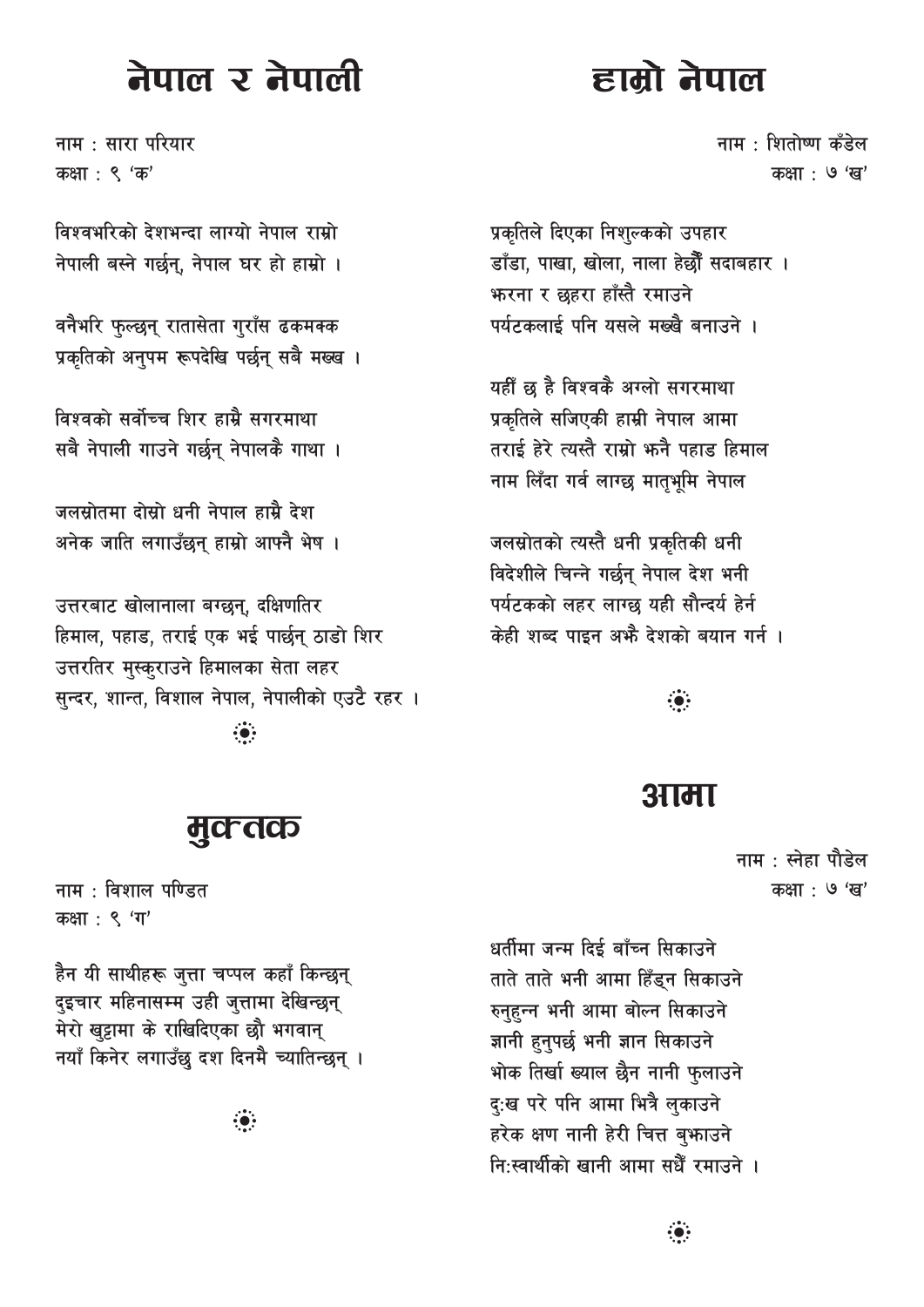नाम : सुप्रिया श्रेष्ठ कक्षा : ९ 'ख'

गुरु हुन एउटा ज्ञानको ज्योति रमाउँछन् अँध्यारोमा उज्यालो छरी

आफू गलेर पनि अरूलाई शिक्षा दिईरहन्छन् आफू हारेर पनि अरूको जितमा रमाईरहन्छन्

गुरु हो एउटा पवित्र शब्क पाउँदैन कसैले यत्तिकै ज्ञानको ज्योति छुरेर, माया गर्छन् त्यतिकै

चाहन्छन् हाम्रो भविष्य उज्ज्वल, सहयोग गर्छन् खटिए गुरु सबैको भलो चाहने व्यक्ति, एउटै छन् धर्तीमा जसको नाम हो गुरु ।।

 $\ddot{\bullet}$ 

#### **CD** Cd dl

नाम : एरिना गुरुङ कक्षा : ७ 'ख'

ज्ञानको प्रतीक हुँ म, कलम मेरो नाम आकारमा सानो भए पनि गर्दछ महत्त्वपूर्ण काम मानव सभ्यताको विकासका साथै, गरियो परिवर्तन मेरो रङरूपमा पनि पहिले प्वाँखले लेख्दा त ढिलो हुन्थ्यो, अहिले त छिटो र छरितो हुन्छ नि !

मेरो सानो चुच्चाले कोरिएको हस्ताक्षरले, बन्छ दुई देशको सम्बन्ध राम्ररी युद्धग्रस्त देशहरू पनि उन्नतितर्फ लाग्छन् युद्ध गर्न छाडी लेख्छन् मानिसहरूले मेरै सहयोगले कविता, कथा र गीत पाएछन् अज्ञानताको पर्दामा भएका मानिसले आज ज्ञानको जीत ।

अत: वृहत् भूमिका खेल्दछु म पाँच-दस रुपैया पाए पनि सकिँदैन मेरो योगदान कहिल्यै, जति पल्ट गने पनि ।

 $\ddot{\bullet}$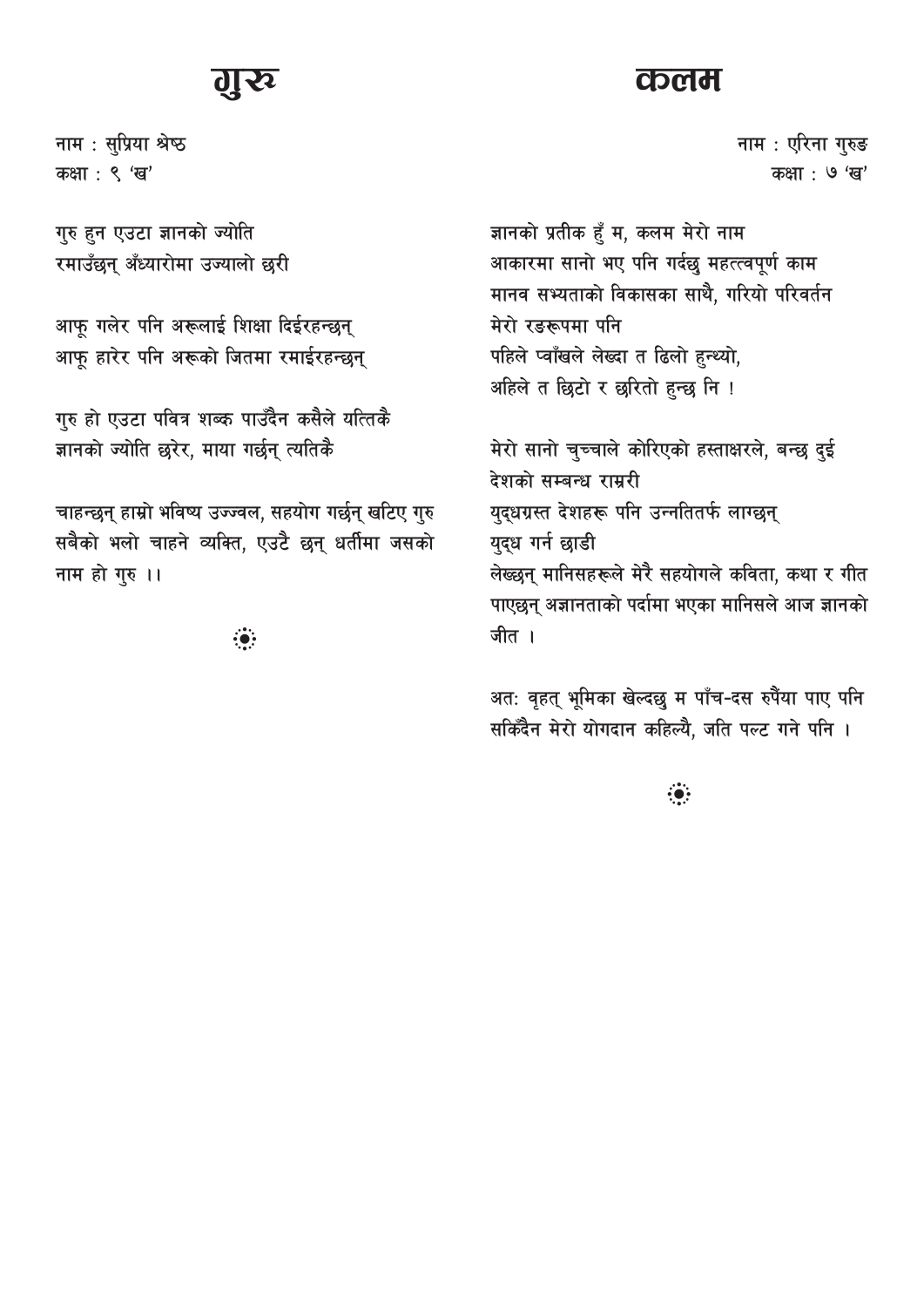#### बाबुआमा

नाम: ज्ञापन पन्त कक्षा: ९ 'ख'

आमा ! नौ महिना कोखमा राखी जन्म दियौ मलाई पीडा सहेर आमा ! वर्षौं काखमा राखी हुर्कायौ मलाई माया गरेर ।

बुबा ! म आमाको कोखमा हुँदा आमाको स्याहार गरिदियौ म जन्मिने बेला आमालाई अस्पताल प्ऱ्याइदियौ अरूबाट ऋण मागेर भए पनि मलाई हुर्कायौं बुबा ! तिमीले पनि मेरा लागि ठूलो योगदान पुऱ्यायौ ।

दुवै मिलेर मलाई माया दियौ दुवै मिलेर मलाई ज्ञान दियौ द्वै मिलेर मलाई शिक्षा दियौ द्वै मिलेर मलाई दीक्षा दियौ ।

 $\ddot{\bullet}$ 

नेपाल

नाम : करुणा कार्की कक्षा : **७** 'क'

प्रकृतिको हराभरा जीवजन्तु र चरा नेपालको विशेषता अन्त कहाँ छ र? काठमाडौं र मुस्ताङ साथै धराहरा गौतम बुद्ध जन्मेको यही प्यारो घर

इलाम हेर त्यसै चर्चित चिया अलैंचीले पोखराको त कुरै छोड माछापुच्छ्रे, तालबाराही र सेती गङ्गाले त्यही माया नपाएर ठुस्सिएर बस्छ सराङकोट निर्जीव सजीव सबैलाई पर्दो रहेछ चोट

सेती सुसाउँछे जमिनभित्रै हुन्छे देख्न केही नपाएर डाँको छाडी रुन्छे तिमीलाई पनि विश्वकै देश हेर्ने इच्छ छ र ? स्वर्गजस्तो नेपाल त कहाँ पाइन्छ र?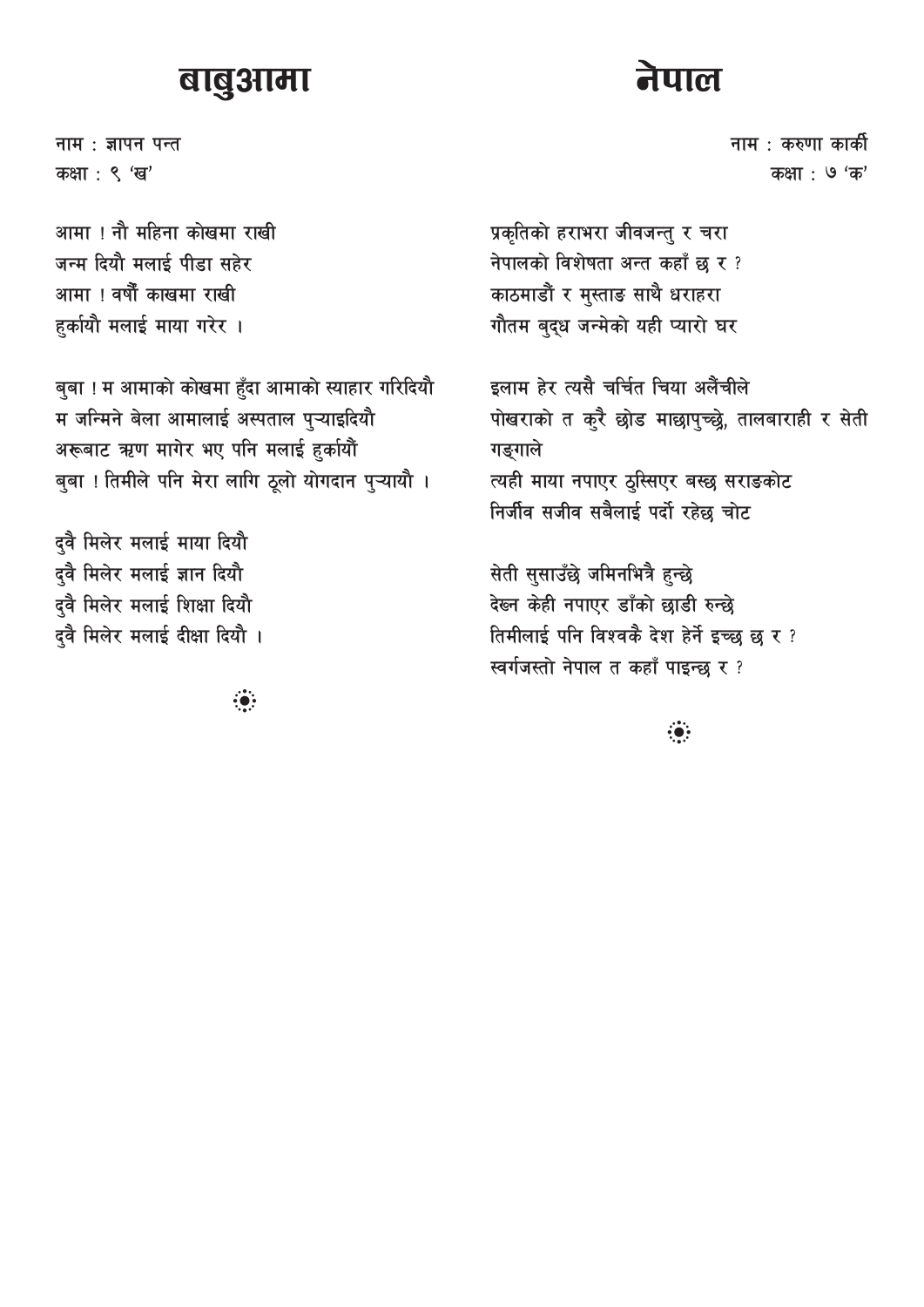नाम $\pm$  आर्सिना श्रेष्ठ कक्षा : ७ 'क'

पानी मेरो नानी. तिमी मेरी खानी पानी बिना बाँच्दैन कोही पनि हेर, तिमी कति जान्नी सफा गर्दा पनि तिमी खाँदा पनि तिमी, नहाउँदा पनि तिमी यस्ता काममा रानी सबैको माग तिमी सबैको सार तिमी एक मात्र नाम तिम्रो एक मात्र नाम तिमी

 $\ddot{\bullet}$ 

# पुतली

नाम $\pm$  निकीता रानाभाट कक्षा : **७** 'ख'

फूलैफूलको बीचमा जन्मेकी छोरी पुतली हो उनको नाम असाध्यै राम्री फुलको रस चुसी हिँडुने फुलमा नै बस्ने साथीसङ्गी भेटे फन् भूर्रभूर उड्ने कोही छन् त राता रङ्का कोही छन् सेता अनेक छन् उनका रङ्ग उड्ने यता उता बगैंचाको गहना हुन रमाई रमाई सजाउने आकर्षणले भरिदिने सबैको मन लोभ्याउने साना भाइ बहिनीको खेल्ने प्यारा साथी भाइ बहिनीले छोप्न खोज्छन् उड्छन् माथि माथि पतलीको जीवन छोटो कथा धेरै लामो सबैको प्यारो बन्छन हिँडछन सजाउने सारै छोटो बाटो

# नयाँ कूरा रित्त्वीँ

नाम: प्राश्ना गुरुङ कक्षा: ७ 'ग'

विद्यार्थी हौं हामी पढछौँ, लेख्छौँ र सक्षम बन्छौँ नयाँ कुरा सिकेमा जान्ने बन्न सक्छौं नयाँ आविष्कार यत्तिकै खोजिंदैन मिद्रिनेत नगरी मिठो फल पाइँदैन विद्यार्थी हौं हामी असल करा सिकौं नयाँ करा सिकेर देशको विकास गरौँ  $\ddot{\bullet}$ 

परदेश

नाम : सुस्मिता वि.क. कक्षा:  $\epsilon$ 'ग'

हिमालको मायाले फेरिँदै छ देशको नाम म फर्किने कहिले हो दिन रात कामैकाम मेरो गाउँमा यस बेला फर्के होलान् गोठाला झ्याउँकिरीको गीतसँगै छुटे होलान् खेताला बिरानो यो देशमा कसले कसको सोध्छ नाम म फर्किने कहिले हो दिन रात कामैकाम बनाउँछ भत्किन्छ बालवामा महल कसले देख्छ भीडमा रोइरहेको नेपाल मलाई सधैं लाग्दछ फर्की जाऊँ आफ्नै गाउँ खै । फर्किने कहिले हो दिन रात कामैकाम ।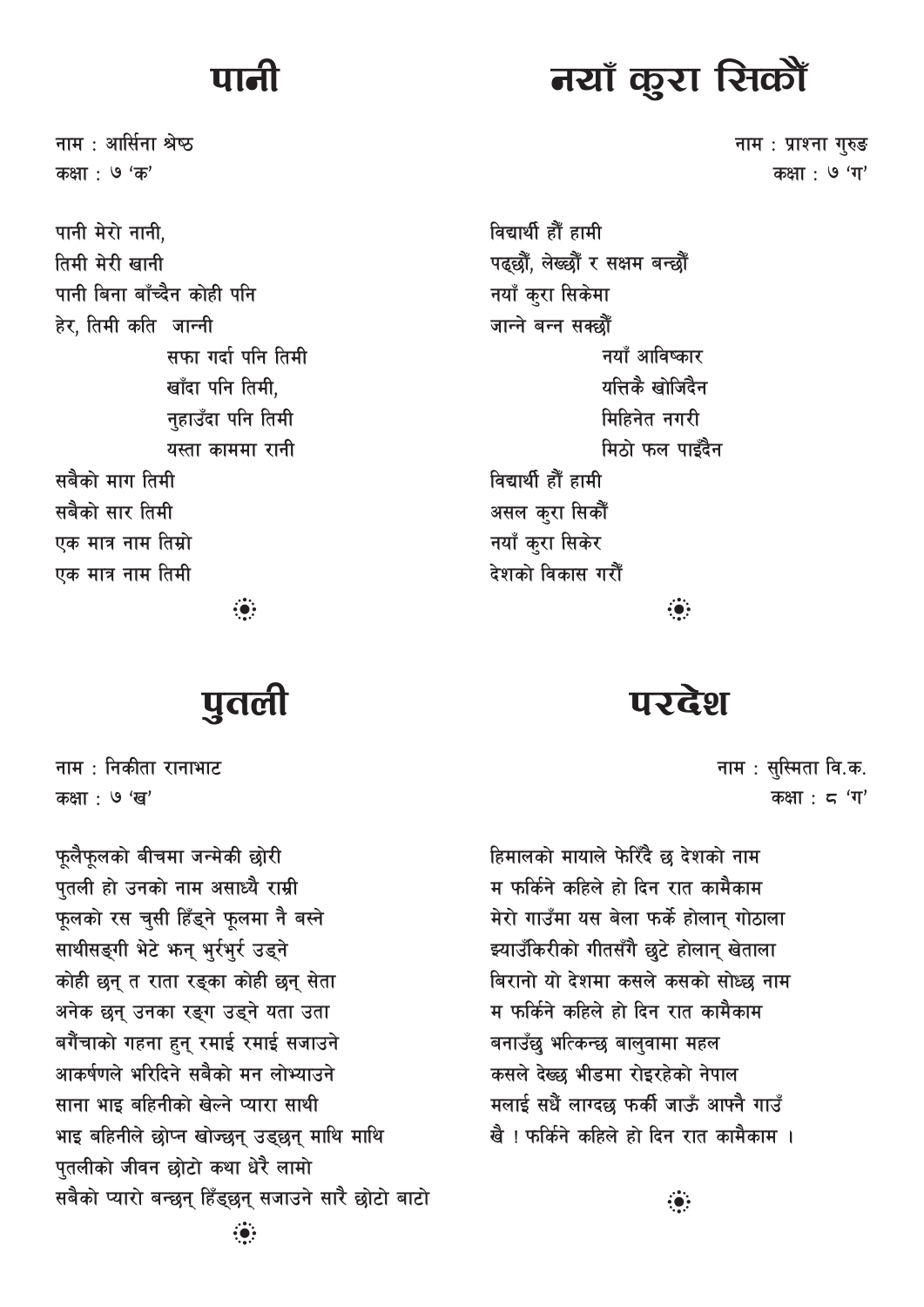# कुशे औरनी

नाम : निकिता गुरुङ कक्षा : १० 'ख'

वैदिक सनातन हिन्दू संस्कारमा कुश एउटा अत्यन्त महत्त्वपूर्ण साँस्कृतिक र धार्मिक भूमिका भएको पवित्र वनस्पति हो जसको वैज्ञानिक महत्त्व पनि प्रमाणित भइसकेको छ । वैज्ञानिक भाषामा Eragrostis Cynosuroides भनिने कुश एउटा धार्मिक आस्था बोकेको धारीलो घाँस हो । नेपालको तराईदेखि पहाडसम्म सहजै पाइने वनस्पति कुशको रसबाट विभिन्न प्रकारका औषधीहरू पनि बनाइन्छ । परापूर्व कालमा पाठशाला अध्यनरत शिष्यशिष्याहरूको परीक्षा लिने क्रममा कुशको धारिलो घाँसलाई खाली हातले काट्न लगाइन्थ्यो, यसो गर्दा कुशको धारले हात नकाटीकन जसले कुश भेला पार्न सक्छ उसलाई अब्बल मानिन्थ्यो । कुरा वैदिक सनातन संस्कारको देवकर्म र पितृकर्म दुबैमा अनिवार्य वनस्पति हो । आज औंसी अर्थात् चन्द्रबिनाको चूक भैं अँध्यारो रात, आजको दिनमा कुशलाई घरमा ल्याइन्छ । कुशको महिमालाई श्रीमद्भागवत् गीता, गुरुड पुराण, यथर्व वेद र विष्णु पुराणमासमेत वर्णन गरिएको छ । हिन्दुधर्मको दैनिकी र संस्कारहरू अत्यन्तै वैज्ञानिक छन्, गीता र वेद नै आविष्कारका जननी हुन् । आधुनिकताको खोल ओढेर सनातन संस्कार र व्यावहारिक पक्षलाई धनीभत आत्मसात गर्न थालेका छन ।

मातृ देवो भव पितृ देवो भव गरु देवो भव अर्थात : आमा, बुबा र गुरु सबै भगवान् हुन् ।

कुशे औंसीलाई बुबाको मुख हेर्ने औंसी पनि भनिन्छ । आमाको मुख हेर्ने दिनमा आमाको सम्भना गरियो, गुरु पूर्णिमामा गुरुको सम्भना गरियो भने आजको दिन संसारमा हरेक बिहान विस्तारै गएर एउटा साँभन्मा रूपान्तरित हुन्छ, उदाएका सर्य अस्ताउने रीत छ र यिनै दिन र साँफको क्रमसँगै जीवन बढदप गएर कहिले बबा त कहिले छोरा. कहिले आमा त कहिले छोरीको भमिका निर्वाह गर्ने क्रम चलिरहन्छ ।

चाहे जुनसुकै धर्म या सम्प्रदायका भए पनि बुबाको हात समातेर तोती बोली बोल्दै लखरिएका पाइला चाल्न सिकेको हामीमध्ये धेरै छौं र त्यसरी ताते ताते गरेर हिँड्न सिकाउने, हाम्रो जीवन सजाउन दिनरात अहोरात्र खटेर हामीलाई कर्म दिने अनि सुरक्षा दिने बुबा । शायद शब्दले व्याख्या गर्न सकिन्न तिनै बुबाहरूको बुढेसकालको बलियो लाठी बन्नलाई हामीमध्ये धेरैले कडा परिश्रम पनि गरिरहेका छौं होला । जे होस् आमा बुबा नै यस जगतुका देख्न सकिने भगवानहरू हुन् । आजका दिन पृथ्वीलोकका सम्पूर्ण पिताहरूलाई स्मृति गर्दै कोटी कोटी नमन गरौं ।

यी छोराछोरी बढ्लान, कमाई गर्लान्, दूधभात देलान् मलाई भनेर हरेक आमाबुबाले आफ्ना छोराछोरीसँग अपेक्षा राखेका हुन्छन् । सानामा आफूले थाङ्ना धोएर, को खाई को खाई गरेर खुवाएर, रूँदा फकाएर, माया गरेर हुर्काएको छोराछोरीहरूले पछि हुर्किएर आफूलाई पोषिलो खानेकुरा देलान्, माया गरेर राख्लान् भन्ने आशा हुन्छ । एउटा सामान्य मानव जीवनमा आधा राम्रो राम्रो छोराछोरी बन्ने उत्कृट चाहना र आधा राम्रो ब्बाआमा बन्ने अभ्यासमै बित्छ । कर्तव्यको यो जीवन स्वरुपमा बुबाआमाको महत्त्व धेरै हुन्छ । एउटा बच्चाले सफा र फोहोर जान्दैन, लगाएको लुगामै पनि दिशापिसाब गरिदिन्छ र ती सबै फोहोरहरूलाई सफा गर्दै बुबाआमाले छोराछोरीलाई नुहाईधुवाई पुन: सफा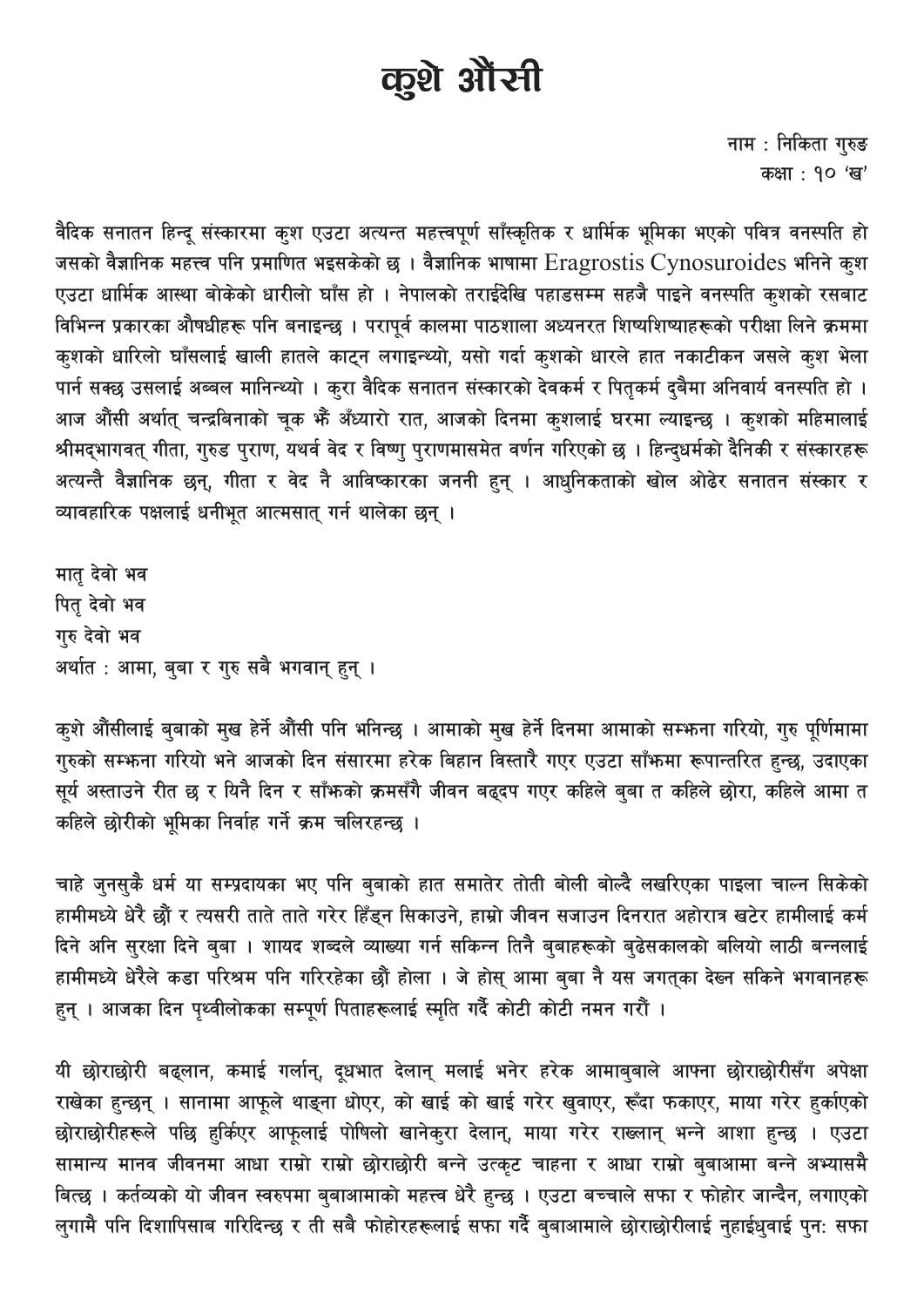कपड़ा लगाइदिन्छन् र त्यसरी हुर्केको बच्चाले भविष्यमा ठुलो भएर आफ्ना बुबाआमाको ख्याल राख्दछ । माया दिन्छ र सम्मान पनि ।

कुशे औंसीको दिन पिताको भौतिक उपस्थिति हुने छोराछोरीले उनको मुख हेरेर मिठाई, फलफूल, कपडा आदि उपहार दिने र परदेशमा हुने छोराछोरीले फोनबाटै पनि कुरा गर्दछन् भने भौतिक रूपमा अस्त भइसकेको पिताहरूलाई छोराछोरीहरूले तस्बिर हेरेर अथवा विभिन्न शक्तिपिठ देवालय जस्तै: गोकर्णेश्वर महादेव, रस्**वाको बेत्रावती, तनहँको** देवघाट, विष्णुपादको तथा सुनसरीको बराहाक्षेत्र लगायतका पवित्र तीर्थस्थल पुगरे स्नान गरी पितृहरूको नाममा श्राद्ध गरी तर्पण दिई सिदा दान गरी अध्यात्मिक चिन्तनबाट समेत सम्भन्ना गर्ने गर्दछन ।

बुबाको माया गर्न धर्मले पक्कै बाँधेको छैन, समयले छेकेको छैन, अनि भूगोलले स्नेह र सम्भनालाई कैद गर्न सक्दैन हि( उँको कठ्याङ्ग्रीदो चिसो ठन्डीमा हुनुहुन्छ, हावा हुरी बतासमा हुनुहुन्छ, मरूभूमिको गर्मीमा हुनुहुन्छ, समुद्र तटमा हुनुहुन्छ या नेपालमै अवसरहरूसँग पैठेजोरी खेल्दै हुनुहुन्छ । जन्म दिने बुबालाई एकफेर खुसीसाथ स्मरण गरौं, वहाँलाई आफूले माया गरेको कुरा आफ्ना अनन्यहरूलाई जानकारी दिउऔँ र एकफेर बाल्यकालका यादहरू सम्फेर मुस्काऔं न, हुँदैन र ?

 $\ddot{\bullet}$